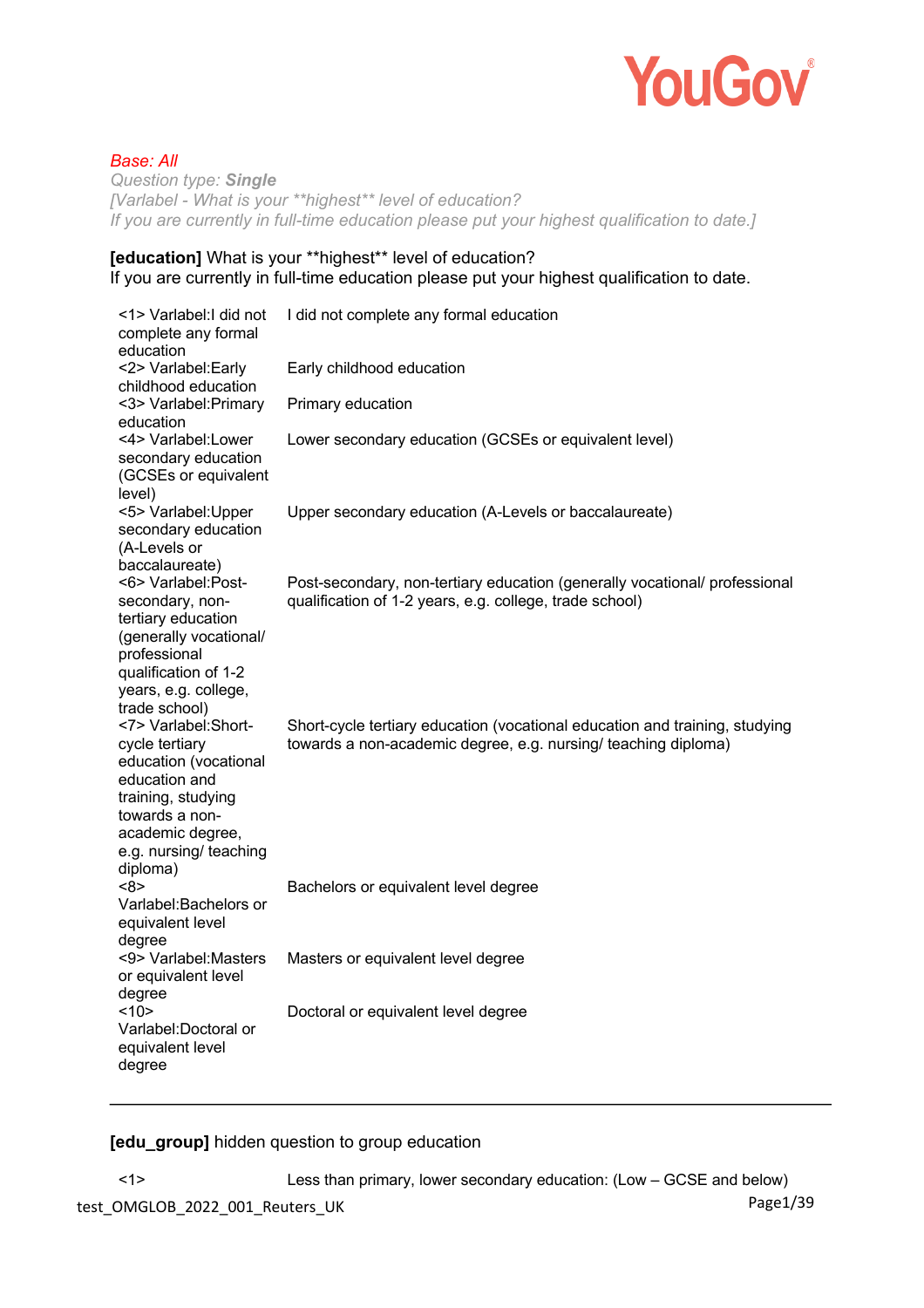

| $\langle 2 \rangle$ | Upper secondary and post-secondary: (Medium – roughly completed A-<br>levels)                   |
|---------------------|-------------------------------------------------------------------------------------------------|
| <3>                 | Tertiary: (High – tertiary education: advanced professional qualification/<br>degree and above) |

# *Base: All*

*Question type: Single [Varlabel - How often do you access the Internet for \_any purpose\_ (i.e. for work/leisure etc.)? This should include access from any device (desktop, laptop, tablet or mobile) and from any location (home, work, internet café or any other location).]* 

### **[Q1\_aNEW]** How often do you access the Internet for any purpose (i.e. for work/leisure etc.)?

This should include access from any device (desktop, laptop, tablet or mobile) and from any location (home, work, internet café or any other location).

| <1> Varlabel: More<br>than 10 times a day<br>(select this if you feel<br>like you are always<br>connected to the<br>internet) | More than 10 times a day (select this if you feel like you are always<br>connected to the internet) |
|-------------------------------------------------------------------------------------------------------------------------------|-----------------------------------------------------------------------------------------------------|
| <2><br>Varlabel:Between 6<br>and 10 times a day                                                                               | Between 6 and 10 times a day                                                                        |
| <3><br>Varlabel: Between 2<br>and 5 times a day                                                                               | Between 2 and 5 times a day                                                                         |
| <4> Varlabel:Once a<br>day                                                                                                    | Once a day                                                                                          |
| <5> Varlabel:4-6 days<br>a week                                                                                               | 4-6 days a week                                                                                     |
| <6> Varlabel:2-3 days<br>a week                                                                                               | 2-3 days a week                                                                                     |
| <7> Varlabel:Once a<br>week                                                                                                   | Once a week                                                                                         |
| <8> Varlabel: Less<br>often than once a<br>week                                                                               | Less often than once a week                                                                         |
| <998> Varlabel:Don't<br>know                                                                                                  | Don't know                                                                                          |

### *Base: All*

*Question type: Single [Varlabel - Typically, how often do you access \_news\_? By news we mean national, international, regional/local news and other topical events accessed via any platform (radio, TV, newspaper or online).]* 

**[Q1b\_NEW]** Typically, how often do you access news ?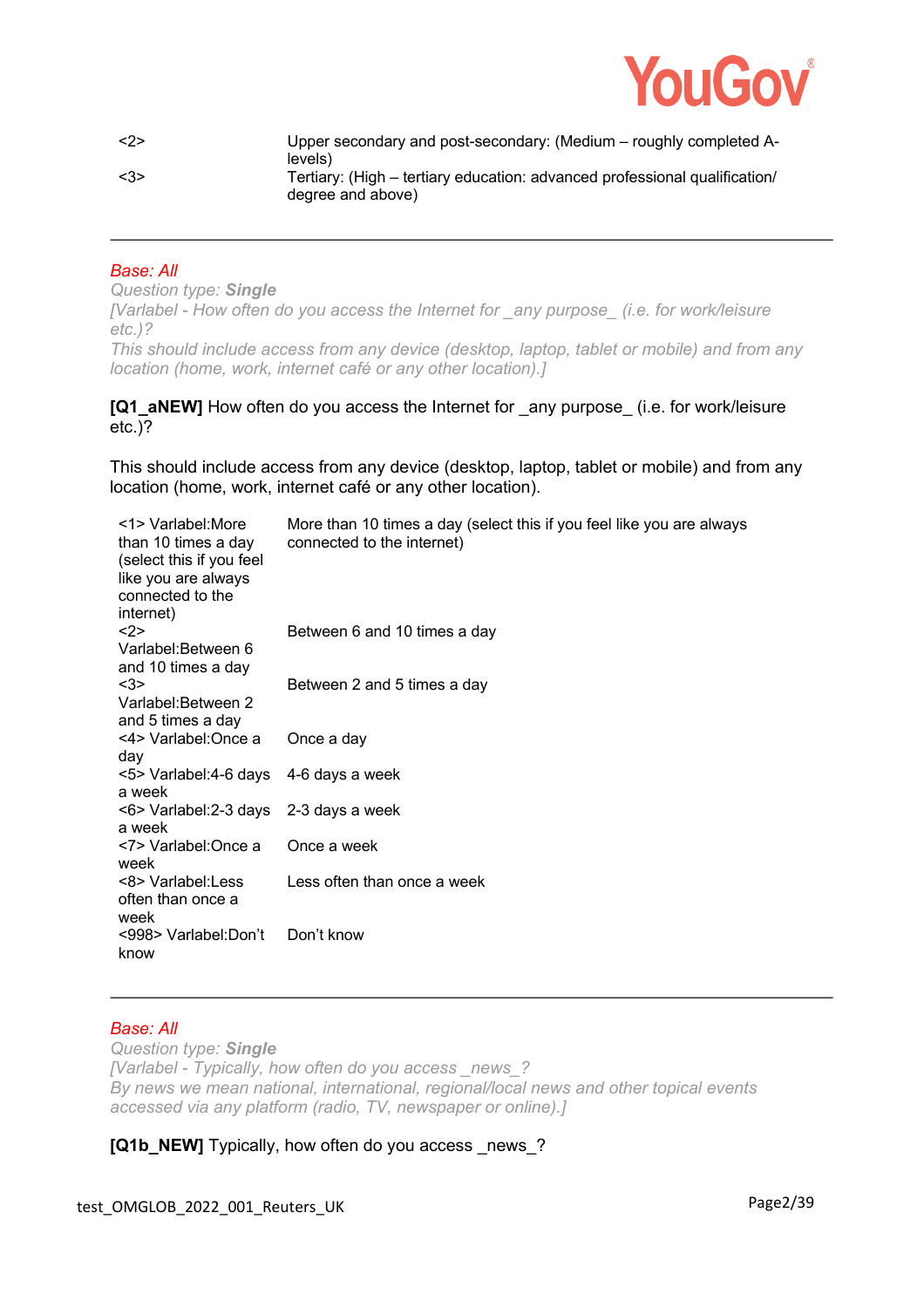

By news we mean national, international, regional/local news and other topical events accessed via any platform (radio, TV, newspaper or online).

| <1> Varlabel: More<br>than 10 times a day           | More than 10 times a day     |
|-----------------------------------------------------|------------------------------|
| $2>$                                                | Between 6 and 10 times a day |
| Varlabel:Between 6<br>and 10 times a day<br><3>     | Between 2 and 5 times a day  |
| Varlabel: Between 2<br>and 5 times a day            |                              |
| <4> Varlabel:Once a<br>day                          | Once a day                   |
| <5> Varlabel:4-6 days<br>a week                     | 4-6 days a week              |
| <6> Varlabel:2-3 days<br>a week                     | 2-3 days a week              |
| <7> Varlabel: Once a<br>week                        | Once a week                  |
| <8> Varlabel: Less<br>often than once a<br>week     | Less often than once a week  |
| <9> Varlabel: Less<br>often than once a<br>month    | Less often than once a month |
| <10> Varlabel:Never<br><998> Varlabel:Don't<br>know | Never<br>Don't know          |

# **[Q1b\_NEW\_screenout]** Q1b\_NEW\_screenout

<1> Yes

*Question type: Text*

Thank you for taking the time to complete this survey all about news consumption. The survey should take just over 15 minutes, and upon completion your account will be credited with 50 points.

#### *Base: All*

*Question type: Single [Varlabel - How interested, if at all, would you say you are in news?]* 

# **[Q1c]** How interested, if at all, would you say you are in news?

| <1>                 | <b>Extremely interested</b> |
|---------------------|-----------------------------|
| Varlabel: Extremely |                             |
| interested          |                             |
| <2> Varlabel: Very  | Very interested             |
| interested          |                             |
| <3>                 | Somewhat interested         |
| Varlabel:Somewhat   |                             |
| interested          |                             |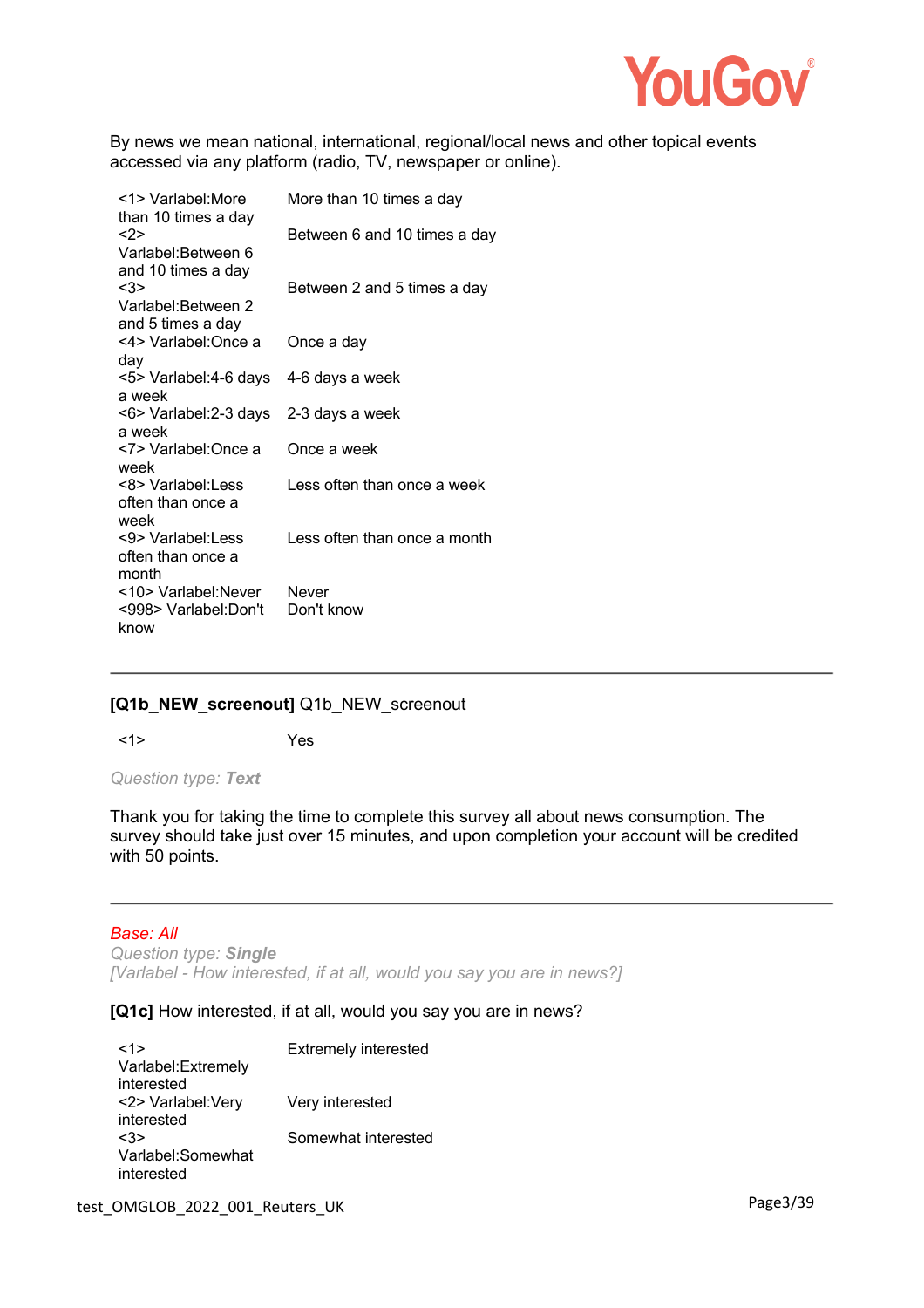

<4> Varlabel:Not very Not very interested interested <5> Varlabel:Not at all interested Not at all interested <998> Varlabel:Don't Don't know know

#### *Base: All*

*Question type: Multiple #row order: randomize*

**[Q1d\_2022]** Which of the following types of news, if any, are you interested in? Please select all that apply.

| <1> | International news                                      | <10>              | <b>Education news</b>                                                        |
|-----|---------------------------------------------------------|-------------------|------------------------------------------------------------------------------|
| <2> | Political news                                          | 11 >              | Sports news                                                                  |
| <3> | News about coronavirus                                  | <12>              | Science and technology news                                                  |
| <4> | News about mental health/wellness                       | <13>              | Environment and climate<br>change news                                       |
| 5   | Local news (e.g. about my region, city or<br>town)      | <14>              | Social justice news (e.g.<br>race/gender inequality,<br>LGBTQ+ rights, etc.) |
| <6> | Business, financial and economic news                   | <15>              | News about crime and<br>personal security                                    |
| <7> | Entertainment and celebrity news                        | <16               | Fun news (e.g. satire, news<br>that makes me laugh)                          |
| <8> | Lifestyle news (e.g. food, fashion, travel,<br>$etc.$ ) | <98 fixed<br>XOT  | Don't know                                                                   |
| <9> | Culture (e.g. music, books, film, arts, etc.)           | <99 fixed<br>xor> | None of these                                                                |

# *Base: All*

*Question type: Single*

*[Varlabel - Some people talk about 'left', 'right' and 'centre' to describe parties and politicians. (Generally, socialist parties would be considered 'left wing' whilst conservative parties would be considered 'right wing'). With this in mind, where would you place yourself on the following scale?]* 

**[Q1F]** Some people talk about 'left', 'right' and 'centre' to describe parties and politicians. (Generally, socialist parties would be considered 'left wing' whilst conservative parties would be considered 'right wing'). With this in mind, where would you place yourself on the following scale?

| Very left-wing          |
|-------------------------|
|                         |
| Fairly left-wing        |
|                         |
| Slightly left-of-centre |
|                         |
| Centre                  |
|                         |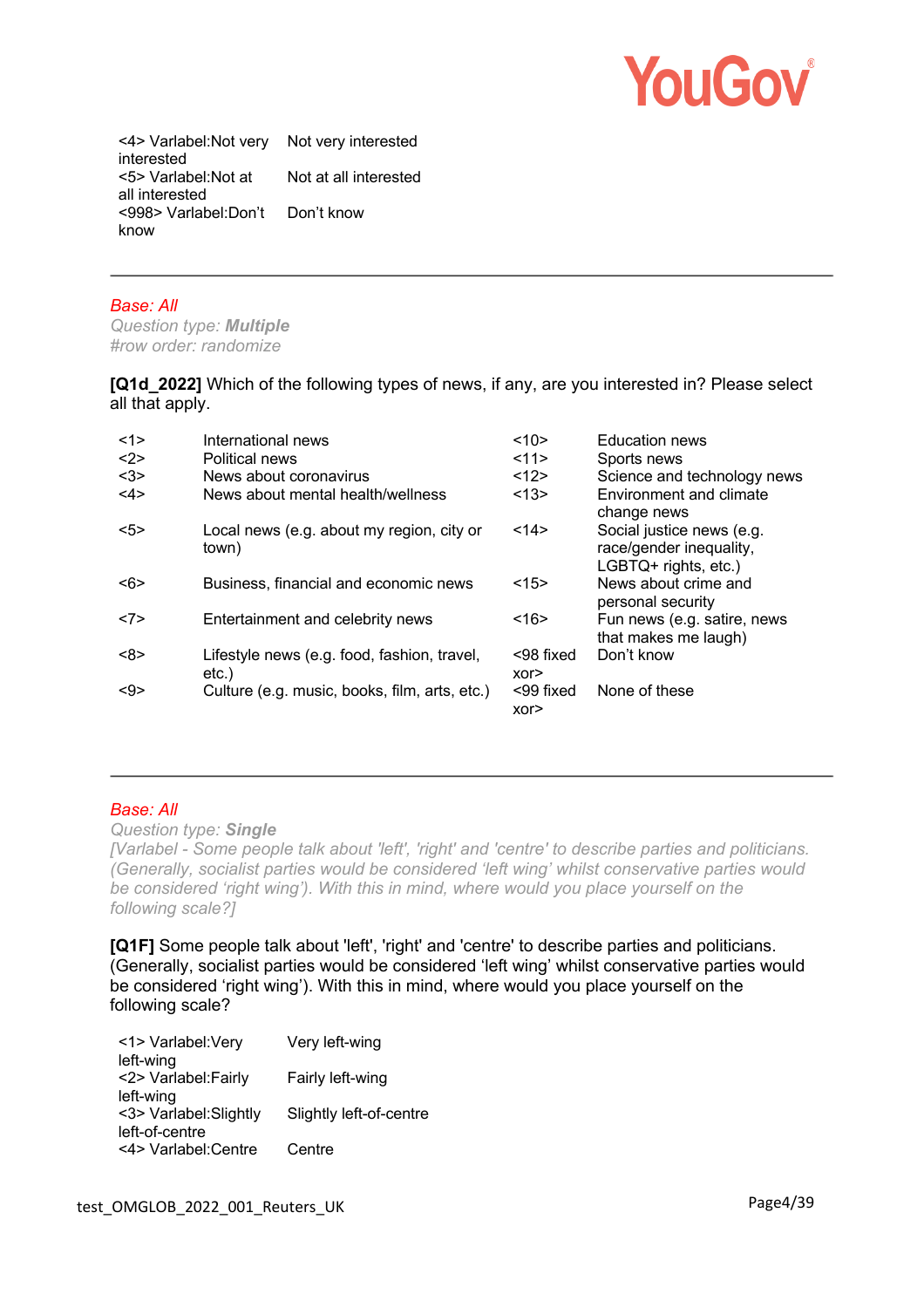

<5> Varlabel:Slightly right-of-centre Slightly right-of-centre <6> Varlabel:Fairly right-wing Fairly right-wing <7> Varlabel:Very right-wing Very right-wing <8> Varlabel:Don't know Don't know

**[Q3]** Which, if any, of the following have you used in the last week as a source of news? Please select all that apply.

| <1> Varlabel: Television<br>news bulletins or<br>programmes | Television news bulletins or<br>programmes such as News<br>at Ten, C4 News, Good<br>Morning Britain, Newsnight<br>and Question Time | <7 fixed><br>Varlabel: Websites/apps<br>of news magazines                 | Websites/apps<br>of news<br>magazines such<br>as The<br>Economist or<br>The Week<br>Online                            |
|-------------------------------------------------------------|-------------------------------------------------------------------------------------------------------------------------------------|---------------------------------------------------------------------------|-----------------------------------------------------------------------------------------------------------------------|
| <2> Varlabel:24 hour<br>news television<br>channels         | 24 hour news television<br>channels such as Sky News<br>or BBC News channel, GB<br><b>News</b>                                      | $<8$ fixed $>$<br>Varlabel: Websites/apps<br>of TV and Radio<br>companies | Websites/apps<br>of TV and Radio<br>companies such<br>as BBC News<br>Online or Sky<br>News Online                     |
| <3> Varlabel: Radio<br>news programmes or<br>bulletins      | Radio news bulletins or<br>programmes such as BBC<br>Today Programme, BBC 5<br>Live, LBC, commercial radio<br>bulletins             | <9 fixed><br>Varlabel: Websites/apps<br>of other news outlets             | Websites/apps<br>of other news<br>outlets such as<br>MSN, Yahoo,<br>Huffington Post,<br>BuzzFeed, Vice<br><b>News</b> |
| <4> Varlabel: Printed<br>Newspapers                         | Printed newspapers such as<br>The Guardian, Times, Daily<br>Mail, Mirror                                                            | <10> Varlabel: Social<br>media                                            | Social media<br>such as<br>Facebook,<br>Twitter,<br>YouTube                                                           |
| <5> Varlabel: Printed<br>Magazines                          | Printed magazines such as<br>the Economist or The Week                                                                              | <11> Varlabel: Blogs                                                      | <b>Blogs</b>                                                                                                          |
| $<$ 6 fixed $>$<br>Varlabel: Websites/apps<br>of Newspapers | Websites/apps of<br>newspapers such as<br>Guardian online, Times<br>online, Mail Online                                             | <999 xor><br>Varlabel: None of these                                      | None of these                                                                                                         |

*Question type: Text*

#### *Base: Those who used news sources last week*

*Question type: Single #Question display logic: if Q3.has\_any([1,2,3,4,5,6,7,8,9,10,11,12]) and len(Q3)>1 [Varlabel - You say you've used these sources of news in the \_last week\_, which would you say is your MAIN source of news? ]* 

# test\_OMGLOB\_2022\_001\_Reuters\_UK Page5/39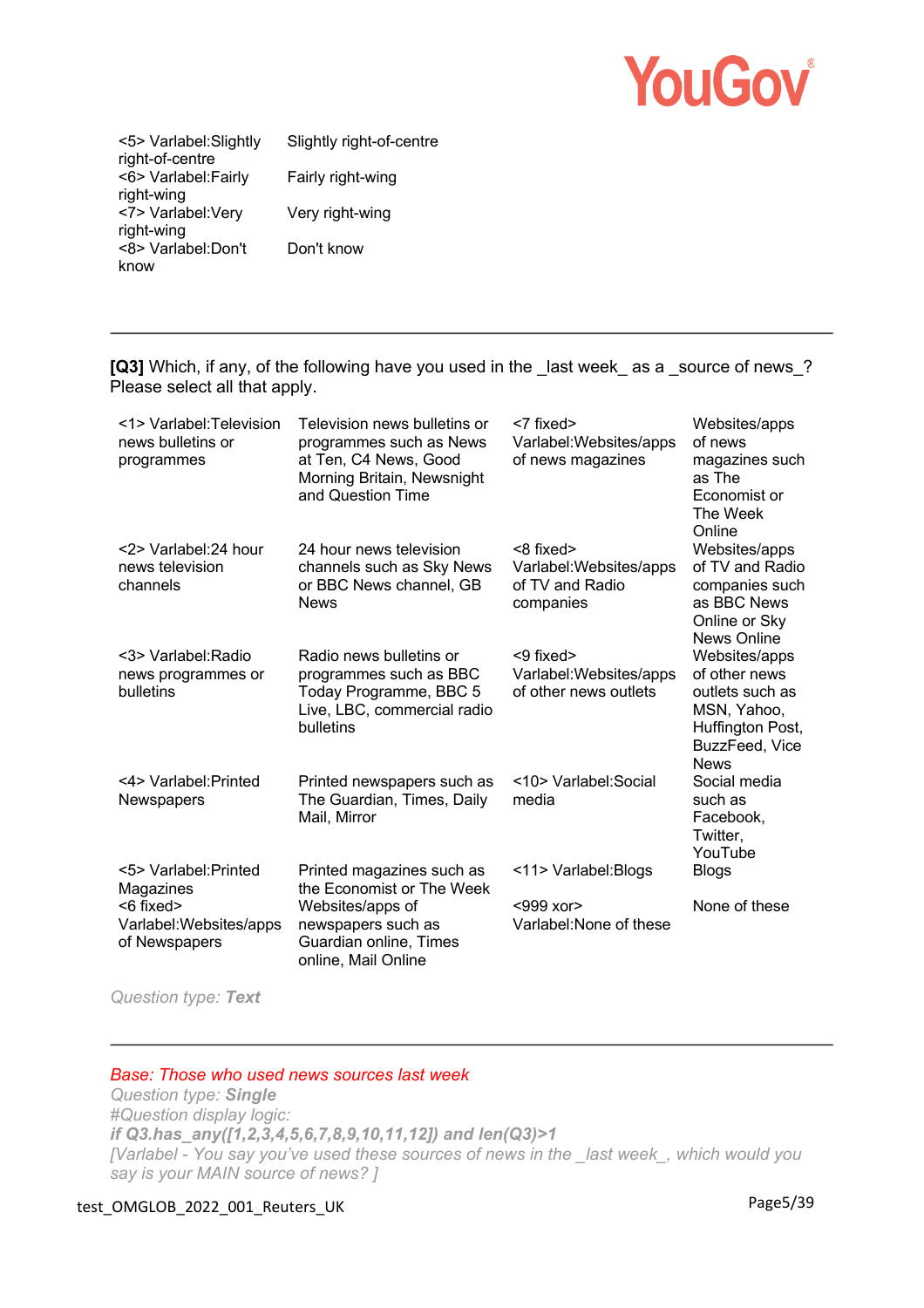

**[Q4]** You say you've used these sources of news in the last week, which would you say is your MAIN source of news?

| <1> Varlabel: Television<br>news bulletins or                             | Television news bulletins or programmes such as News at Ten, C4 News,<br>Good Morning Britain, Newsnight and Question Time |
|---------------------------------------------------------------------------|----------------------------------------------------------------------------------------------------------------------------|
| programmes<br><2> Varlabel:24 hour<br>news television                     | 24 hour news television channels such as Sky News or BBC News<br>channel, GB News                                          |
| channels<br><3> Varlabel: Radio<br>news programmes or                     | Radio news bulletins or programmes such as BBC Today Programme,<br>BBC 5 Live, LBC, commercial radio bulletins             |
| bulletins<br><4> Varlabel: Printed                                        | Printed newspapers such as The Guardian, Times, Daily Mail, Mirror                                                         |
| <b>Newspapers</b><br><5> Varlabel: Printed                                | Printed magazines such as the Economist or The Week                                                                        |
| Magazines<br>$<$ 6 fixed $>$                                              | Websites/apps of newspapers such as Guardian online, Times online,                                                         |
| Varlabel: Websites/apps<br>of Newspapers                                  | <b>Mail Online</b>                                                                                                         |
| $<$ 7 fixed $>$<br>Varlabel: Websites/apps<br>of news magazines           | Websites/apps of news magazines such as The Economist or The Week<br>Online                                                |
| $<8$ fixed $>$<br>Varlabel: Websites/apps<br>of TV and Radio<br>companies | Websites/apps of TV and Radio companies such as BBC News Online or<br><b>Sky News Online</b>                               |
| <9 fixed><br>Varlabel: Websites/apps<br>of other news outlets             | Websites/apps of other news outlets such as MSN, Yahoo, Huffington<br>Post, BuzzFeed, Vice News                            |
| <10> Varlabel: Social<br>media                                            | Social media such as Facebook, Twitter, YouTube                                                                            |
| <11> Varlabel: Blogs                                                      | <b>Blogs</b>                                                                                                               |

We are now going to ask you about the brands you have used for news over the last week (meaning the last 7 days).

First, we will ask you about brands you have used for news offline (meaning TV, radio, print, and other forms of news access that do not require the Internet)….

Later, we will ask you separately about brands you have used for news online (meaning any form of news access using the Internet).

# *Base: All*

*Question type: Multiple #row order: randomize #Question display logic: if TestQ5 and not November17TestActive [Varlabel - Which of the following brands have you used to access news \*\*offline\*\* in the last week (via \*\*TV, radio, print, and other traditional media)?\*\* Please select all that apply.]* 

**[Q5A]** Which of the following brands have you used to access news \*\*offline\*\* in the last week (via \*\*TV, radio, print, and other traditional media)?\*\* Please select all that apply.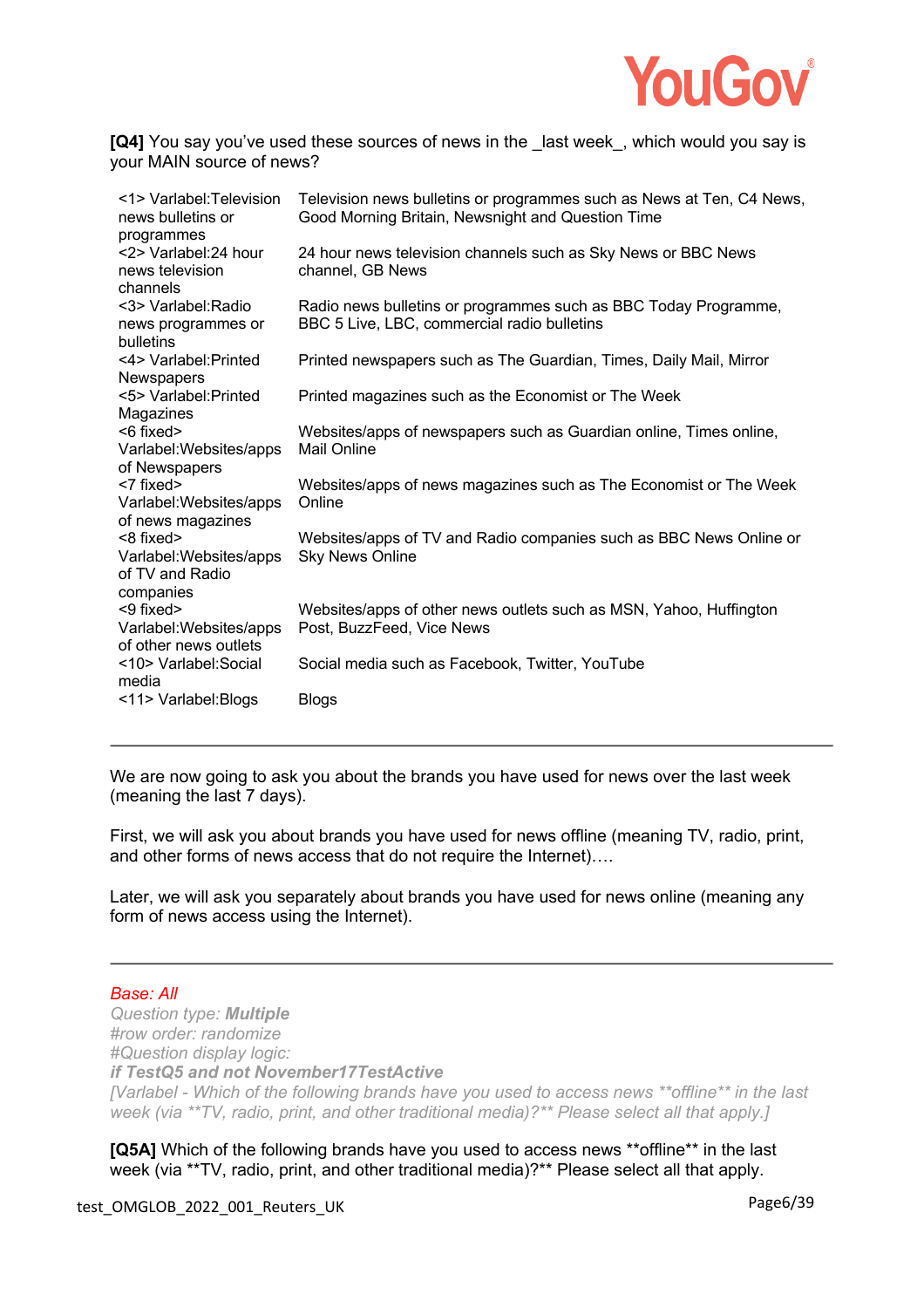

| $2$<br>Varlabel:\$CNN_text                                            | \$CNN_text                                             | $<$ 444><br>Varlabel: The                                                                                 | The Scotsman                                                                        |
|-----------------------------------------------------------------------|--------------------------------------------------------|-----------------------------------------------------------------------------------------------------------|-------------------------------------------------------------------------------------|
| <426> Varlabel: ITV<br><b>News</b>                                    | <b>ITV News</b>                                        | Scotsman<br>$<$ 445><br>Varlabel: The<br>Herald                                                           | The Herald                                                                          |
| <427> Varlabel:Sky<br><b>News</b>                                     | <b>Sky News</b>                                        | $<$ 446><br>Varlabel: Daily<br>Record                                                                     | Daily Record                                                                        |
| <428><br>Varlabel: Channel 4<br>News (C4 News)                        | Channel 4 News (C4 News)                               | <447><br>Varlabel: Western<br>Mail / Wales On<br>Sunday                                                   | Western Mail /<br>Wales On Sunday                                                   |
| <429<br>Varlabel: Channel 5<br>News (C5 News)                         | Channel 5 News (C5 News)                               | <448><br>Varlabel: The<br><b>Irish News</b>                                                               | The Irish News                                                                      |
| $<$ 430><br>Varlabel:Commercial<br>radio news                         | Commercial radio news (e.g<br>LBC, TalkRadio)          | <449><br>Varlabel: Belfast<br><b>Newsletter</b>                                                           | <b>Belfast Newsletter</b>                                                           |
| <431> Varlabel: Daily<br>Mail / Mail on<br>Sunday                     | Daily Mail / Mail on Sunday                            | $<$ 450><br>Varlabel: Belfast<br>Telegraph                                                                | <b>Belfast Telegraph</b>                                                            |
| <432> Varlabel: The<br>Sun / Sun on<br>Sunday                         | The Sun / Sun on Sunday                                | $<$ 451><br>Varlabel:London<br>Evening<br>Standard                                                        | London Evening<br>Standard                                                          |
| <433> Varlabel: Daily<br>Mirror / Sunday<br>Mirror / Sunday<br>People | Daily Mirror / Sunday Mirror /<br><b>Sunday People</b> | $<$ 452><br>Varlabel:Russia<br>Today                                                                      | Russia Today                                                                        |
| <434> Varlabel: The<br>Times / Sunday<br>Times                        | The Times / Sunday Times                               | $<$ 473><br>Varlabel:BBC TV<br><b>News</b>                                                                | <b>BBC TV News</b>                                                                  |
| <435> Varlabel: The<br>Daily Telegraph /<br>Sunday Telegraph          | The Daily Telegraph / Sunday<br>Telegraph              | $<$ 474 $>$<br>Varlabel:BBC<br><b>Radio News</b>                                                          | <b>BBC Radio News</b>                                                               |
| <436> Varlabel: The<br>Express / Sunday<br><b>Express</b>             | The Express / Sunday Express                           | < 1239<br>Varlabel:GB<br><b>News</b>                                                                      | <b>GB News</b>                                                                      |
| <437> Varlabel:Daily<br>Star / Star Sunday                            | Daily Star / Star Sunday                               | $990$<br>Varlabel:A<br>regional or local<br>newspaper                                                     | A regional or local<br>newspaper                                                    |
| <438> Varlabel: The<br>Guardian / Observer                            | The Guardian / Observer                                | $991$<br>Varlabel: Other<br>newspapers or<br>broadcast news<br>channels from<br>outside<br>\$country_text | Other newspapers<br>or broadcast news<br>channels from<br>outside<br>\$country_text |
| <440> Varlabel:'i'                                                    | The 'i' newspaper                                      | $994>$<br>Varlabel: Other1                                                                                | Other1 (open<br>[Q5a_other1]) [open]<br>please specify                              |
| <441> Varlabel: The<br><b>Financial Times</b>                         | The Financial Times                                    | $995$<br>Varlabel: Other 2                                                                                | Other <sub>2</sub> (open<br>[Q5a_other2]) [open]<br>please specify                  |
| $<$ 442><br>Varlabel: Metro                                           | Metro                                                  | $998$<br>Varlabel:Don't<br>know                                                                           | Don't know                                                                          |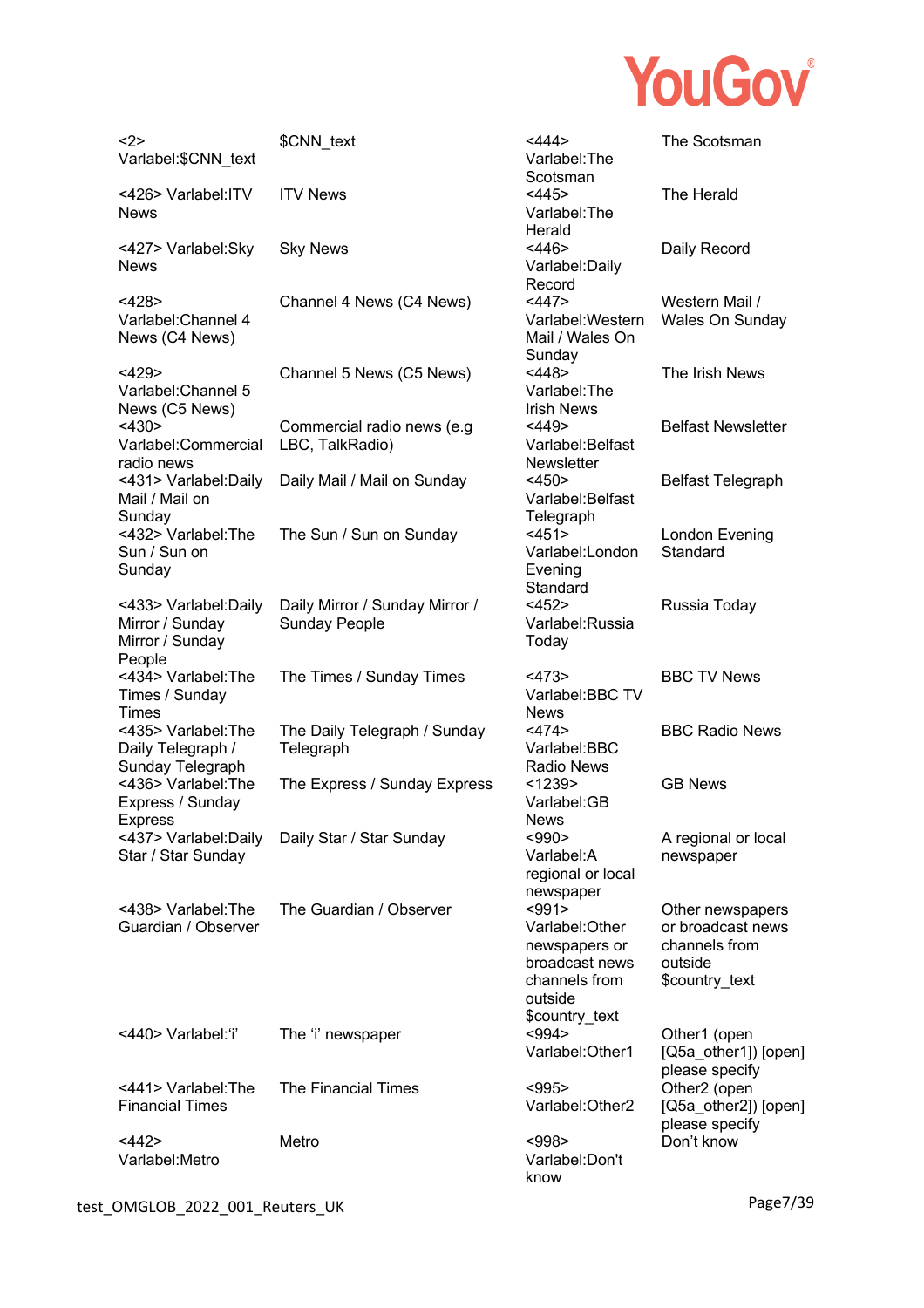

 $<$ 443> Varlabel:Economist Economist <999>

Varlabel:None of these

None of these

*Base: Those who used any offline news brands last week*

*Question type: Multiple #row order: randomize #Question display logic: if Q5A.has\_any([2,426,427,428,429,430,431,432,433,434,435,436,437,438,440,441,442,443, 444,445,446,447,448,449,450,451,452,473,474,1239,990,991,994,995]) [Varlabel - You said you have used the following brands to access news offline in the last week...*

*Which of these, if any, did you use on 3 days or more? Please select all that apply.]* 

**[Q5AI]** You said you have used the following brands to access news offline in the last week...

Which of these, if any, did you use on 3 days or more? Please select all that apply.

| $2$<br>Varlabel:\$CNN text                                            | \$CNN text                                             | <444><br>Varlabel: The<br>Scotsman                      | The Scotsman                             |
|-----------------------------------------------------------------------|--------------------------------------------------------|---------------------------------------------------------|------------------------------------------|
| <426> Varlabel: ITV<br><b>News</b>                                    | <b>ITV News</b>                                        | $<$ 445><br>Varlabel: The<br>Herald                     | The Herald                               |
| <427> Varlabel:Sky<br><b>News</b>                                     | <b>Sky News</b>                                        | $<$ 446><br>Varlabel: Daily<br>Record                   | Daily Record                             |
| <428><br>Varlabel: Channel 4<br>News (C4 News)                        | Channel 4 News (C4 News)                               | <447><br>Varlabel: Western<br>Mail / Wales On<br>Sunday | Western Mail /<br><b>Wales On Sunday</b> |
| <429<br>Varlabel: Channel 5<br>News (C5 News)                         | Channel 5 News (C5 News)                               | <448><br>Varlabel: The<br><b>Irish News</b>             | The Irish News                           |
| <430><br>Varlabel:Commercial<br>radio news                            | Commercial radio news (e.g.<br>LBC, TalkRadio)         | $<$ 449><br>Varlabel: Belfast<br><b>Newsletter</b>      | <b>Belfast Newsletter</b>                |
| <431> Varlabel: Daily<br>Mail / Mail on<br>Sunday                     | Daily Mail / Mail on Sunday                            | $<$ 450><br>Varlabel: Belfast<br>Telegraph              | <b>Belfast Telegraph</b>                 |
| <432> Varlabel: The<br>Sun / Sun on<br>Sunday                         | The Sun / Sun on Sunday                                | <451><br>Varlabel:London<br>Evening<br>Standard         | London Evening<br>Standard               |
| <433> Varlabel: Daily<br>Mirror / Sunday<br>Mirror / Sunday<br>People | Daily Mirror / Sunday Mirror /<br><b>Sunday People</b> | <452><br>Varlabel:Russia<br>Today                       | Russia Today                             |
| <434> Varlabel: The<br>Times / Sunday<br><b>Times</b>                 | The Times / Sunday Times                               | $<$ 473><br>Varlabel:BBC TV<br><b>News</b>              | <b>BBC TV News</b>                       |
| test_OMGLOB_2022_001_Reuters_UK                                       |                                                        |                                                         | Page8/39                                 |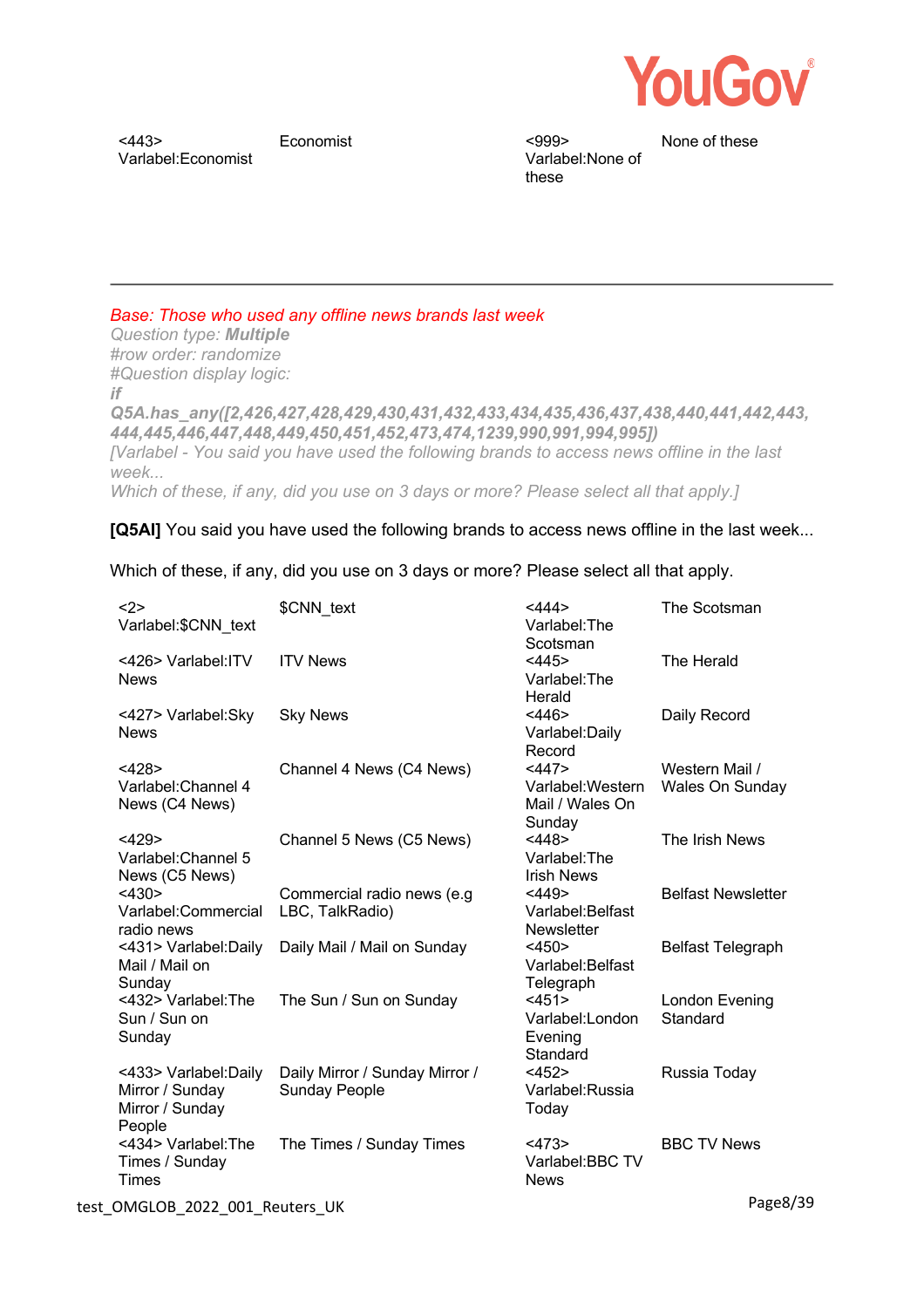

| <435> Varlabel: The<br>Daily Telegraph /<br>Sunday Telegraph | The Daily Telegraph / Sunday<br>Telegraph | $<$ 474 $>$<br>Varlabel:BBC<br><b>Radio News</b>                                                                 | <b>BBC Radio News</b>                                                               |
|--------------------------------------------------------------|-------------------------------------------|------------------------------------------------------------------------------------------------------------------|-------------------------------------------------------------------------------------|
| <436> Varlabel: The<br>Express / Sunday<br><b>Express</b>    | The Express / Sunday Express              | < 1239<br>Varlabel:GB<br><b>News</b>                                                                             | <b>GB News</b>                                                                      |
| <437> Varlabel: Daily<br>Star / Star Sunday                  | Daily Star / Star Sunday                  | $<$ 990 fixed $>$<br>Varlabel:A<br>regional or local<br>newspaper                                                | A regional or local<br>newspaper                                                    |
| <438> Varlabel: The<br>Guardian / Observer                   | The Guardian / Observer                   | $991$ fixed><br>Varlabel: Other<br>newspapers or<br>broadcast news<br>channels from<br>outside<br>\$country text | Other newspapers<br>or broadcast news<br>channels from<br>outside<br>\$country_text |
| <440> Varlabel:'i'                                           | The 'i' newspaper                         | $<$ 994 fixed><br>Varlabel: Other1                                                                               | \$Q5a other1                                                                        |
| <441> Varlabel: The<br><b>Financial Times</b>                | The Financial Times                       | $<$ 995 fixed $>$<br>Varlabel: Other2                                                                            | \$Q5a other2                                                                        |
| <442><br>Varlabel: Metro                                     | Metro                                     | <998 fixed xor><br>Varlabel:Don't<br>know                                                                        | Don't know                                                                          |
| $<$ 443><br>Varlabel:Economist                               | Economist                                 | <999 fixed xor><br>Varlabel:None of<br>these                                                                     | None of these                                                                       |

#### *Base: All*

*Question type: Multiple #row order: randomize #Question display logic: if TestQ5 and not November17TestActive* 

*[Varlabel - Which of the following brands have you used to access news \*\*online\*\* in the last week (via \*\*websites, apps, social media, and other forms of Internet access\*\*)? Please select all that apply.]* 

**[Q5B]** Which of the following brands have you used to access news \*\*online\*\* in the last week (via \*\*websites, apps, social media, and other forms of Internet access\*\*)? Please select all that apply.

| <1> Varlabel: BBC News<br>online       | <b>BBC News online</b> | <442><br>Varlabel: Metro<br>online              | Metro online           |
|----------------------------------------|------------------------|-------------------------------------------------|------------------------|
| <2><br>Varlabel:\$CNN online text      | \$CNN online text      | $<$ 443><br>Varlabel:Economist                  | Economist<br>online    |
|                                        |                        | online                                          |                        |
| <3> Varlabel: New York<br>Times online | New York Times online  | <444><br>Varlabel: Scotsman                     | Scotsman<br>online     |
| <4> Varlabel: BuzzFeed<br><b>News</b>  | <b>BuzzFeed News</b>   | online<br><445> Varlabel: The<br>Herald online  | The Herald<br>online   |
| <5> Varlabel: Vice News                | <b>Vice News</b>       | $<$ 446 $>$<br>Varlabel: Daily<br>Record online | Daily Record<br>online |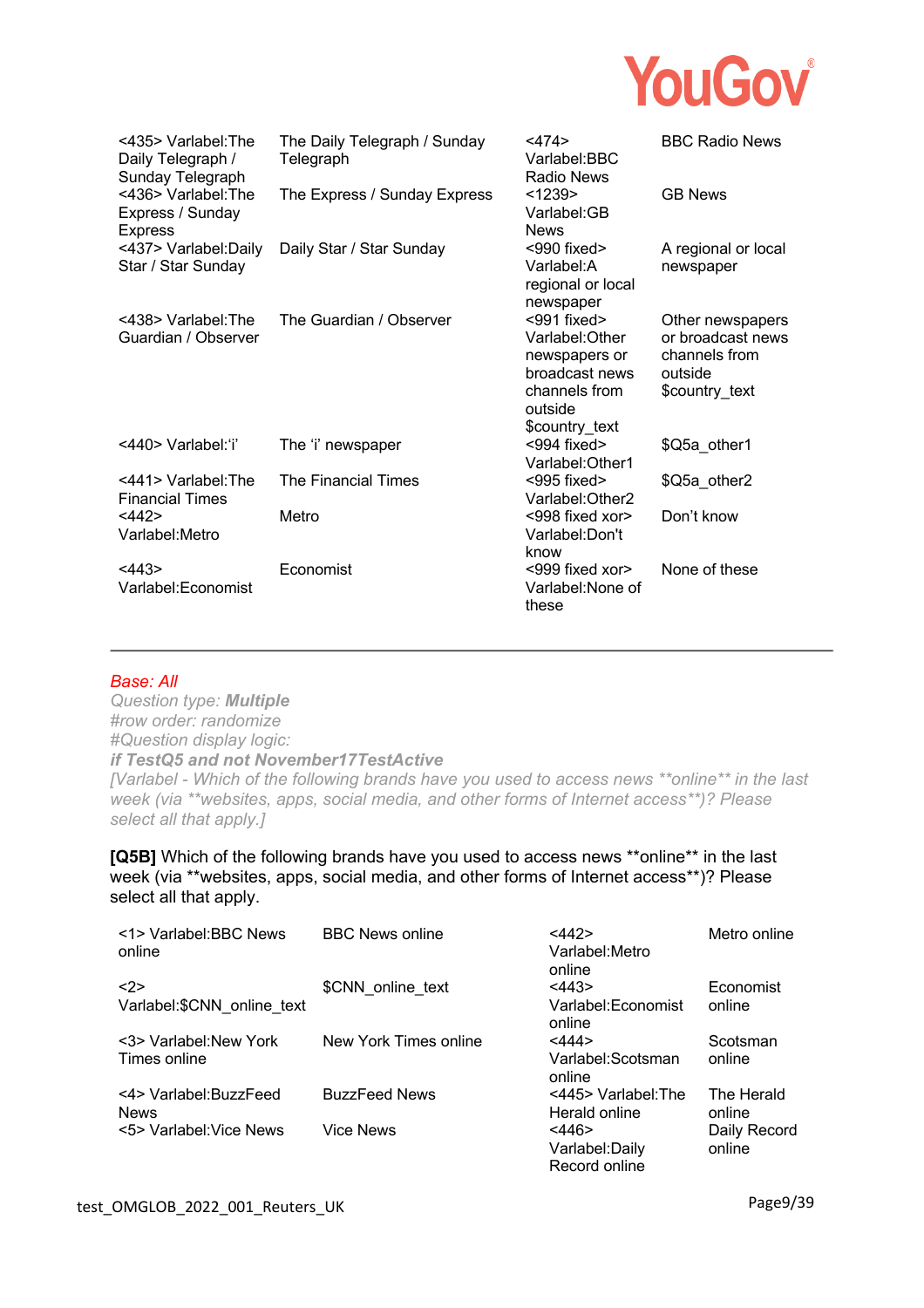

| <7> Varlabel: Guardian<br>online                                                        | Guardian online                                      | <447><br>Varlabel: Wales<br>online                                                | Wales online                                                                     |
|-----------------------------------------------------------------------------------------|------------------------------------------------------|-----------------------------------------------------------------------------------|----------------------------------------------------------------------------------|
| <8> Varlabel: HuffPost<br>(Huffington Post)                                             | HuffPost (Huffington Post)                           | <448> Varlabel: The<br>Irish News online                                          | The Irish<br>News online                                                         |
| <9> Varlabel: Mail online                                                               | Mail online                                          | $<$ 449><br>Varlabel: Belfast<br>Newsletter online                                | <b>Belfast</b><br>Newsletter<br>online                                           |
| <10> Varlabel:MSN News                                                                  | <b>MSN News</b>                                      | $<$ 450 $>$<br>Varlabel: Belfast                                                  | <b>Belfast</b><br>Telegraph                                                      |
| <11> Varlabel: Yahoo!<br><b>News</b>                                                    | Yahoo! News                                          | Telegraph online<br><451><br>Varlabel:London<br><b>Evening Standard</b><br>online | online<br>London<br>Evening<br>Standard<br>online                                |
| <429> Varlabel: ITV News<br>online                                                      | <b>ITV News online</b>                               | <458> Varlabel: The<br>Lad Bible news                                             | The Lad Bible<br>news                                                            |
| <430> Varlabel: Sky News<br>online                                                      | <b>Sky News online</b>                               | <1224><br>Varlabel:inews.co.uk                                                    | inews.co.uk                                                                      |
| <431> Varlabel: Channel 4<br>News online (C4 News<br>online)                            | Channel 4 News online (C4<br>News online)            | < 1684 >                                                                          | Daily Star<br>online                                                             |
| <432 if Country in [1] and<br>0> Varlabel: Channel 5<br>News online (C5 News<br>online) | Channel 5 News online (C5<br>News online)            | <1398> Varlabel:RT<br>(Russia Today)<br>online                                    | RT (Russia<br>Today) online                                                      |
| < 1683                                                                                  | Commercial radio news online<br>(e.g LBC, TalkRadio) | < 1399<br>Varlabel: The Canary                                                    | The Canary                                                                       |
| $<$ 1685>                                                                               | <b>GB News online</b>                                | $<$ 1400 if 0 $>$<br>Varlabel: Tortoise<br>Media                                  | Tortoise<br>Media                                                                |
| <434> Varlabel: The Sun<br>online                                                       | The Sun online                                       | $990$<br>Varlabel: Other<br>regional or local<br>newspaper website                | Other<br>regional or<br>local<br>newspaper<br>website                            |
| <435> Varlabel: Mirror<br>online                                                        | Mirror online                                        | < 991<br>Varlabel: Other<br>online sites from<br>outside<br>\$country_text        | Other online<br>sites from<br>outside<br>\$country_text                          |
| <436> Varlabel: Times<br>online                                                         | Times online                                         | $994>$<br>Varlabel: Other1                                                        | Other1 (open<br>$[Q5B_{other1}]$<br>[open] please                                |
| <437> Varlabel: Telegraph<br>online                                                     | Telegraph online                                     | $995$<br>Varlabel: Other2                                                         | specify<br>Other <sub>2</sub> (open<br>[Q5B other2])<br>[open] please<br>specify |
| <438> Varlabel: Express<br>online                                                       | Express online                                       | $998$<br>Varlabel: Don't know                                                     | Don't know                                                                       |
| $<$ 440><br>Varlabel:Independent/ i100<br>online                                        | Independent/ i100 online                             | $999$<br>Varlabel: None of<br>these                                               | None of these                                                                    |
| <441> Varlabel:Financial<br>Times online                                                | <b>Financial Times online</b>                        |                                                                                   |                                                                                  |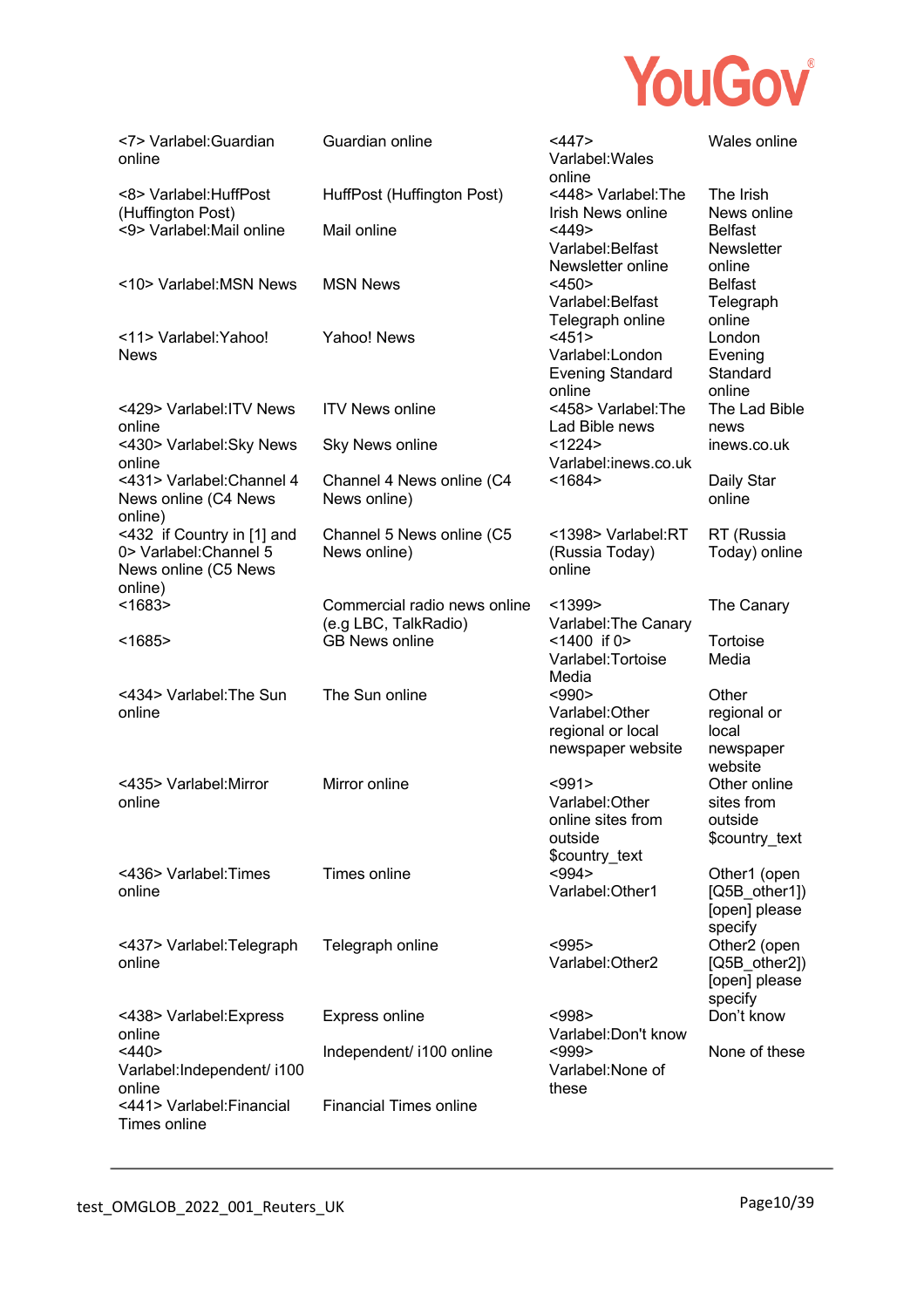

### *Base: Those who used any onlinenews brands last week*

*Question type: Multiple #row order: randomize #Question display logic: if Q5B.has\_any([1,2,3,4,5,7,8,9,10,11,429,430,431,432,1683,1685,434,435,436,437,438,440, 441,442,443,444,445,446,447,448,449,450,451,458,1224,1684,1398,1399,1400,990,991,99 4,995]) [Varlabel - You said you have used the following brands to access news online in the last week... Which of these, if any, did you use on 3 days or more? Please select all that apply.]* 

### **[Q5BI]** You said you have used the following brands to access news online in the last week...

Which of these, if any, did you use on 3 days or more? Please select all that apply.

| <1> Varlabel:BBC News<br>online                              | <b>BBC News online</b>                               | <442><br>Varlabel: Metro<br>online                            | Metro online                                  |
|--------------------------------------------------------------|------------------------------------------------------|---------------------------------------------------------------|-----------------------------------------------|
| <2><br>Varlabel:\$CNN_online_text                            | \$CNN_online_text                                    | $<$ 443><br>Varlabel:Economist<br>online                      | Economist<br>online                           |
| <3> Varlabel: New York<br>Times online                       | New York Times online                                | <444><br>Varlabel:Scotsman<br>online                          | Scotsman<br>online                            |
| <4> Varlabel: BuzzFeed<br><b>News</b>                        | <b>BuzzFeed News</b>                                 | <445> Varlabel: The<br>Herald online                          | The Herald<br>online                          |
| <5> Varlabel: Vice News                                      | <b>Vice News</b>                                     | $<$ 446><br>Varlabel: Daily<br>Record online                  | Daily Record<br>online                        |
| <7> Varlabel: Guardian<br>online                             | Guardian online                                      | <447><br>Varlabel: Wales<br>online                            | Wales online                                  |
| <8> Varlabel: HuffPost<br>(Huffington Post)                  | HuffPost (Huffington Post)                           | <448> Varlabel: The<br>Irish News online                      | The Irish News<br>online                      |
| <9> Varlabel: Mail online                                    | Mail online                                          | <449<br>Varlabel:Belfast<br>Newsletter online                 | <b>Belfast</b><br><b>Newsletter</b><br>online |
| <10> Varlabel: MSN News                                      | <b>MSN News</b>                                      | $<$ 450 $>$<br>Varlabel: Belfast<br>Telegraph online          | <b>Belfast</b><br>Telegraph<br>online         |
| <11> Varlabel: Yahoo!<br><b>News</b>                         | Yahoo! News                                          | <451><br>Varlabel:London<br><b>Evening Standard</b><br>online | London<br>Evening<br>Standard online          |
| <429> Varlabel: ITV News<br>online                           | <b>ITV News online</b>                               | <458> Varlabel: The<br>Lad Bible news                         | The Lad Bible<br>news                         |
| <430> Varlabel: Sky News<br>online                           | Sky News online                                      | <1224><br>Varlabel:inews.co.uk                                | inews.co.uk                                   |
| <431> Varlabel: Channel 4<br>News online (C4 News<br>online) | Channel 4 News online (C4<br>News online)            | < 1684 >                                                      | Daily Star<br>online                          |
| <432> Varlabel: Channel 5<br>News online (C5 News<br>online) | Channel 5 News online (C5<br>News online)            | <1398> Varlabel:RT<br>(Russia Today)<br>online                | RT (Russia<br>Today) online                   |
| < 1683                                                       | Commercial radio news<br>online (e.g LBC, TalkRadio) | < 1399<br>Varlabel: The Canary                                | The Canary                                    |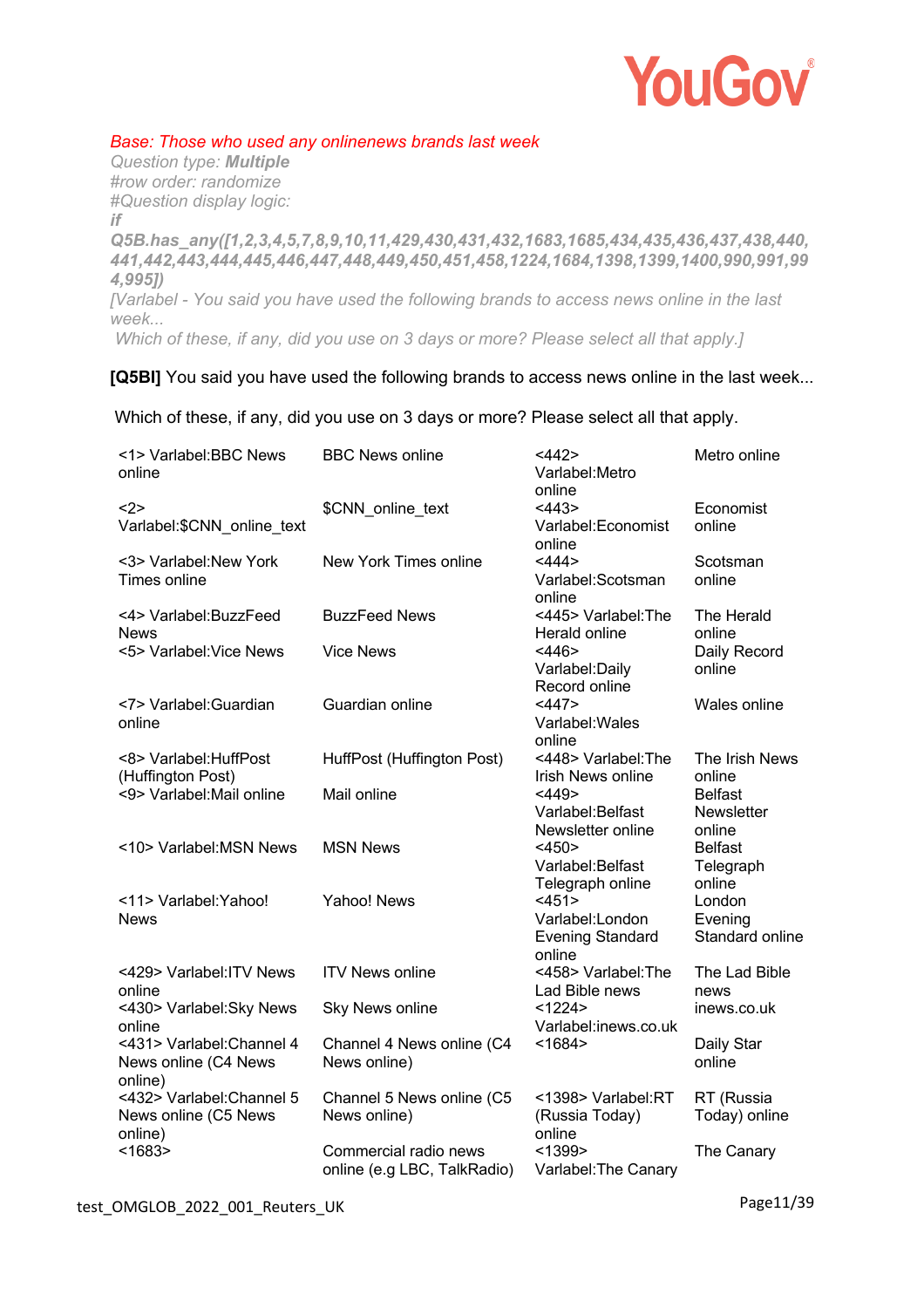

| < 1685                                            | <b>GB News online</b>         | < 1400<br>Varlabel:Tortoise<br>Media                                                  | Tortoise Media                                          |
|---------------------------------------------------|-------------------------------|---------------------------------------------------------------------------------------|---------------------------------------------------------|
| <434> Varlabel: The Sun<br>online                 | The Sun online                | $<$ 990 fixed $>$<br>Varlabel: Other<br>regional or local<br>newspaper website        | Other regional<br>or local<br>newspaper<br>website      |
| <435> Varlabel: Mirror<br>online                  | Mirror online                 | $<$ 991 fixed $>$<br>Varlabel:Other<br>online sites from<br>outside<br>\$country_text | Other online<br>sites from<br>outside<br>\$country text |
| <436> Varlabel: Times<br>online                   | Times online                  | $<$ 994 fixed $>$<br>Varlabel: Other1                                                 | \$Q5B other1                                            |
| <437> Varlabel: Telegraph<br>online               | Telegraph online              | $<$ 995 fixed $>$<br>Varlabel:Other2                                                  | \$Q5B other2                                            |
| <438> Varlabel: Express<br>online                 | <b>Express online</b>         | <998 fixed xor><br>Varlabel:Don't know                                                | Don't know                                              |
| $<$ 440><br>Varlabel: Independent/ i100<br>online | Independent/ i100 online      | <999 fixed xor><br>Varlabel: None of<br>these                                         | None of these                                           |
| <441> Varlabel:Financial<br>Times online          | <b>Financial Times online</b> |                                                                                       |                                                         |

#### *Base: All*

*Question type: Grid #row order: randomize [Varlabel - We are now going to ask you about trust in the news. First we will ask you about how much you trust the news as a whole within your country. Then we will ask you about how much you trust the news that you choose to consume.< >Please indicate your level of agreement with the following statements:]* 

**[Q6\_2016]** We are now going to ask you about trust in the news. First we will ask you about how much you trust the news as a whole within your country. Then we will ask you about how much you trust the news that you choose to consume.

Please indicate your level of agreement with the following statements:

| $-[Q6 \t2016 \t1 fixed]$<br>Varlabel: I think you<br>can trust most news | I think you can trust most news most of the time                |
|--------------------------------------------------------------------------|-----------------------------------------------------------------|
| most of the time                                                         |                                                                 |
| $-[Q6 \t2016 \t6$ fixed]<br>Varlabel: I think I can                      | I think I can trust most of the news I consume most of the time |
| trust most of the news<br>I consume most of                              |                                                                 |
| the time                                                                 |                                                                 |
| <1> Varlabel: Strongly                                                   | Strongly disagree                                               |
| disagree                                                                 |                                                                 |
| <2> Varlabel: Tend to<br>disagree                                        | Tend to disagree                                                |
| <3> Varlabel: Neither<br>agree nor disagree                              | Neither agree nor disagree                                      |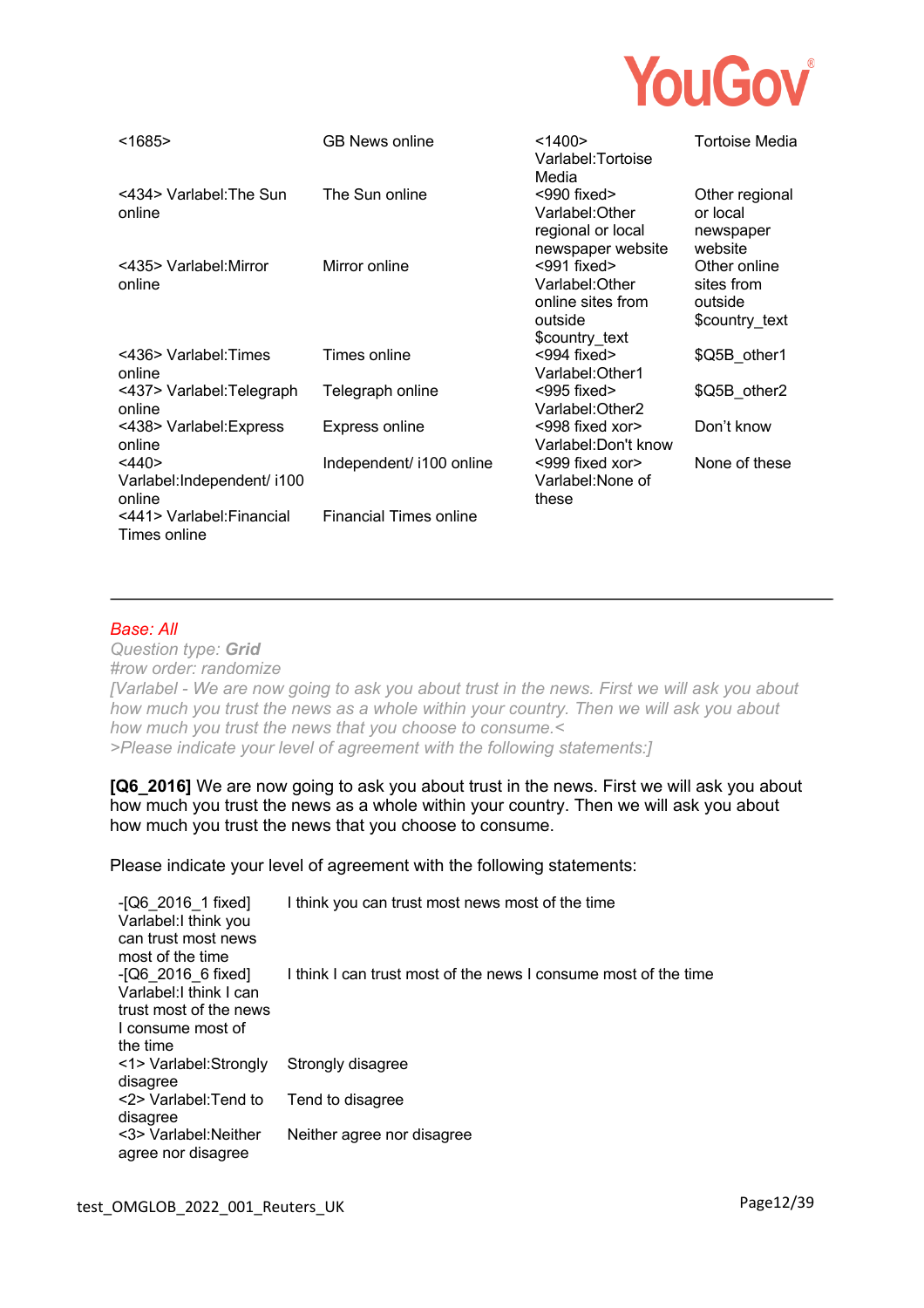

<4> Varlabel:Tend to agree Tend to agree <5> Varlabel:Strongly Strongly agree agree

#### *Base: All*

*Question type: Grid #row order: randomize*

**[Q6\_2016B]** Please indicate your level of agreement with the following statements:

| $-[Q6 2016 4]$ | The news media in my country is independent from undue political or<br>government influence most of the time |
|----------------|--------------------------------------------------------------------------------------------------------------|
| $-[Q6 2016 5]$ | The news media in my country is independent from undue business or<br>commercial influence most of the time  |
| <1>            | Strongly disagree                                                                                            |
| <2>            | Tend to disagree                                                                                             |
| <3>            | Neither agree nor disagree                                                                                   |
| <4>            | Tend to agree                                                                                                |
| 55             | Strongly agree                                                                                               |

# *Base: All*

*Question type: Grid #row order: randomize [Varlabel - How trustworthy would you say <b><u>news</u></b> from the following brands is? Please use the scale below, where 0 is 'not at all trustworthy' and 10 is 'completely trustworthy'.]* 

**[Q6\_2018\_trust]** How trustworthy would you say **news** from the following brands is? Please use the scale below, where 0 is 'not at all trustworthy' and 10 is 'completely trustworthy'.

| $-[Q6 2018$ trust 1]<br>Varlabel: BBC News                     | <b>BBC News</b>          | $-[Q6 2018$ trust 9]<br>Varlabel: The Daily<br>Telegraph          | The Daily<br>Telegraph               |
|----------------------------------------------------------------|--------------------------|-------------------------------------------------------------------|--------------------------------------|
| $-[Q6 2018$ trust 2]<br>Varlabel: ITV News                     | <b>ITV News</b>          | $-$ [Q6_2018_trust_10]<br>Varlabel: HuffPost<br>(Huffington Post) | <b>HuffPost</b><br>(Huffington Post) |
| $-[Q6_2018_1xus1_3]$<br>Varlabel: Sky News                     | <b>Sky News</b>          | -[Q6_2018_trust_12]<br>Varlabel: Daily Mirror                     | Daily Mirror                         |
| $-$ [Q6_2018_trust_4]<br>Varlabel: Channel 4<br>News (C4 News) | Channel 4 News (C4 News) | $-$ [Q6 2018 trust 13]<br>Varlabel: The Sun                       | The Sun                              |
| -[Q6 2018_trust_5]<br>Varlabel: Daily Mail /<br>MailOnline     | Daily Mail / MailOnline  | [Q6 2018 trust 579]<br>Varlabel: Financial<br>Times               | <b>Financial Times</b>               |
| $-[Q6 2018$ trust 6]<br>Varlabel: The<br>Guardian              | The Guardian             | [Q6_2018_trust_856]                                               | <b>GB News</b>                       |
| -[Q6_2018_trust_7]<br>Varlabel:Independent<br>/i100            | Independent / i100       | [Q6_2018_trust_628]                                               | Regional or local<br>newspaper       |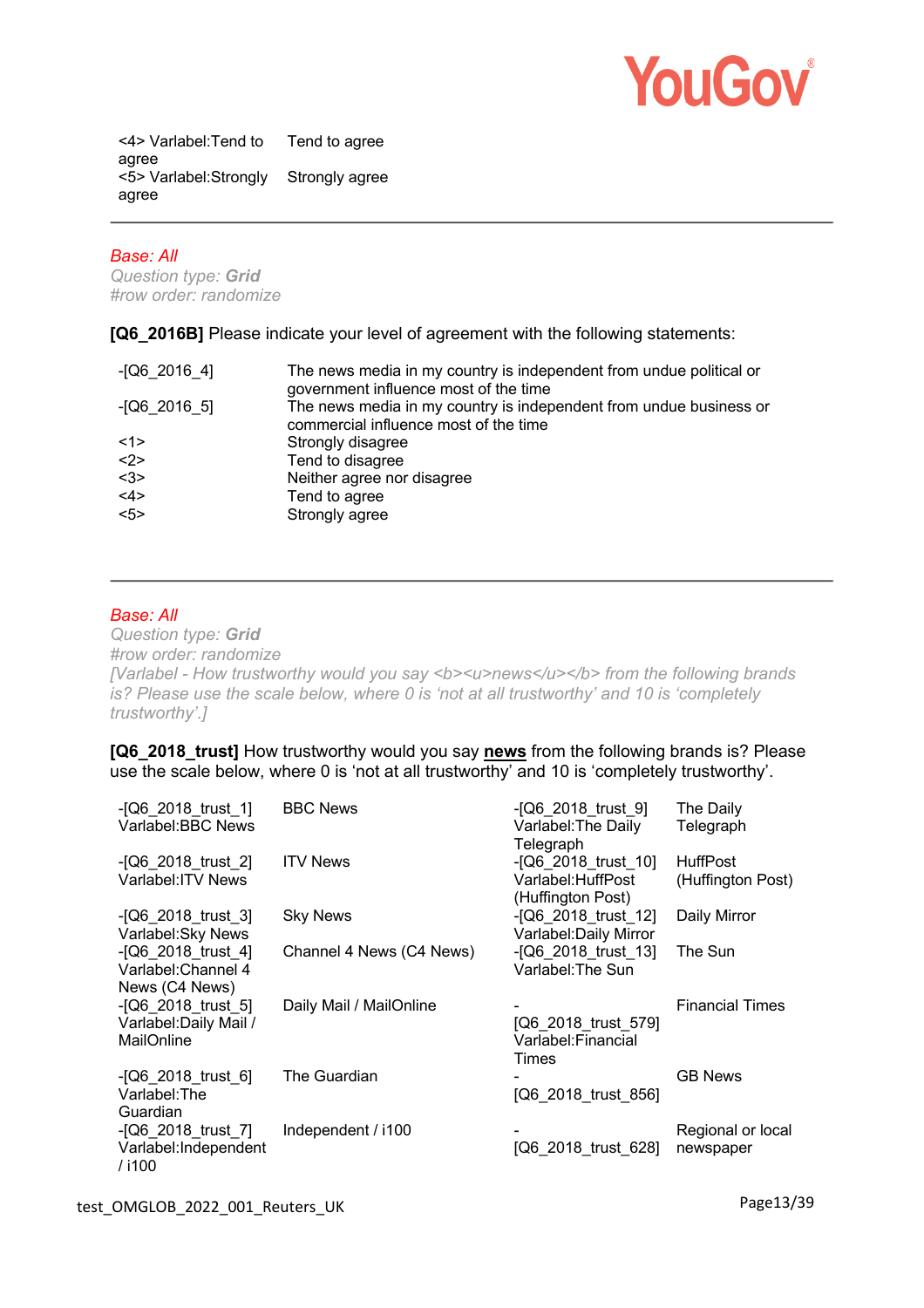

|                                                                             |                                             | Varlabel:Local or<br>regional newspaper             |                                |
|-----------------------------------------------------------------------------|---------------------------------------------|-----------------------------------------------------|--------------------------------|
| $- [Q6 \ 2018 \ \text{trust} \ 8]$<br>Varlabel: The Times                   | The Times/ Sunday Times                     |                                                     |                                |
| <1><br>Varlabel:0-<br>Not at all<br>trustworthy                             | 0- Not at all trustworthy                   | <7> Varlabel:6                                      | 6                              |
| $2$<br>Varlabel:1                                                           | 1                                           | <8> Varlabel:7                                      | 7                              |
| $3$<br>Varlabel:2                                                           | 2                                           | <9> Varlabel:8                                      | 8                              |
| <4><br>Varlabel:3                                                           | 3                                           | $<$ 10> Varlabel:9                                  | 9                              |
| 5<br>Varlabel:4                                                             | 4                                           | 11<br>Varlabel:10-<br>Completely<br>trustworthy     | 10- Completely<br>trustworthy  |
| <6><br>Varlabel:5-<br><b>Neither</b><br>trustworthy<br>nor<br>untrustworthy | 5- Neither trustworthy nor<br>untrustworthy | $999$<br>Varlabel:Haven't<br>heard of this<br>brand | Haven't heard of this<br>brand |

#### *Question type: Text*

We are now going to ask you about the priorities of news organisations in your country. \_First\_, we will ask you about their \_commercial priorities\_, \_second\_ we will ask you about their \_political priorities\_.

*Question type: Single #row order: reverse*

**[Q\_Cynicism\_a]** Which of the following comes closest to your view of news organisations in your country?

| <1>        | All of them put commercial interests ahead of what's best for society                        |
|------------|----------------------------------------------------------------------------------------------|
| <2>        | Most put commercial interests first, but a small number put what's best for<br>society first |
| $3$        | Some put commercial interests first, some put what's best for society first                  |
| <4>        | Most put what's best for society first, but a small number put commercial<br>interests first |
| 55         | All of them put what's best for society ahead of commercial interests                        |
| <98 fixed> | Don't know                                                                                   |

*Question type: Single #row order: reverse*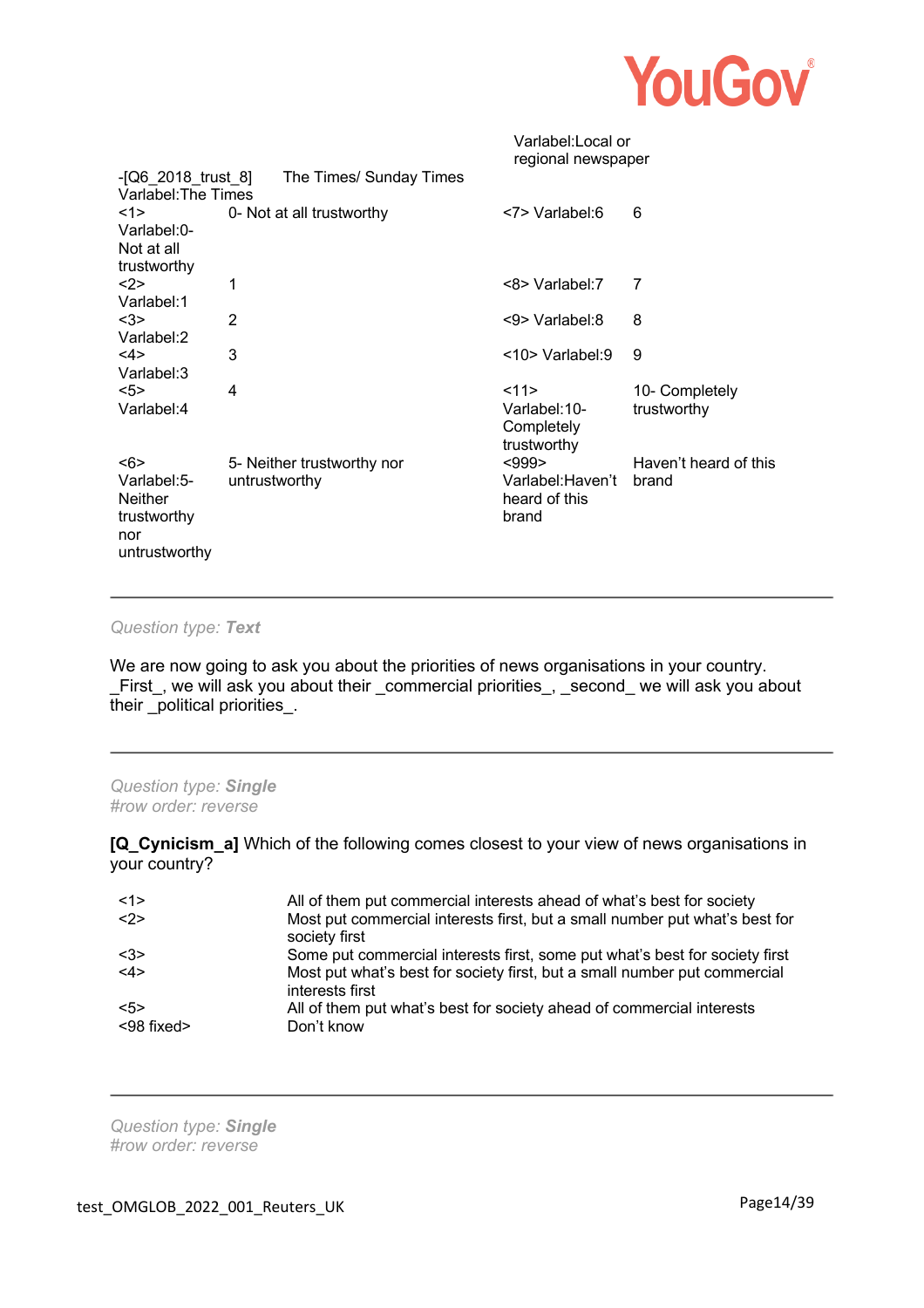

**[Q\_Cynacism\_b]** Which of the following comes closest to your view of news organisations in your country?

| <1>        | All of them put their own political views ahead of what's best for society                        |
|------------|---------------------------------------------------------------------------------------------------|
| <2>        | Most put their own political views first, but a small number put what's best<br>for society first |
| <3>        | Some put their own political views first, some put what's best for society<br>first               |
| $<$ 4>     | Most put what's best for society first, but a small number put their own<br>political views first |
| 5>         | All of them put what's best for society ahead of their own political views                        |
| <98 fixed> | Don't know                                                                                        |

*Question type: Single #row order: reverse*

**[Q\_Polarisation]** In your view, how politically close together or far apart are the main news organisations in your country?

| Very far apart       |
|----------------------|
| Quite far apart      |
| Quite close together |
| Very close together  |
| Don't know           |
|                      |

# *Base: All*

*Question type: Single [Varlabel - Please indicate your level of agreement with the following statement. "Thinking about online news, I am concerned about what is real and what is fake on the internet."]* 

**[Q\_FAKE\_NEWS\_1]** Please indicate your level of agreement with the following statement. "Thinking about online news, I am concerned about what is real and what is fake on the internet."

| <1> Varlabel:Strongly  | Strongly disagree          |
|------------------------|----------------------------|
| disagree               |                            |
| <2> Varlabel: Tend to  | Tend to disagree           |
| disagree               |                            |
| <3> Varlabel: Neither  | Neither agree nor disagree |
| agree nor disagree     |                            |
| <4> Varlabel: Tend to  | Tend to agree              |
| agree                  |                            |
| <5> Varlabel: Strongly | Strongly agree             |
| agree                  |                            |
|                        |                            |

*Question type: Multiple #row order: randomize*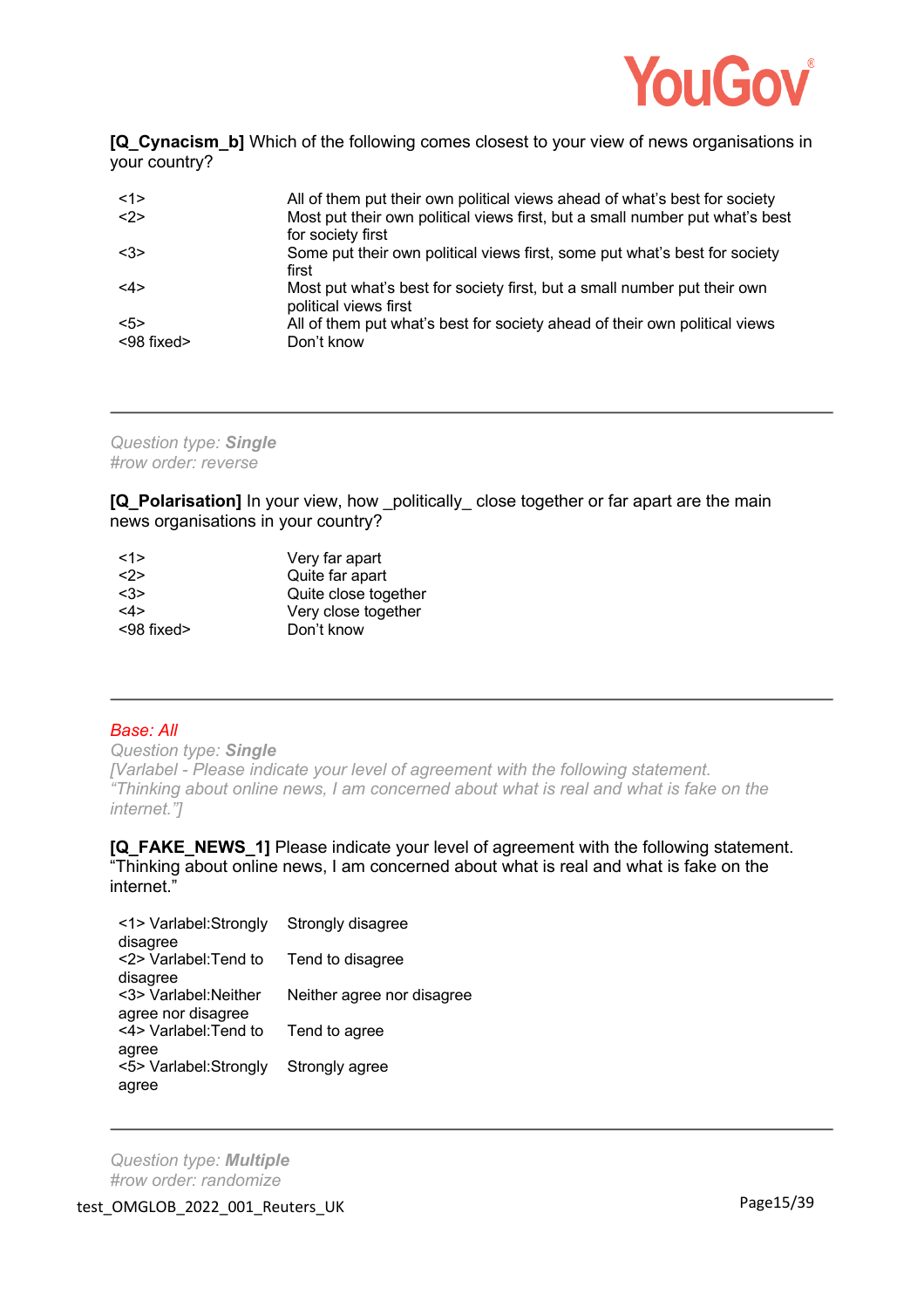

#### **[Q\_FAKE\_NEWS\_2021a]** Have you seen **false or misleading information** about any of the following topics, in the last week? Please select all that apply.

| <1>                         | <b>Politics</b>                                              |
|-----------------------------|--------------------------------------------------------------|
| <4>                         | Celebrities (e.g. actors, musicians, sports stars)           |
| $<$ 2 fixed $>$             | Coronavirus (COVID-19)                                       |
| $<$ 3 fixed $>$             | Other health issues                                          |
| 5                           | Immigration                                                  |
| <6>                         | Products and services                                        |
| <7>                         | Climate change or the environment                            |
| $<$ 995 fixed $>$           | Other (open [Q FAKE_NEWS_2021a_other]) [open] please specify |
| Varlabel: Other             |                                                              |
| (please specify)            |                                                              |
| $<$ 999 fixed xor $>$       | None of these                                                |
| Varlabel: None of           |                                                              |
| these                       |                                                              |
| $\leq$ 998 fixed xor $\geq$ | Don't know                                                   |

*Question type: Single #row order: randomize*

**[Q\_Journalists\_1]** When looking for news online, which of the following do you tend to pay most attention to?

| <1>              | Specific news brands                 |
|------------------|--------------------------------------|
| <2>              | Specific journalists or commentators |
| $<$ 98 fixed $>$ | Don't know                           |
| $<$ 99 fixed $>$ | I don't use online news              |

#### *Question type: Multiple*

**[Q\_Journalists2]** Please type in the names of up to five journalists that you regularly pay attention to (e.g. news presenters, columnists, or reporters)

| <1>            | 1 - (open [Q_Journalists_3_1]) [open] |
|----------------|---------------------------------------|
| <2>            | 2 - (open [Q Journalists 3 2]) [open] |
| <3>            | 3 - (open [Q Journalists 3 3]) [open] |
| <4>            | 4 - (open [Q Journalists 3 4]) [open] |
| 5              | 5 - (open [Q_Journalists_3_5]) [open] |
| <98 fixed xor> | I can't think of any right now        |

*Question type: Single #row order: randomize*

**[Q\_Journalists\_4]** Which of the following comes closest to how you think journalists should use social media like Twitter and Facebook?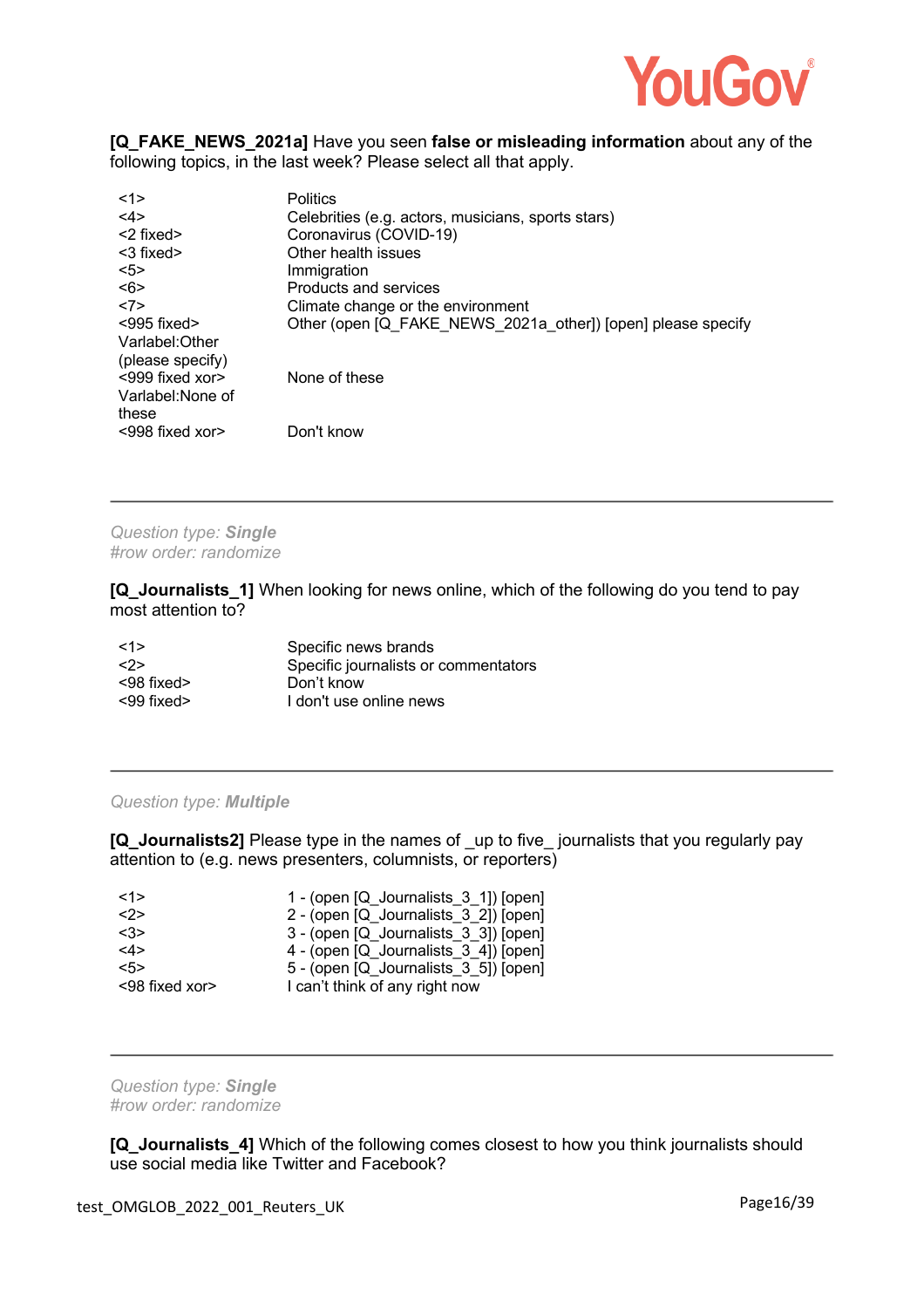

<1> They should stick to reporting the news <2> They should be able to express their personal opinions alongside reporting the news <98 fixed> Don't know

### *Base: All*

*Question type: Single*

*[Varlabel - Have you paid for ONLINE news content, or accessed a paid for ONLINE news service \_in the last year\_? (This could be a digital subscription, combined digital/print subscription, a donation, or one off payment for an article or app or e-edition]* 

**[Q7a]** Have you paid for ONLINE news content, or accessed a paid for ONLINE news service in the last year ? (This could be a digital subscription, combined digital/print subscription, a donation, or one off payment for an article or app or e-edition)

| <1> Varlabel: Yes   | Yes        |
|---------------------|------------|
| <2> Varlabel: No    | N٥         |
| <3> Varlabel: Don't | Don't know |
| know                |            |

*Base: Those who have accessed paid for online news content in the last year*

*Question type: Multiple #row order: randomize #Question display logic: If [Q7a] - Yes is selected [if Q7a == 1] [Varlabel - You said you have accessed paid for ONLINE news content in the last year… Which, if any, of the following ways have you used to pay for ONLINE news content in the last year? Please select all that apply.]* 

**[Q7ai]** You said you have accessed paid for ONLINE news content in the last year…

Which, if any, of the following ways have you used to pay for ONLINE news content in the last year? Please select all that apply.

<1> Varlabel:I made a single one-off payment\_ to access a single article or edition I made a single \_one-off payment\_ to access a single article or edition <3> Varlabel:I made an ongoing payment\_ (subscription or membership) for a digital news service – eg monthly, quarterly or annual payment I made an ongoing payment (subscription or membership) for a digital news service – eg monthly, quarterly or annual payment

test\_OMGLOB\_2022\_001\_Reuters\_UK extended the control of the Page17/39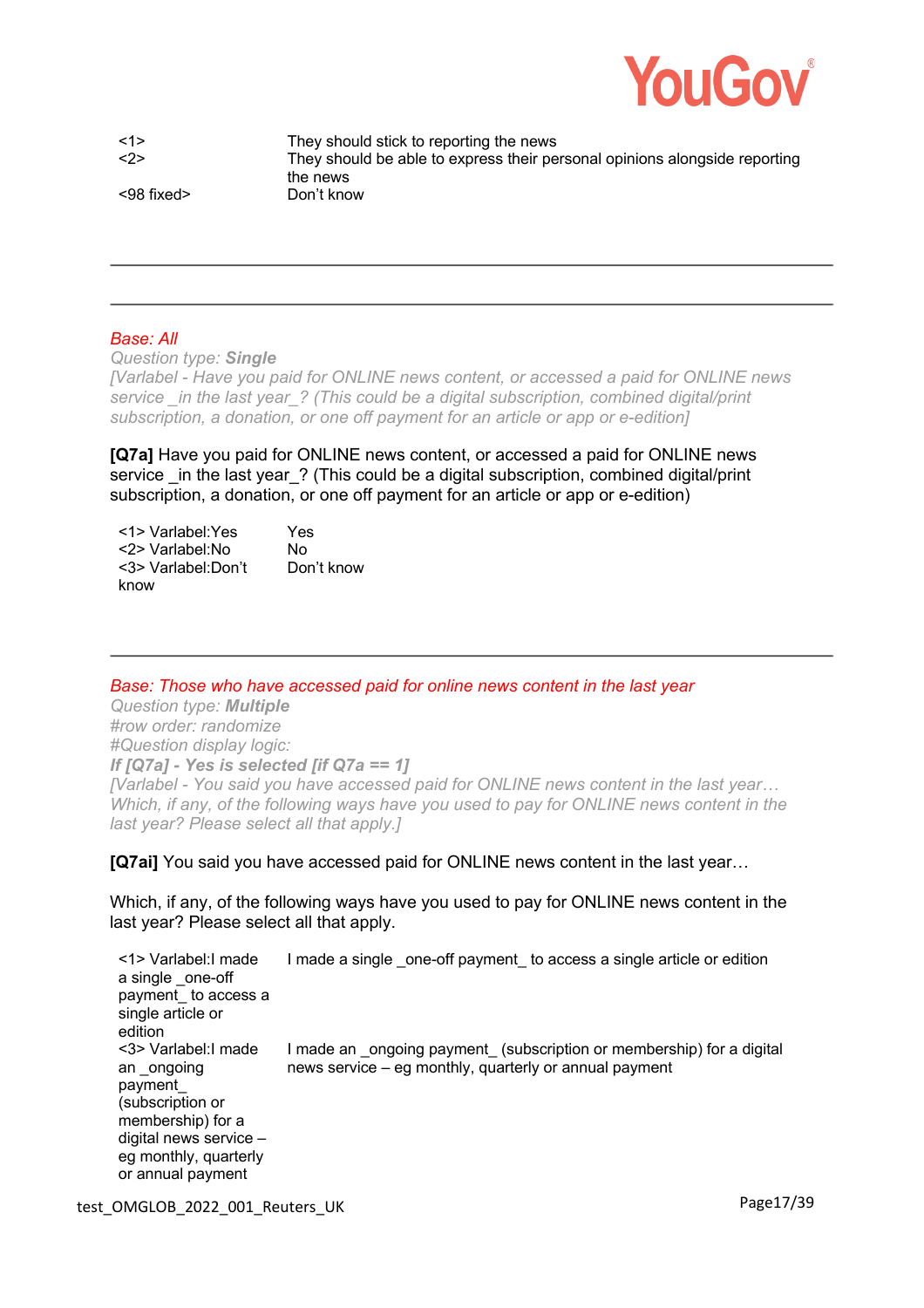

| <6> Varlabel: I pay for<br>digital news access<br>as part of a print-<br>digital bundle, or I get<br>it for free as part of a<br>print subscription | I pay for digital news access as part of a print-digital bundle, or I get it for<br>free as part of a print subscription |
|-----------------------------------------------------------------------------------------------------------------------------------------------------|--------------------------------------------------------------------------------------------------------------------------|
| <5> Varlabel: I get<br>free digital news<br>access as part of a<br>subscription to<br>something else (e.g.<br>broadband, phone,<br>cable)           | I get free digital news access as part of a subscription to something else<br>(e.g. broadband, phone, cable)             |
| <7><br>Varlabel:Someone<br>else paid for me to<br>subscribe or access a<br>digital news service                                                     | Someone else paid for me to subscribe or access a digital news service                                                   |
| <9> Varlabel: I have<br>made a donation to<br>support a digital news<br>service                                                                     | I have made a donation to support a digital news service                                                                 |
| $<$ 995 fixed $>$<br>Varlabel: Other                                                                                                                | Other                                                                                                                    |

### *Base: Those who have made a regular payment to a digital news service in last year*

*Question type: Dropdown #Question display logic: if Q7ai.has\_any([3,6]) and Country in [2,1,4,5,22,23,6,7,8,12,3,18,17,19,192,24,242,9,25,252,11,13,16,26] [Varlabel - You said you have paid a subscription/membership to a digital news service in the last year. How many different providers do you pay money to in this way?* 1

### **[Q7\_SUBS]** You said you have paid a subscription/membership to a **digital news service** in the last year. How many different news providers do you pay money to in this way?

| $\leq$ 1> Varlabel:0  | 0           |
|-----------------------|-------------|
| $<$ 2> Varlabel:1     | 1           |
| $<$ 3> Varlabel:2     | 2           |
| <4> Varlabel:3        | 3           |
| <5> Varlabel:4        | 4           |
| $\leq$ 6> Varlabel: 5 | 5           |
| <7> Varlabel: more    | more than 5 |
| than 5                |             |

*Question type: Multiple #row order: randomize*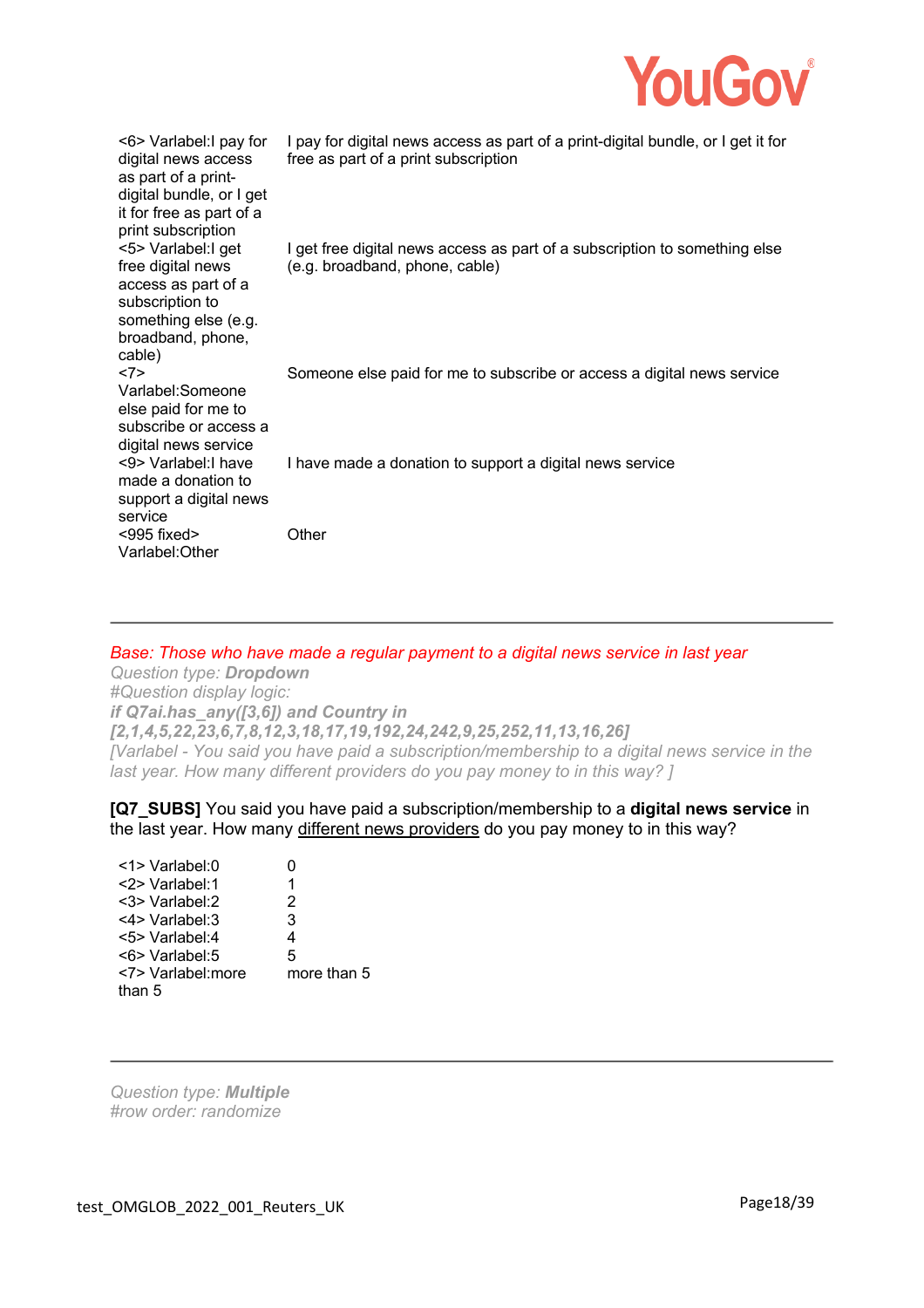

**[Q7 SUBS name 2022]** You said you have paid a subscription/membership to a digital news service in the last year… Which of the following did you subscribe to? Please select all that apply.

| <1>        | Guardian                  | <10>             | Apple+ (premium news articles)                                                              |
|------------|---------------------------|------------------|---------------------------------------------------------------------------------------------|
| <2>        | Telegraph                 | <15>             | Tortoise media                                                                              |
| $3$        | <b>Times/Sunday Times</b> | <11>             | A local or regional news<br>organisation                                                    |
| $<$ 4>     | <b>Financial Times</b>    | <12>             | International brand (e.g. New<br>York Times, Washington Post,<br>Wall St Journal, Le Monde) |
| 5          | Economist                 | < 13<br>fixed>   | An individual journalist (e.g. via<br>a newsletter/own website)                             |
| <6>        | Daily Mail/Mail+          | $14$<br>fixed>   | An individual journalist (e.g. a<br>podcaster, a youtuber, etc.)                            |
| <7>        | The Athletic              | $97$<br>fixed>   | Other (please specify) (open<br>[Q7 SUBS name 2022 other])<br>[open]                        |
| <8>        | Spectator                 | <98 fixed<br>XOT | Don't know                                                                                  |
| $< \theta$ | New Statesman             |                  |                                                                                             |

*Question type: Grid #row order: randomize*

**[Q\_Sub\_fatigue1]** There are many different online media subscriptions you can pay for these days. How many of the following online media subscriptions do you currently have, if any, that you pay for with your own money?

| -[Q Sub fatigue 21]<br>-[Q Sub fatigue2 2] | Music (e.g. Spotify, Apple Music, Deezer, etc.)<br>TV/Movies (e.g. Netflix, Amazon Prime Video, Disney+, etc.) |
|--------------------------------------------|----------------------------------------------------------------------------------------------------------------|
| -[Q Sub fatigue2 3]                        | Sports package (e.g. Sky Sports, BT Sports, etc.)                                                              |
| -[Q Sub fatigue2 4]                        | Audiobooks/Podcasts (e.g. Audible, Curio, etc.)                                                                |
| $<$ 1>                                     | 0                                                                                                              |
| $2$                                        |                                                                                                                |
| $3$                                        | 2                                                                                                              |
| <4>                                        | 3                                                                                                              |
| 5 >                                        | 4                                                                                                              |
| <6>                                        | 5+                                                                                                             |

*Question type: Single #row order: reverse*

**[Q\_Sub\_fatigue2a]** In the next year, do you expect the number of online media subscriptions you pay for with your own money to increase, decrease, or stay the same?

| 1>                  | Increase      |
|---------------------|---------------|
| $\langle 2 \rangle$ | Stay the same |
| <3>                 | Decrease      |
| $< 98$ fixed $>$    | Don't know    |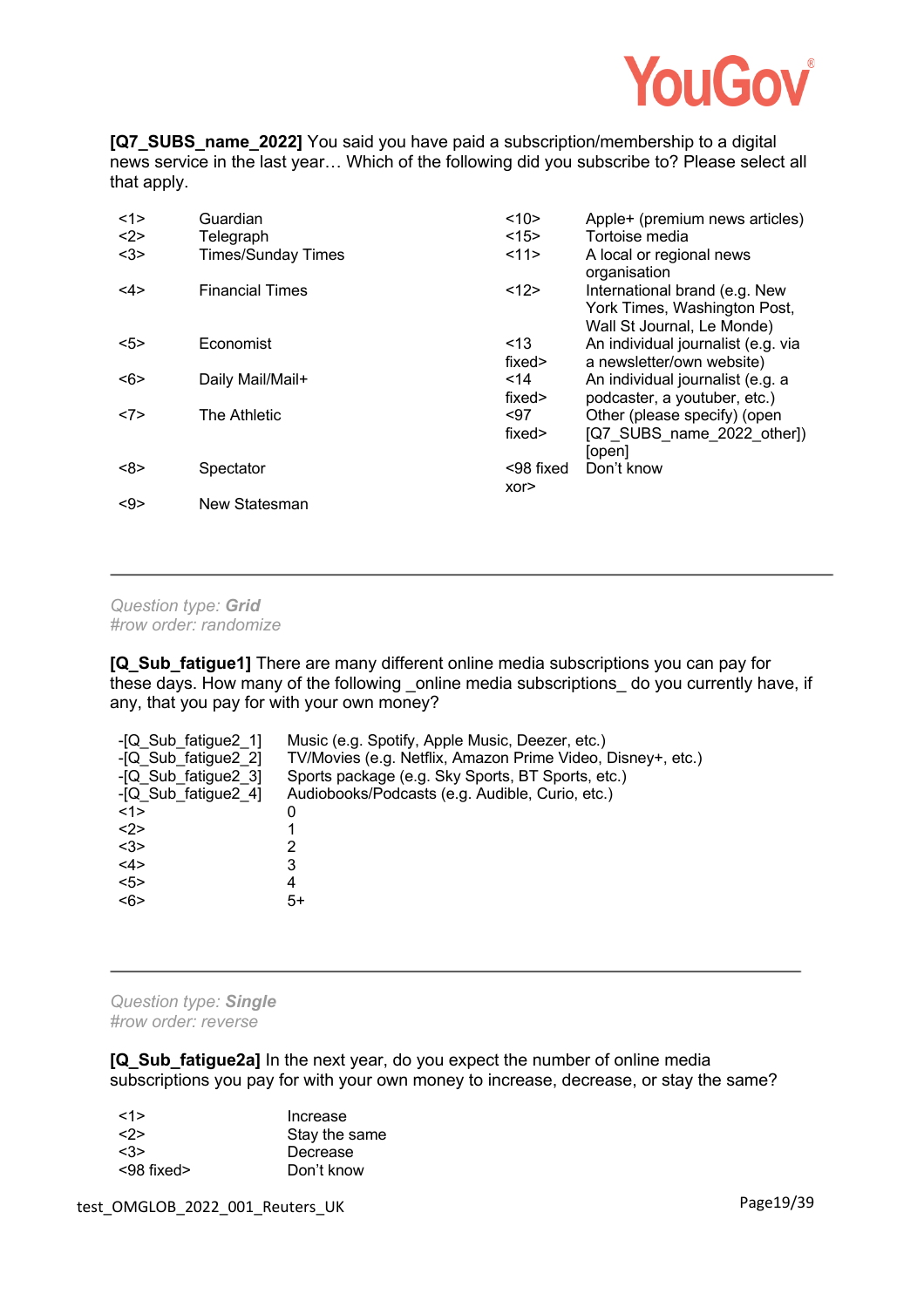

*Question type: Text*

*Question type: Open #any #Question display logic: If [Q\_Sub\_fatigue2a] - Increase or Decrease, is selected [if Q\_Sub\_fatigue2a in [1,3]]* 

**[Q\_sub\_fatigue3a]** You say you expect to have \$pipe\_fatigue3a media subscriptions next year. Can you briefly explain why?

Don't know

*Question type: Single*

**[REGISTER1]** Some online news outlets now ask you to register (for example to give an email address or set up an account) before they will give you full access to their content.

Have you done this in the last year?

| $\le$ 1>            | Yes, for one news outlet |
|---------------------|--------------------------|
| $\langle 2 \rangle$ | Yes, for more than one   |
| $\langle 3 \rangle$ | No. I haven't            |
| $<$ 98 fixed $>$    | Don't know               |

*Question type: Grid #row order: randomize*

**[REGISTER2]** Different online sites these days often ask for personal data for a variety of reasons. With this in mind, to what extent do you agree or disagree with the following statements?

| I trust most news websites to use my data responsibly<br>I trust most social media sites to use my data responsibly |
|---------------------------------------------------------------------------------------------------------------------|
| I trust most online retailers to use my data responsibly                                                            |
| Strongly disagree                                                                                                   |
| Tend to disagree                                                                                                    |
| Neither agree nor disagree                                                                                          |
| Tend to agree                                                                                                       |
| Strongly agree                                                                                                      |
| Don't know                                                                                                          |
|                                                                                                                     |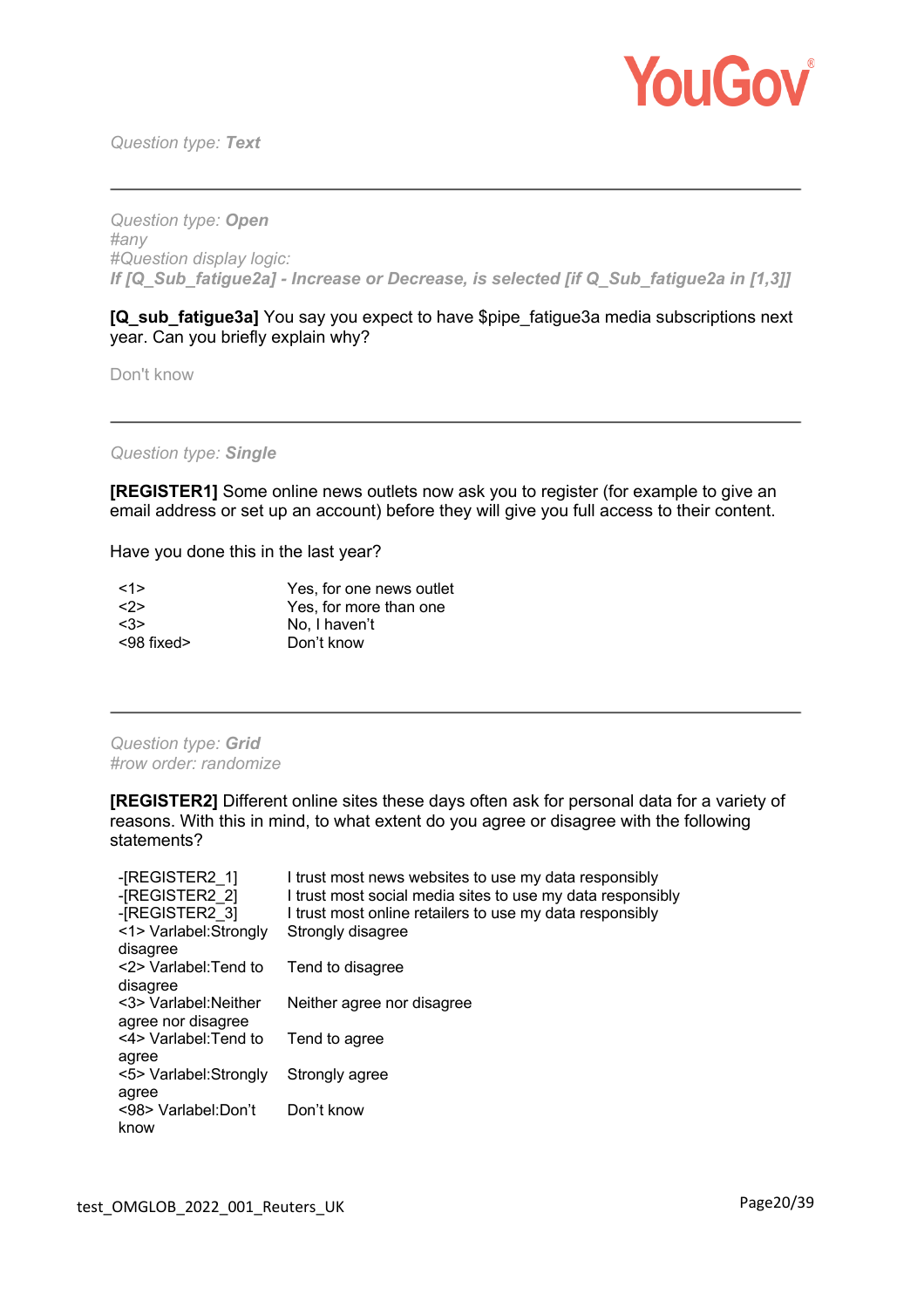

## *Base: All*

*Question type: Multiple [Varlabel - Which, if any, of the following devices do you <u>ever</u> use <u>* (for any *purpose)</u>? Please select all that apply.]* 

#### **[Q8A]** Which, if any, of the following devices do you ever use (for any purpose)? Please select all that apply.

| <1><br>Varlabel:Smartphone<br>made by Apple<br>(iPhone)                                                               | Smartphone made by Apple<br>(iPhone)                                                            | <8><br>Varlabel:Connected<br>TV (a TV that<br>connects to internet<br>via set top box,<br>games console,<br>other box such as<br>Apple TV etc.) | Connected TV (a<br>TV that connects to<br>internet via set top<br>box, games<br>console, other box<br>such as Apple TV<br>$etc.$ ) |
|-----------------------------------------------------------------------------------------------------------------------|-------------------------------------------------------------------------------------------------|-------------------------------------------------------------------------------------------------------------------------------------------------|------------------------------------------------------------------------------------------------------------------------------------|
| $2$<br>Varlabel:Smartphone<br>by another<br>manufacturer (e.g.<br>Samsung, LG,<br>Huawei, Sony,<br>Oppo, Xiaomi etc.) | Smartphone by another<br>manufacturer (e.g. Samsung,<br>LG, Huawei, Sony, Oppo,<br>Xiaomi etc.) | <9> Varlabel: Smart<br>TV (TV that<br>connects to the<br>internet directly<br>without the need for<br>any other box)                            | Smart TV (TV that<br>connects to the<br>internet directly<br>without the need<br>for any other box)                                |
| <3> Varlabel: Other<br>internet connected<br>phone (e.g. older<br>Blackberry, Nokia<br>feature phone etc.)            | Other internet connected phone<br>(e.g. older Blackberry, Nokia<br>feature phone etc.)          | <10><br>Varlabel: Smart<br>watch or wristband<br>that connects to the<br>internet                                                               | Smart watch or<br>wristband that<br>connects to the<br>internet                                                                    |
| <4> Varlabel:Laptop<br>or desktop computer<br>(at work or home)                                                       | Laptop or desktop computer (at<br>work or home)                                                 | 11<br>Varlabel: Voice<br>activated<br>connected speaker<br>(e.g. Amazon Echo,<br>Google Home,<br>AppleHomePod)                                  | Voice activated<br>connected speaker<br>(e.g. Amazon<br>Echo, Google<br>Home,<br>AppleHomePod)                                     |
| <5> Varlabel: Tablet<br>Computer made by<br>Apple (e.g. iPad,<br>iPad Air or iPad mini)                               | Tablet Computer made by<br>Apple (e.g. iPad, iPad Air or<br>iPad mini)                          | <999 fixed xor><br>Varlabel: None of<br>these                                                                                                   | None of these                                                                                                                      |
| <6> Varlabel: Other<br>tablet computer (e.g.<br>Samsung Galaxy,<br>Amazon Fire, Asus<br>ZenPad etc.)                  | Other tablet computer (e.g.<br>Samsung Galaxy, Amazon Fire,<br>Asus ZenPad etc.)                | <998 fixed xor><br>Varlabel:Don't<br>know                                                                                                       | Don't know                                                                                                                         |
| <7> Varlabel:Ebook<br>reader (e.g. Kindle,<br>Kobo etc.)                                                              | Ebook reader (e.g. Kindle,<br>Kobo etc.)                                                        |                                                                                                                                                 |                                                                                                                                    |

# *Base: All*

*Question type: Multiple #Question display logic: if Q8A.has\_any([1,2,3,4,5,6,7,8,9,10,11])*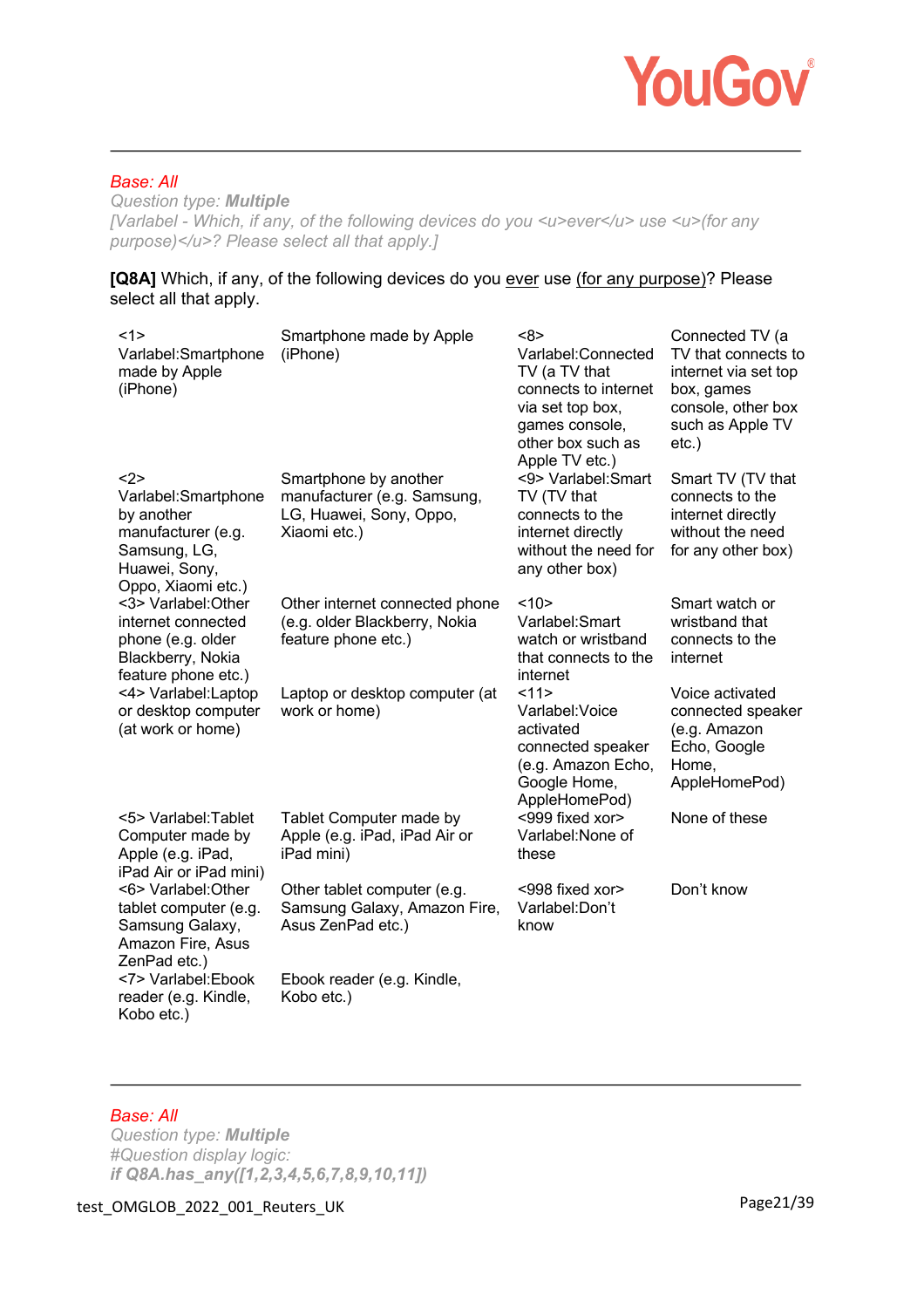

*[Varlabel - Which, if any, of the following devices have you used to access news \_in the last week\_? Please select all that apply.]* 

### **[Q8B]** Which, if any, of the following devices have you used to access news \_in the last week\_? Please select all that apply.

| <1><br>Varlabel:Smartphone<br>made by Apple<br>(iPhone)                                                               | Smartphone made by Apple<br>(iPhone)                                                            | <8><br>Varlabel:Connected<br>TV (only select if<br>you have used an<br>ON DEMAND news<br>service such as a<br>red button news<br>service, digital text<br>or a news app via<br>your TV) | Connected TV<br>(only select if you<br>have used an ON<br>DEMAND news<br>service such as a<br>red button news<br>service, digital text<br>or a news app via<br>your TV)    |
|-----------------------------------------------------------------------------------------------------------------------|-------------------------------------------------------------------------------------------------|-----------------------------------------------------------------------------------------------------------------------------------------------------------------------------------------|----------------------------------------------------------------------------------------------------------------------------------------------------------------------------|
| $2$<br>Varlabel:Smartphone<br>by another<br>manufacturer (e.g.<br>Samsung, LG,<br>Huawei, Sony,<br>Oppo, Xiaomi etc.) | Smartphone by another<br>manufacturer (e.g. Samsung,<br>LG, Huawei, Sony, Oppo,<br>Xiaomi etc.) | <9> Varlabel: Smart<br>TV (only select if<br>you have used an<br>ON DEMAND news<br>service such as a<br>red button news<br>service, digital text<br>or a news app via<br>your TV)       | Smart TV (only<br>select if you have<br>used an ON<br><b>DEMAND</b> news<br>service such as a<br>red button news<br>service, digital text<br>or a news app via<br>your TV) |
| <3> Varlabel: Other<br>internet connected<br>phone (e.g. older<br>Blackberry, Nokia<br>feature phone etc.)            | Other internet connected phone<br>(e.g. older Blackberry, Nokia<br>feature phone etc.)          | <10><br>Varlabel:Smart<br>watch or wristband<br>that connects to the<br>internet                                                                                                        | Smart watch or<br>wristband that<br>connects to the<br>internet                                                                                                            |
| <4> Varlabel:Laptop<br>or desktop computer<br>(at work or home)                                                       | Laptop or desktop computer (at<br>work or home)                                                 | 11><br>Varlabel: Voice<br>activated<br>connected speaker<br>(e.g. Amazon Echo,<br>Google Home,<br>AppleHomePod)                                                                         | Voice activated<br>connected speaker<br>(e.g. Amazon<br>Echo, Google<br>Home,<br>AppleHomePod)                                                                             |
| <5> Varlabel: Tablet<br>Computer made by<br>Apple (e.g. iPad,<br>iPad Air or iPad mini)                               | Tablet Computer made by<br>Apple (e.g. iPad, iPad Air or<br>iPad mini)                          | <999 fixed xor><br>Varlabel: None of<br>these                                                                                                                                           | None of these                                                                                                                                                              |
| <6> Varlabel: Other<br>tablet computer (e.g.<br>Samsung Galaxy,<br>Amazon Fire, Asus<br>ZenPad etc.)                  | Other tablet computer (e.g.<br>Samsung Galaxy, Amazon Fire,<br>Asus ZenPad etc.)                | <998 fixed xor><br>Varlabel: Don't<br>know                                                                                                                                              | Don't know                                                                                                                                                                 |
| <7> Varlabel:Ebook<br>reader (e.g. Kindle,<br>Kobo etc.)                                                              | Ebook reader (e.g. Kindle,<br>Kobo etc.)                                                        |                                                                                                                                                                                         |                                                                                                                                                                            |

## *Base: Those who use any devices for news*

*Question type: Single #row order: randomize*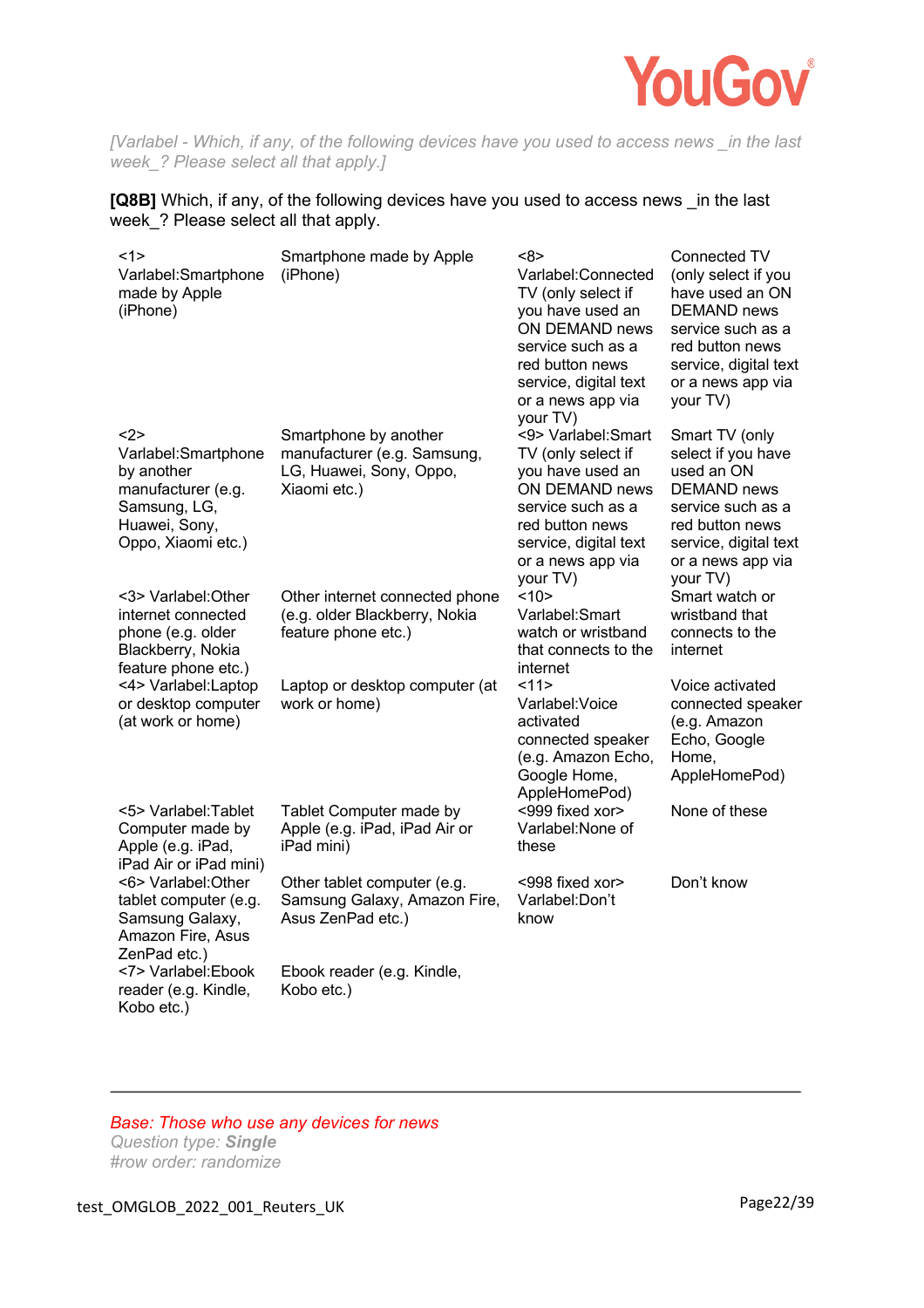

*[Varlabel - You've said you use the following devices to access news in the \_last week\_, which is your MAIN way of accessing online news?]* 

#### **[UK8b6\_5]** You've said you use the following devices to access news in the \_last week\_, which is your MAIN way of accessing online news?

| <1><br>Varlabel:Smartphone<br>made by Apple<br>(iPhone)                                                                | Smartphone made by Apple<br>(iPhone)                                                            | <8><br>Varlabel:Connected<br>TV (only select if<br>you have used an<br>ON DEMAND news<br>service such as a<br>red button news<br>service, digital text<br>or a news app via<br>your TV) | Connected TV<br>(only select if you<br>have used an ON<br><b>DEMAND</b> news<br>service such as a<br>red button news<br>service, digital text<br>or a news app via<br>your TV) |
|------------------------------------------------------------------------------------------------------------------------|-------------------------------------------------------------------------------------------------|-----------------------------------------------------------------------------------------------------------------------------------------------------------------------------------------|--------------------------------------------------------------------------------------------------------------------------------------------------------------------------------|
| $2$<br>Varlabel: Smartphone<br>by another<br>manufacturer (e.g.<br>Samsung, LG,<br>Huawei, Sony,<br>Oppo, Xiaomi etc.) | Smartphone by another<br>manufacturer (e.g. Samsung,<br>LG, Huawei, Sony, Oppo,<br>Xiaomi etc.) | <9> Varlabel: Smart<br>TV (only select if<br>you have used an<br>ON DEMAND news<br>service such as a<br>red button news<br>service, digital text<br>or a news app via<br>your TV)       | Smart TV (only<br>select if you have<br>used an ON<br><b>DEMAND</b> news<br>service such as a<br>red button news<br>service, digital text<br>or a news app via<br>your TV)     |
| <3> Varlabel:Other<br>internet connected<br>phone (e.g. older<br>Blackberry, Nokia<br>feature phone etc.)              | Other internet connected phone<br>(e.g. older Blackberry, Nokia<br>feature phone etc.)          | <10><br>Varlabel:Smart<br>watch or wristband<br>that connects to the<br>internet                                                                                                        | Smart watch or<br>wristband that<br>connects to the<br>internet                                                                                                                |
| <4> Varlabel:Laptop<br>or desktop computer<br>(at work or home)                                                        | Laptop or desktop computer (at<br>work or home)                                                 | 11><br>Varlabel: Voice<br>activated<br>connected speaker<br>(e.g. Amazon Echo,<br>Google Home,<br>AppleHomePod)                                                                         | Voice activated<br>connected speaker<br>(e.g. Amazon<br>Echo, Google<br>Home,<br>AppleHomePod)                                                                                 |
| <5> Varlabel: Tablet<br>Computer made by<br>Apple (e.g. iPad,<br>iPad Air or iPad mini)                                | Tablet Computer made by<br>Apple (e.g. iPad, iPad Air or<br>iPad mini)                          | <999 fixed xor><br>Varlabel: None of<br>these                                                                                                                                           | None of these                                                                                                                                                                  |
| <6> Varlabel: Other<br>tablet computer (e.g.<br>Samsung Galaxy,<br>Amazon Fire, Asus<br>ZenPad etc.)                   | Other tablet computer (e.g.<br>Samsung Galaxy, Amazon Fire,<br>Asus ZenPad etc.)                | <998 fixed xor><br>Varlabel:Don't<br>know                                                                                                                                               | Don't know                                                                                                                                                                     |
| <7> Varlabel:Ebook<br>reader (e.g. Kindle,<br>Kobo etc.)                                                               | Ebook reader (e.g. Kindle,<br>Kobo etc.)                                                        |                                                                                                                                                                                         |                                                                                                                                                                                |

## *Question type: Text*

**Now we're going to ask you questions about how you typically start your online news sessions.**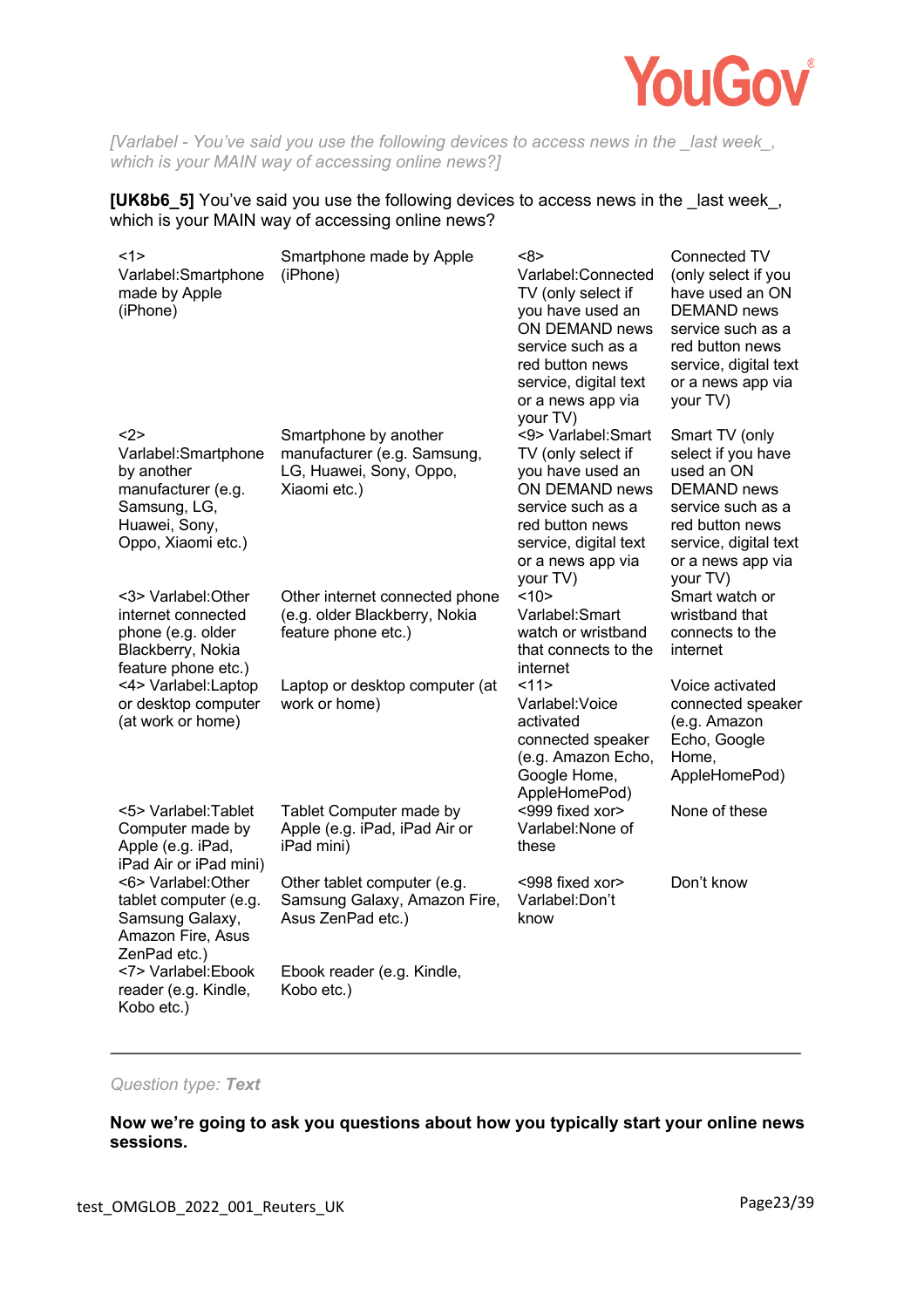

*Base: All Question type: Multiple #row order: randomize [Varlabel - Thinking about how you got news online (via computer, mobile or any device) \_in the last week\_, which were the ways in which you came across news stories? Please select all that apply.]* 

**[Q10]** Thinking about how you got news online (via computer, mobile or any device) in the last week, which were the ways in which you came across news stories? Please select all that apply.

| <1> Varlabel: Went<br>directly to a news<br>website or app (e.g.<br>BBC News, Guardian,<br>Mail online, HuffPost)                          | Went directly to a news website or app (e.g. BBC News, Guardian, Mail<br>online, HuffPost)                     |
|--------------------------------------------------------------------------------------------------------------------------------------------|----------------------------------------------------------------------------------------------------------------|
| <2 fixed><br>Varlabel: Used a<br>search engine (e.g.<br>Google, Bing) and<br>typed in a keyword for<br>the name of a<br>particular website | Used a search engine (e.g. Google, Bing) and typed in a keyword for the<br>name of a particular website        |
| <3 fixed><br>Varlabel: Used a<br>search engine (e.g.<br>Google, Bing) and<br>typed in a keyword<br>about a particular<br>news story        | Used a search engine (e.g. Google, Bing) and typed in a keyword about a<br>particular news story               |
| <4> Varlabel: Used a<br>newsreader site or<br>'app' that aggregates<br>news links (e.g.<br>Flipboard, Apple<br>News, Upday)                | Used a newsreader site or 'app' that aggregates news links (e.g. Google<br>News, Flipboard, Apple News, Upday) |
| <5> Varlabel: Used<br>social media and<br>came across news<br>that way (e.g.<br>Facebook, Twitter,<br>YouTube, Instagram)                  | Used social media and came across news that way (e.g. Facebook,<br>Twitter, YouTube, Instagram)                |
| <6> Varlabel: Got<br>news via an email<br>newsletter or email<br>alert                                                                     | Got news via an email newsletter or email alert                                                                |
| <7><br>Varlabel:Received a<br>news alert on my<br>mobile phone/tablet<br>(e.g. via SMS, app,<br>lockscreen,<br>notification centre)        | Received a news alert on my mobile phone/tablet (e.g. via SMS, app,<br>lockscreen, notification centre)        |
| $<$ 995 fixed><br>Varlabel: Other                                                                                                          | Other (open [Q10_other]) [open] please specify                                                                 |
| <998 fixed xor><br>Varlabel: Don't know                                                                                                    | Don't know                                                                                                     |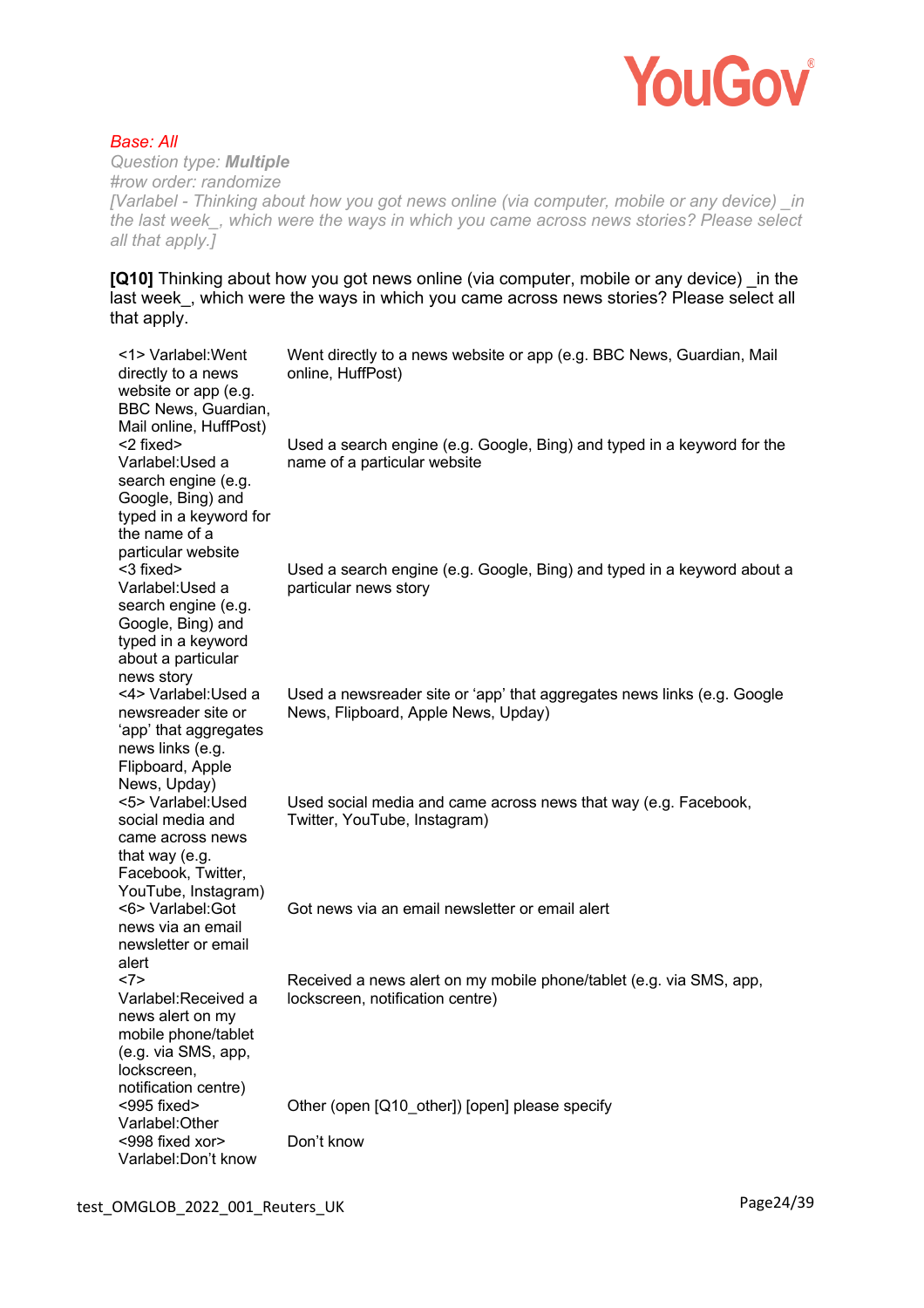

I haven't used online news in the last week

<997 fixed xor> Varlabel:I haven't used online news in the last week

#### *Base: All who came across news in last week*

*Question type: Single #Question display logic: if (Q10.has\_any([1,2,3,4,5,6,7,995])) and (len(Q10)>1) [Varlabel - Which of these was the \*\*MAIN\*\* way in which you came across news in the last week?]* 

# **[Q10a\_new2017]** Which of these was the \*\*MAIN\*\* way in which you came across news in the last week?

| <1> Varlabel: Went<br>directly to a news<br>website or app (e.g.<br>BBC News, Guardian,<br>Mail online,<br>Huffington Post)         | Went directly to a news website or app (e.g. BBC News, Guardian, Mail<br>online, Huffington Post)              |
|-------------------------------------------------------------------------------------------------------------------------------------|----------------------------------------------------------------------------------------------------------------|
| <2> Varlabel: Used a<br>search engine (e.g.<br>Google, Bing) and<br>typed in a keyword for<br>the name of a<br>particular website   | Used a search engine (e.g. Google, Bing) and typed in a keyword for the<br>name of a particular website        |
| <3> Varlabel: Used a<br>search engine (e.g.<br>Google, Bing) and<br>typed in a keyword<br>about a particular<br>news story          | Used a search engine (e.g. Google, Bing) and typed in a keyword about a<br>particular news story               |
| <4> Varlabel: Used a<br>newsreader site or<br>'app' that aggregates<br>news links (e.g.<br>Flipboard, Apple<br>News, Upday)         | Used a newsreader site or 'app' that aggregates news links (e.g. Google<br>News, Flipboard, Apple News, Upday) |
| <5> Varlabel: Used<br>social media and<br>came across news<br>that way (e.g.<br>Facebook, Twitter,<br>YouTube, Instagram)           | Used social media and came across news that way (e.g. Facebook,<br>Twitter, YouTube, Instagram)                |
| <6> Varlabel: Got<br>news via an email<br>newsletter or email<br>alert                                                              | Got news via an email newsletter or email alert                                                                |
| <7><br>Varlabel:Received a<br>news alert on my<br>mobile phone/tablet<br>(e.g. via SMS, app,<br>lockscreen,<br>notification centre) | Received a news alert on my mobile phone/tablet (e.g. via SMS, app,<br>lockscreen, notification centre)        |

test\_OMGLOB\_2022\_001\_Reuters\_UK Page25/39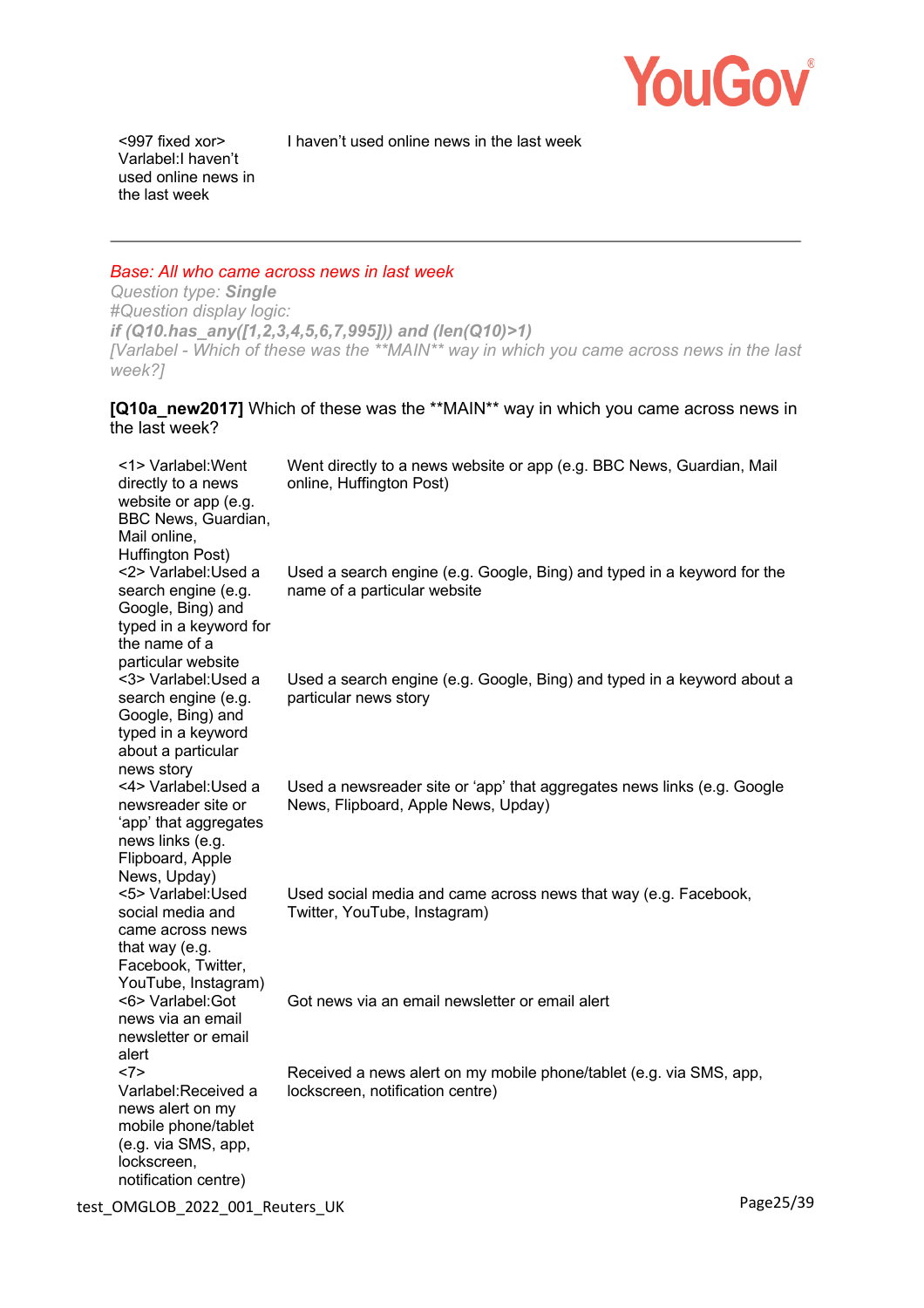

<995 fixed> Varlabel:Other <998 fixed xor> Varlabel:Don't know Don't know

\$Q10\_other

*Question type: Single #row order: randomize #Question display logic: If [Country] - UK or US or Finland or Ireland or Italy or Japan or France, is selected [if Country in [1,2,6,12,7,9,3]]* 

**[Q9c\_new2016]** What is the FIRST way you typically come across news in the morning?

| <1>                                      | Printed newspaper           |
|------------------------------------------|-----------------------------|
| $2$                                      | Radio                       |
| <3>                                      | TV                          |
| <4 fixed>                                | Internet via laptop/desktop |
| $<$ 5 fixed if Q8A.has any( $[1,2,3]$ )> | Internet via smartphone     |
| <6 fixed if Q8A.has $any([5,6])$ >       | Internet via tablet         |
| <99 fixed xor>                           | None of these               |
| <98 fixed xor>                           | Don't know                  |

*#option display logic: <4> - If [Q8A] - Laptop or desktop computer (at work or home) is selected [if 4 in Q8A]* 

*Question type: Single #row order: randomize #Question display logic: If [Country] - UK or US or Finland or Ireland or Italy or Japan or France, is selected And If [Q9c\_new2016] - Internet via laptop/desktop or Internet via smartphone or Internet via tablet, is selected [if Country in [1,2,6,12,7,9,3] and Q9c\_new2016 in [4,5,6]]* 

**[Q9d\_2016]** You mentioned that your FIRST contact with news in the morning is using \$Q9c\_new2016.lower, in which ONE of the following places do you typically find your first news?

| <1> | News website or app                                             | $9$              | Instagram                                                     |
|-----|-----------------------------------------------------------------|------------------|---------------------------------------------------------------|
| <2> | Aggregator website or app (e.g Apple<br>News, Upday, Flipboard) | <10>             | Snapchat                                                      |
| $3$ | News links on my \$Q9dtext homescreen                           | 11>              | YouTube                                                       |
| <4> | Podcast                                                         | <12>             | <b>TikTok</b>                                                 |
| <6> | Email                                                           | <13>             | Messenger app (e.g.<br>WhatsApp, Facebook<br>Messenger)       |
| <7> | Twitter                                                         | < 95<br>fixed>   | Other (open<br>$[Q9d 2016$ other]) $[open]$<br>please specify |
| <8> | Facebook                                                        | <98 fixed<br>XOT | Don't know                                                    |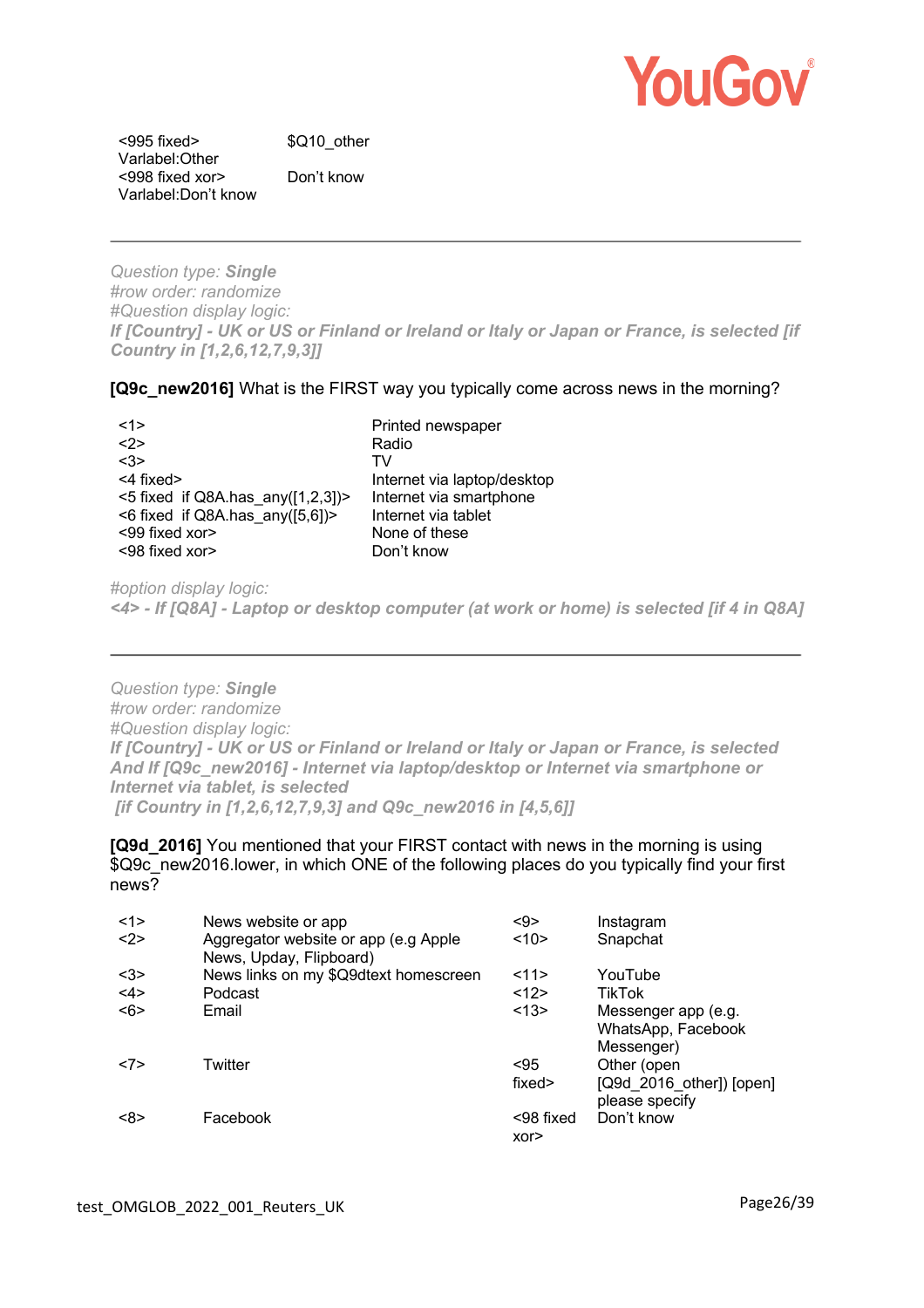

*#option display logic: <3> - If [Q9c\_new2016] - Internet via smartphone or Internet via tablet, is selected [if Q9c\_new2016 in [5,6]]* 

*Question type: Multiple #row order: randomize #Question display logic: If [Q10] - Got news via an email newsletter or email alert is selected [if 6 in Q10]* 

**[Email\_SOURCES\_2022]** You say that you accessed news via an email newsletter or alert in the last week… Where do your emails come from? Please select all that apply.

| <1>                  | Mainstream news outlet and their journalists                             |
|----------------------|--------------------------------------------------------------------------|
| <2>                  | An individual journalist operating on their own                          |
| <3>                  | Alternative news outlet                                                  |
| <4>                  | Other specialist media (e.g. relating to work, trade publications, etc.) |
| <97 fixed>           | Other (please specify) (open [Email SOURCES 2022 other]) [open]          |
| $<$ 98 fixed xor $>$ | Don't know                                                               |

*Question type: Multiple #row order: randomize #Question display logic: If [Q10] - Got news via an email newsletter or email alert is selected [if 6 in Q10]* 

**[QEmail likes]** What do you like about the email newsletter format? Please select all that apply

| <1>            | Convenient way to get the news                            |
|----------------|-----------------------------------------------------------|
| <2>            | Brings me diverse viewpoints                              |
| <3>            | Informal tone of the writing                              |
| <4>            | Personality of the author(s)                              |
| 5>             | Content I can't get anywhere else                         |
| <97 fixed>     | Other (please specify) (open [QEmail likes other]) [open] |
| <98 fixed xor> | Don't know                                                |

*Question type: Open #any #Question display logic: If [Q10] - Got news via an email newsletter or email alert is selected [if 6 in Q10]* 

#### **[QEmail\_Open]** Can you tell us more about a newsletter you enjoy and why?

Don't know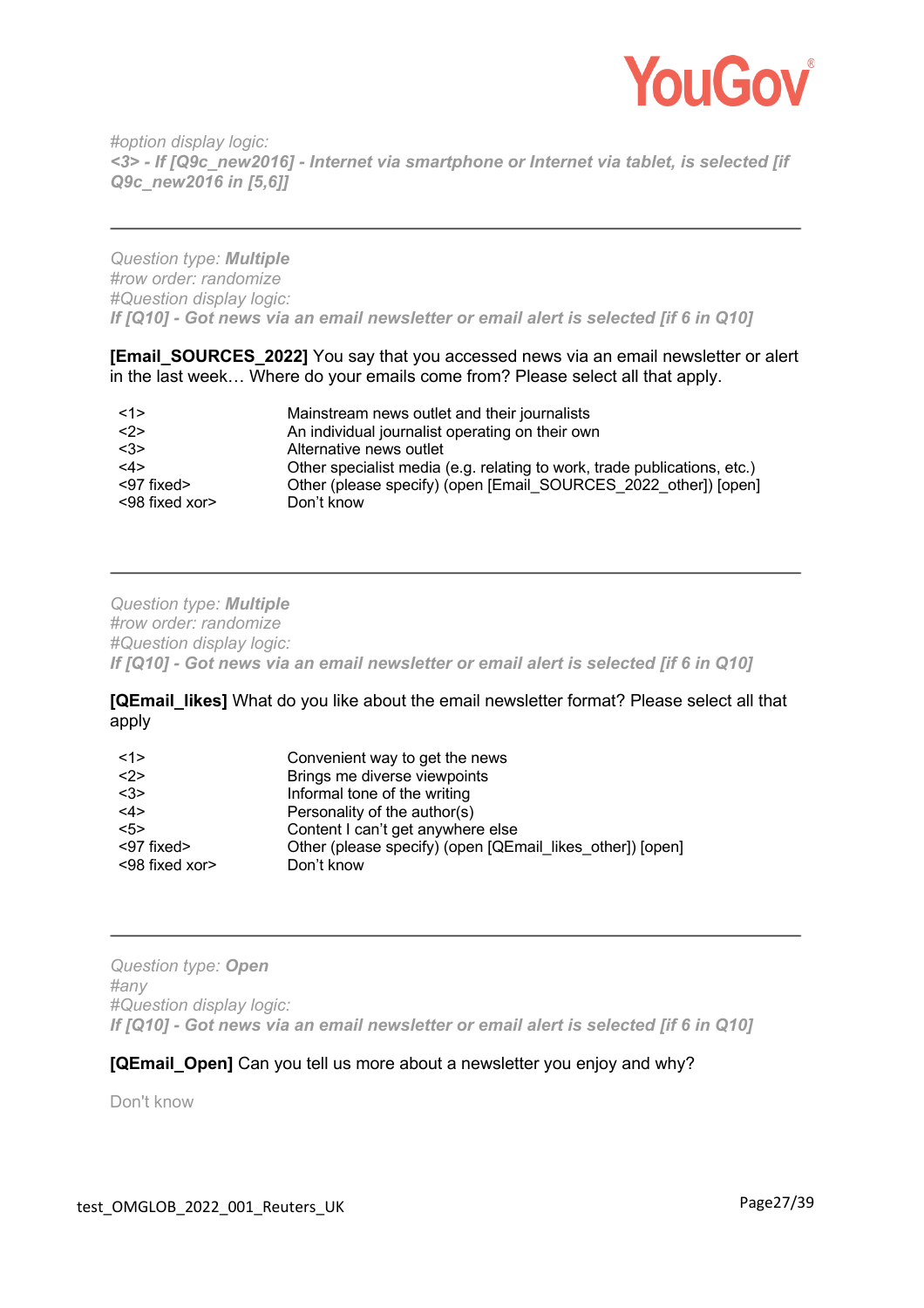

*Question type: Single #Question display logic: If [Q10] - Got news via an email newsletter or email alert is selected [if 6 in Q10]* 

**[QEmail\_pay]** Most email newsletters are currently free, but how likely or unlikely is it that you'd be prepared to pay in the future for a newsletter that you like?

| <1>             | Very unlikely     |
|-----------------|-------------------|
| 2               | Somewhat unlikely |
| <3>             | Somewhat likely   |
| <4>             | Very likely       |
| <998 fixed xor> | Don't know        |

### *Base: All*

*Question type: Multiple #row order: randomize [Varlabel - When using the internet for news, have you used any of the following sites or mobile apps that aggregate different news links in the \_last week?\_ Please select all that apply. ]* 

**[Q10c\_2016]** When using the internet for news, have you used any of the following sites or mobile apps that aggregate different news links in the last week? Please select all that apply.

| $3$<br>Varlabel:Apple<br>News (the app)<br>called News or<br>the news stories<br>that appear when<br>you swipe right on<br>an iPhone, iPad)   | Apple News (the app called News)<br>or the news stories that appear<br>when you swipe right on an iPhone,<br>iPad) | <147>                            | Newzit                                                     |
|-----------------------------------------------------------------------------------------------------------------------------------------------|--------------------------------------------------------------------------------------------------------------------|----------------------------------|------------------------------------------------------------|
| <7><br>Varlabel:Flipboard                                                                                                                     | Flipboard                                                                                                          | $148$                            | <b>NewsNow</b>                                             |
| 11><br>Varlabel: Snapchat<br>Discover (the<br>section of<br>Snapchat with<br>branded content<br>from brands like<br>CNN,<br>Cosmopolitan etc) | Snapchat Discover (the section of<br>Snapchat with branded content<br>from brands like CNN,<br>Cosmopolitan etc)   | $149$                            | <b>SmartNews</b>                                           |
| <56<br>Varlabel:Upday<br>(app available on<br>many Android<br>phones that<br>aggregates news<br>sources)                                      | Upday (app available on many<br>Android phones that aggregates<br>news sources)                                    | $<$ 995 fixed><br>Varlabel:Other | Other (open<br>[Q10c 2016 other])<br>[open] please specify |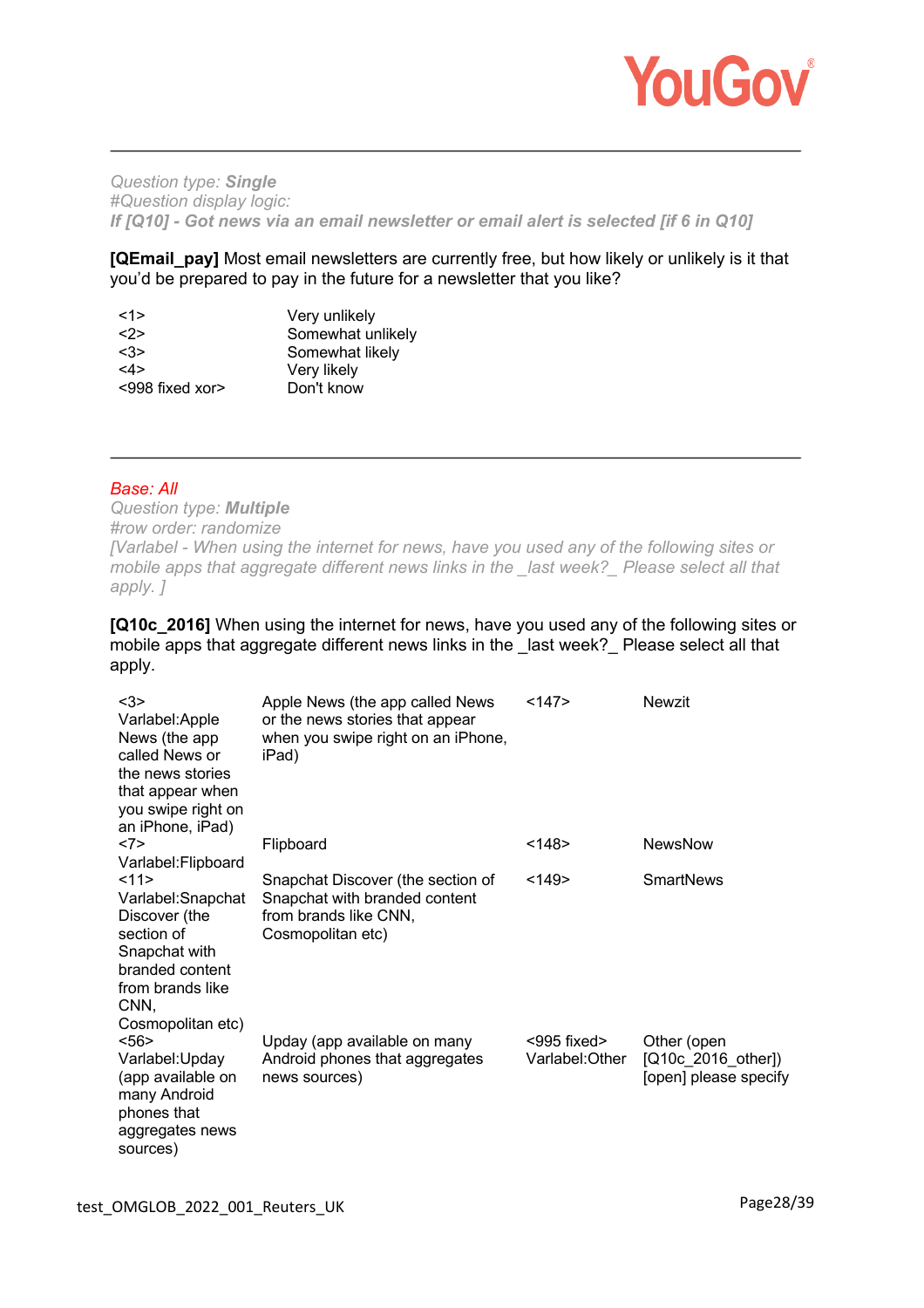

<88> Varlabel:Medium

<1 fixed> Varlabel:Google News (NB only tick this option if you visit the Google News site/app, not news stories you find within the MAIN Google search

Google News (NB only tick this option if you visit the Google News site/app, not news stories you find within the MAIN Google search results page)

Medium <998 fixed xor> Varlabel:Don't know <999 fixed xor> Varlabel:None of these

Don't know

None of these

#### *Base: All*

results page)

*Question type: Single #Question display logic: If [Country] - US or UK or Germany or Denmark or Norway or Sweden or Finland or Italy or Spain or Ireland or France or Netherlands or Austria or Belgium - Flemish or Belgium - French or Switzerland - German or Switzerland - French or Japan or Canada - English or Canada - French or Australia or Republic of Korea, is selected [if Country in [2,1,4,5,22,23,6,7,8,12,3,18,17,19,192,24,242,9,25,252,11,26]] [Varlabel - In thinking about your online news habits, which of the following statements applies best to you? Please select one.]* 

**[OPTQ11D]** In thinking about your \_online \_news habits, which of the following statements applies best to you? Please select one.

| <1> Varlabel: I mostly<br>read news in text                                                                   | I mostly read news in text                                                             |
|---------------------------------------------------------------------------------------------------------------|----------------------------------------------------------------------------------------|
| <2> Varlabel: I mostly<br>read news in text but<br>occasionally watch<br>video news that looks<br>interesting | I mostly read news in text but occasionally watch video news that looks<br>interesting |
| <3> Varlabel: read<br>text stories and watch<br>video news about the<br>same                                  | I read text stories and watch video news about the same                                |
| <4> Varlabel: I mostly<br>watch video news<br>and read text<br>occasionally                                   | I mostly watch video news and read text occasionally                                   |
| <5> Varlabel: I mostly<br>watch video news                                                                    | I mostly watch video news                                                              |
| $<$ 998 fixed xor $>$<br>Varlabel:Don't know                                                                  | Don't know                                                                             |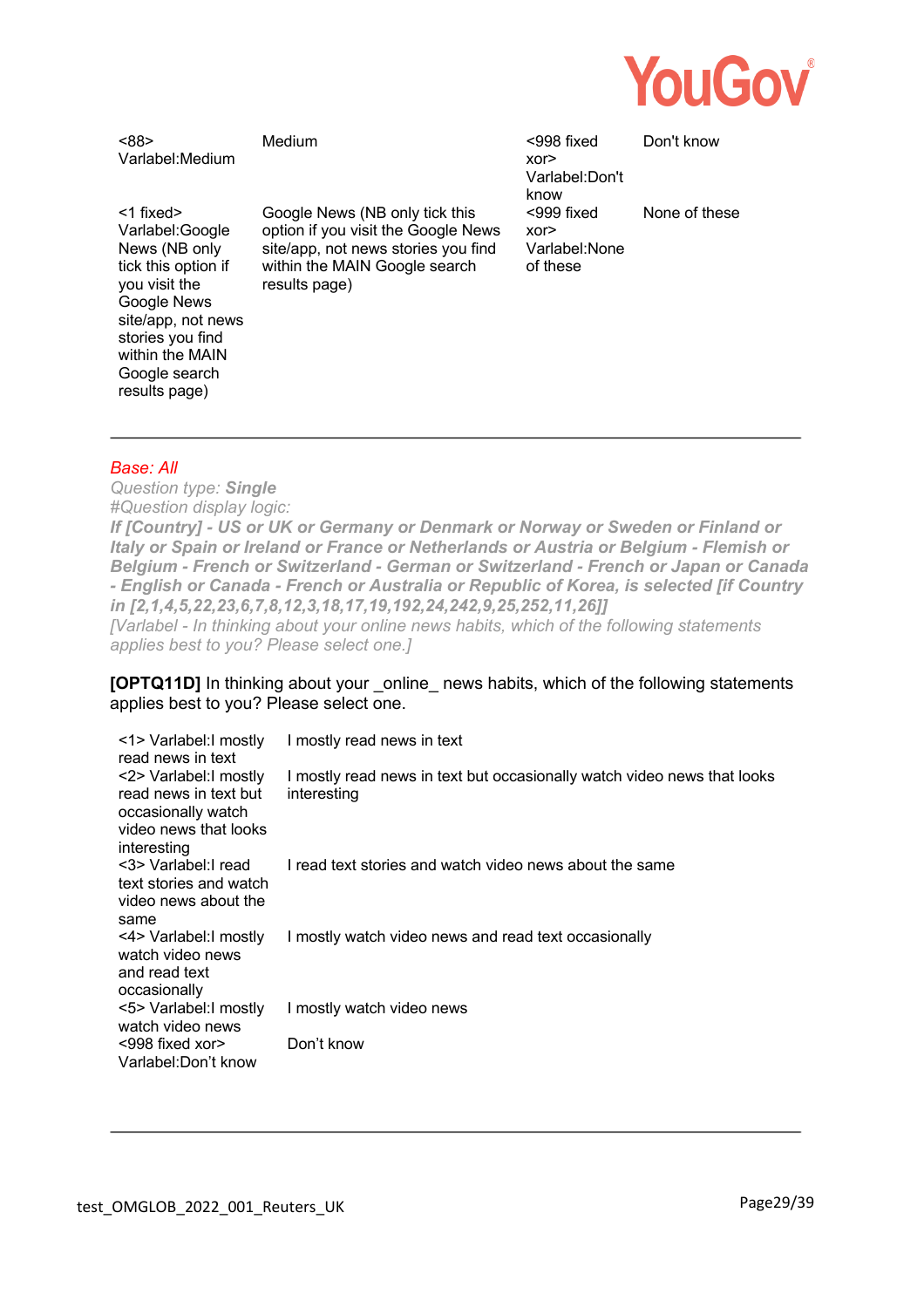

*Question type: Multiple #row order: randomize #Question display logic: If [OPTQ11D] - I mostly read news in text or I mostly read news in text but occasionally watch video news that looks interesting, is selected [if OPTQ11D in [1,2]]* 

**[OptQ11ai]** You say you prefer to read news in text rather than watch online video… What are the main reasons for this? Please select all that apply.

| <1>            | I find reading a quicker way to get the information I need      |
|----------------|-----------------------------------------------------------------|
| <2>            | I find reading gives me more control than video                 |
| <3>            | Videos don't tend to add anything that is not in the text story |
| <4>            | I often can't get them to play properly on my device            |
| 5              | Many have pre-roll advertisements which tend to put me off      |
| <6>            | I would rather watch news on a bigger screen                    |
| <7>            | I don't have access to sound (e.g. at work)                     |
| <8>            | I am concerned about the cost of access (e.g. via mobile)       |
| <97 fixed>     | Other                                                           |
| <98 fixed xor> | Don't know                                                      |

*Question type: Multiple #row order: randomize #Question display logic: If [OPTQ11D] - I mostly watch video news and read text occasionally or I mostly watch video news, is selected [if OPTQ11D in [4,5]]* 

**[OptQ11bi]** You say you prefer to watch online news video rather than read it in text... What are the main reasons for this? Please select all that apply.

| <1>            | An engaging way to watch breaking news                                 |
|----------------|------------------------------------------------------------------------|
| <2>            | I find watching news easier than reading it                            |
| $3$            | I find moving pictures more engaging than photos/text                  |
| <4>            | I find video tells a more complete story than text                     |
| $5$            | I like to see people/personalities in the news                         |
| <6>            | I come across video more often than text (e.g. via social media feeds) |
| <97 fixed>     | Other                                                                  |
| <98 fixed xor> | Don't know                                                             |

# *Base: All*

*Question type: Multiple #row order: randomize [Varlabel - A podcast is an episodic series of digital audio files, which you can download, subscribe or listen to. Which of the following types of podcast have you listened to in the \_last month\_? Please select all that apply.]* 

### **[Q11F\_2018]** A podcast is an episodic series of digital audio files, which you can download, subscribe or listen to.

Which of the following types of podcast have you listened to in the last month ? Please select all that apply.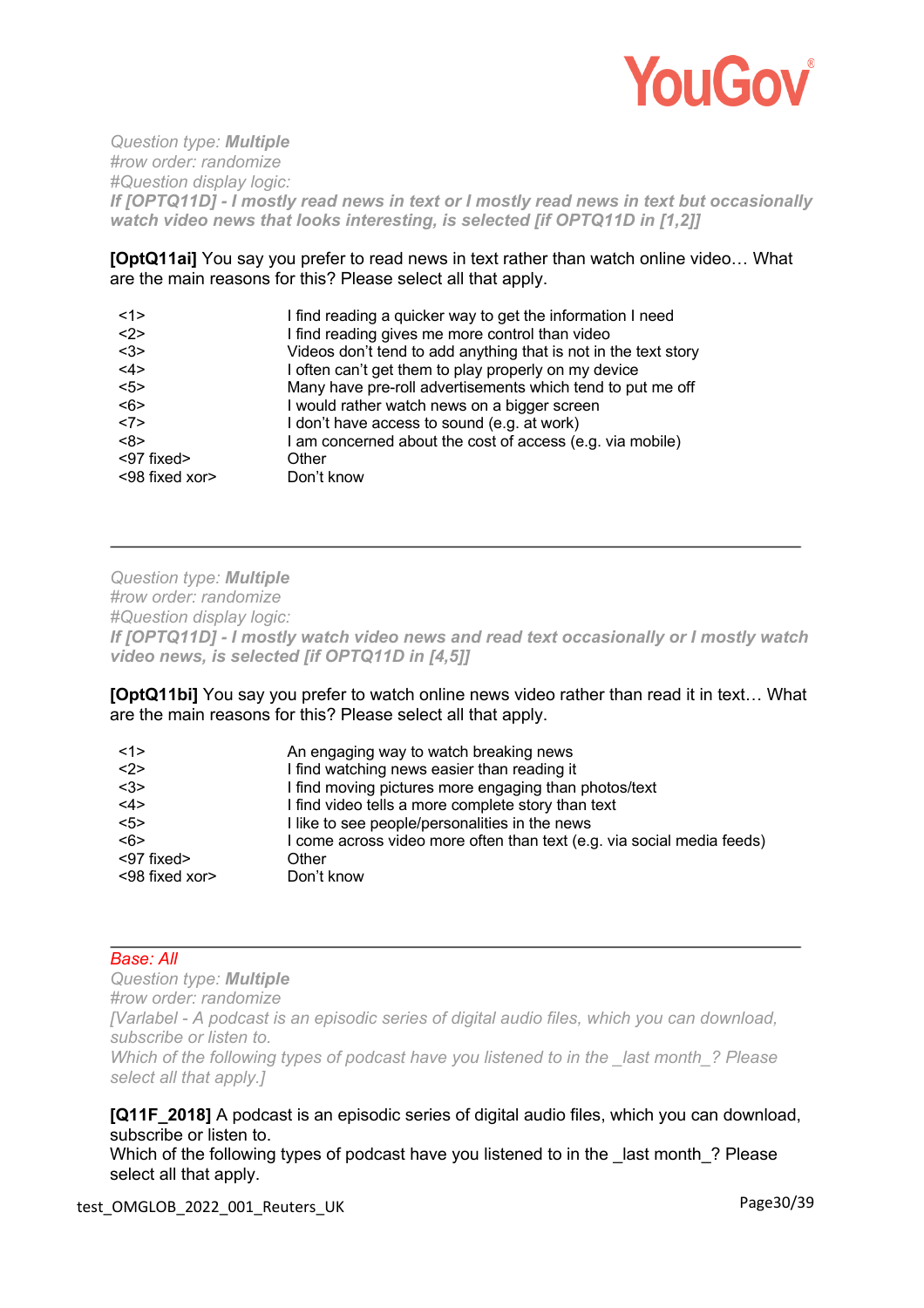

| <1> Varlabel:A<br>podcast about news,<br>politics, international<br>events                                             | A podcast about news, politics, international events                                                   |
|------------------------------------------------------------------------------------------------------------------------|--------------------------------------------------------------------------------------------------------|
| <2> Varlabel:A<br>podcast about<br>contemporary life<br>(e.g. crime, societal<br>issues)                               | A podcast about contemporary life (e.g. crime, societal issues)                                        |
| <3> Varlabel:A<br>podcast about<br>specialist subjects<br>(e.g. science and<br>technology, business,<br>media, health) | A podcast about specialist subjects (e.g. science and technology, business,<br>media, health, history) |
| <4> Varlabel: A<br>podcast about sport                                                                                 | A podcast about sport                                                                                  |
| <5> Varlabel:A<br>podcast about<br>lifestyle (e.g. food,<br>fashion, arts,<br>literature, travel, fun)                 | A podcast about lifestyle (e.g. food, fashion, arts, literature, travel, fun,<br>history)              |
| <6 fixed xor><br>Varlabel: I haven't<br>listened to a podcast<br>in the last month                                     | I haven't listened to a podcast in the last month                                                      |

# *Base: if Q11F\_2018=1,2,3,4,5*

*Question type: Multiple #row order: randomize #Question display logic: if Q11F\_2018.has\_any([1,2,3,4,5]) and Country in [1,2,23,3,4,11,25,252,26,8,22] [Varlabel - Which of the following apps or websites do you mainly use to find and play* 

# *Base: All*

*Question type: Multiple #row order: randomize #Columns: 2 [Varlabel - Which, if any, of the following have you used for \_any purpose\_ in the \_last week\_? Please select all that apply.]* 

### **[Q12A]** Which, if any, of the following have you used for any purpose in the last week? Please select all that apply.

| <2> Varlabel:LinkedIn | Linkedl<br>n | <18><br>Varlabel:Sn<br>apchat    | Snapchat |
|-----------------------|--------------|----------------------------------|----------|
| <4> Varlabel: Twitter | Twitter      | $<$ 40><br>Varlabel:Tel<br>egram | Telegram |
| <5> Varlabel: YouTube | YouTu<br>be  | <42><br>Varlabel:We<br>Chat      | WeChat   |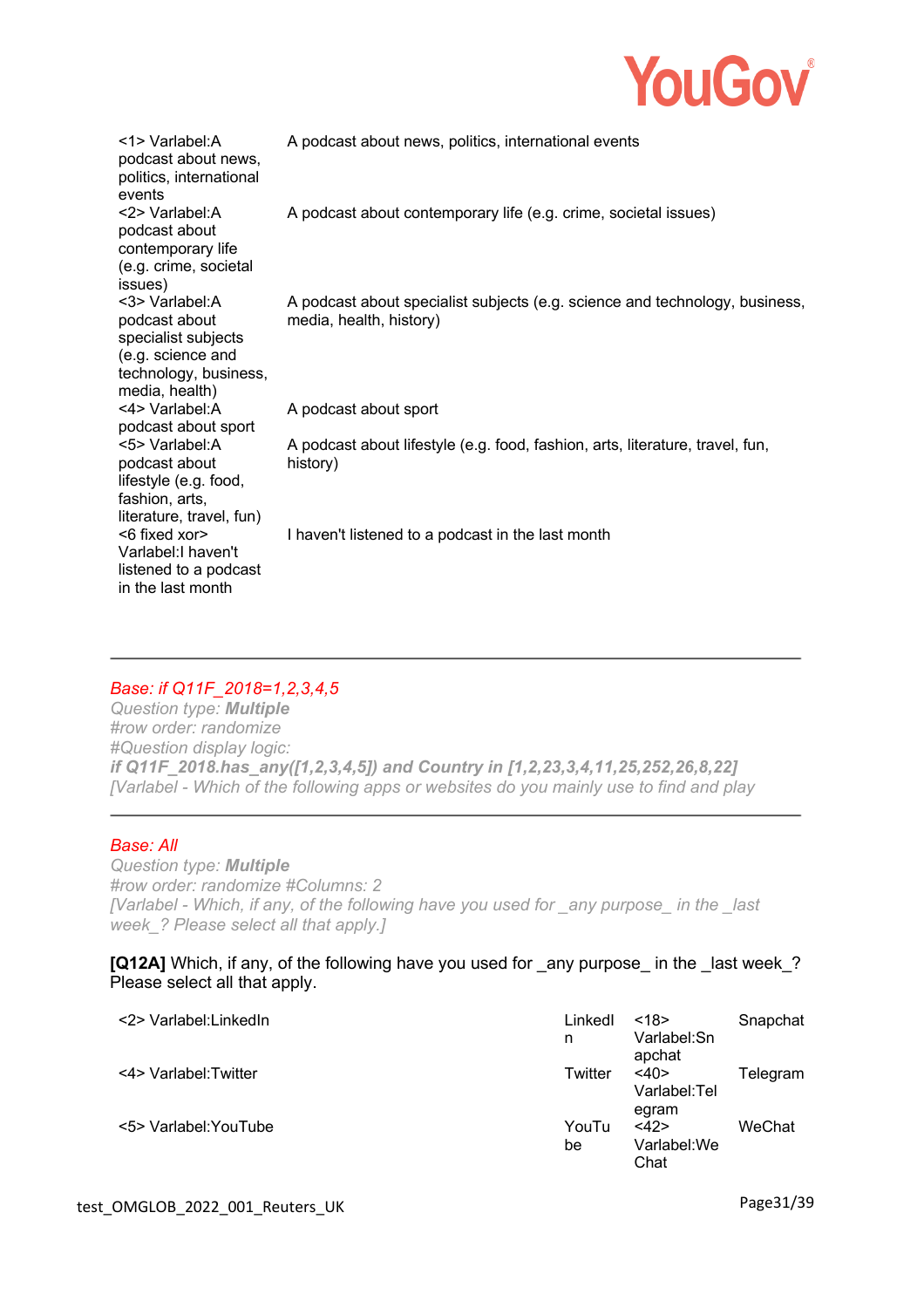

| <7> Varlabel: Instagram                                                                                                                                                                    | Instagr<br>am                 | <76<br>Varlabel: Tik<br>Tok                     | TikTok                                                        |
|--------------------------------------------------------------------------------------------------------------------------------------------------------------------------------------------|-------------------------------|-------------------------------------------------|---------------------------------------------------------------|
| <9> Varlabel: Reddit                                                                                                                                                                       | Reddit                        | <78><br>Varlabel:Ne<br>xtdoor                   | Nextdoor                                                      |
| <13> Varlabel: Pinterest                                                                                                                                                                   | Pintere<br>st                 | <101                                            | Signal                                                        |
| <15> Varlabel: WhatsApp                                                                                                                                                                    | Whats<br>App                  | < 102                                           | <b>Discord</b>                                                |
| <16> Varlabel:Line                                                                                                                                                                         | Line                          | < 103                                           | Twitch                                                        |
| <1 fixed if Country in                                                                                                                                                                     | Facebo                        | <995 fixed>                                     | Other                                                         |
| [1,2,3,4,5,6,7,8,9,10,11,12,13,14,15,16,17,18,19,192,20,21,22<br>,23,24,242,25,252,26,29,28,<br>282, 30, 31, 32, 33, 27, 35, 36, 34, 37, 38, 39, 392, 40, 402, $\geq$<br>Varlabel:Facebook | ok                            | Varlabel: Oth<br>er                             | (open<br>$[Q12A \;ot$<br>her])<br>[open]<br>please<br>specify |
| <50 fixed> Varlabel:Facebook Messenger                                                                                                                                                     | Facebo<br>ok<br>Messe<br>nger | $<$ 998 fixed<br>XOT<br>Varlabel:Do<br>n't know | Don't<br>know                                                 |
| <17> Varlabel: Viber                                                                                                                                                                       | Viber                         | <999 fixed<br>XOT<br>Varlabel:No<br>ne of these | None of<br>these                                              |

#### *Base: All*

*Question type: Multiple #row order: randomize #Columns: 2 #Question display logic: if Q12A and not Q12A.has\_any([998,999]) [Varlabel - Which, if any, of the following have you used for finding, reading, watching, sharing or discussing \_news\_ in \_the last week\_? Please select all that apply.]* 

**[Q12B]** Which, if any, of the following have you used for finding, reading, watching, sharing or discussing news in the last week ? Please select all that apply.

| <2> Varlabel:LinkedIn    | Linkedl<br>n  | <18><br>Varlabel:Sn<br>apchat | Snapcha<br>t  |
|--------------------------|---------------|-------------------------------|---------------|
| <4> Varlabel: Twitter    | Twitter       | <40><br>Varlabel:Tel<br>egram | Telegra<br>m  |
| <5> Varlabel: YouTube    | YouTu<br>be   | <42><br>Varlabel:We<br>Chat   | WeChat        |
| <7> Varlabel: Instagram  | Instagr<br>am | <76<br>Varlabel: Tik<br>Tok   | <b>TikTok</b> |
| <9> Varlabel: Reddit     | Reddit        | <78<br>Varlabel:Ne<br>xtdoor  | Nextdoor      |
| <13> Varlabel: Pinterest | Pintere<br>st | <101>                         | Signal        |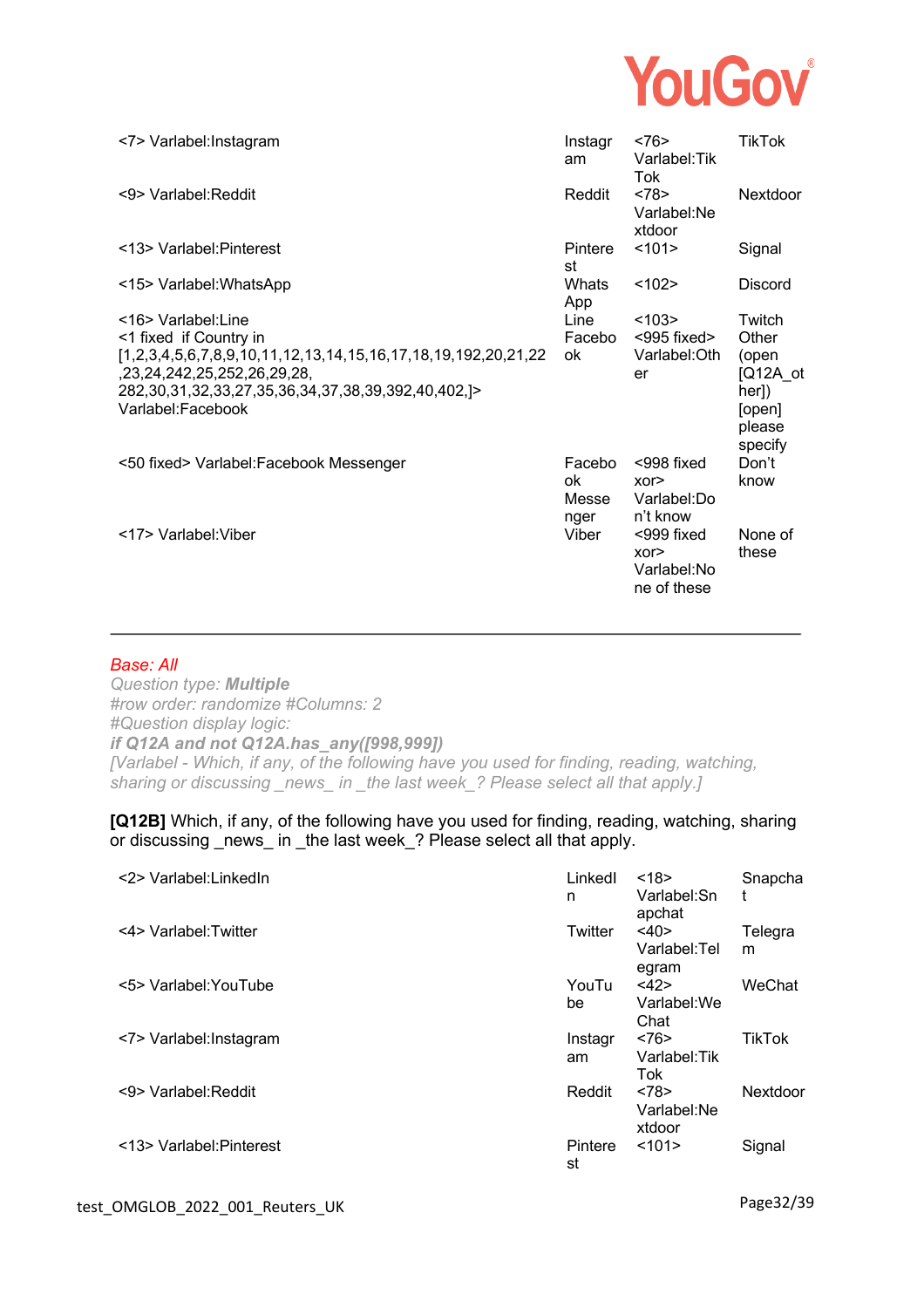

| <15> Varlabel: WhatsApp                                                                                                                                                                                                                                    | Whats<br>App                  | <102>                                             | <b>Discord</b>            |
|------------------------------------------------------------------------------------------------------------------------------------------------------------------------------------------------------------------------------------------------------------|-------------------------------|---------------------------------------------------|---------------------------|
| <16> Varlabel:Line<br><1 fixed if 1 in Q12A and Country in<br>$[1,2,3,4,5,6,7,8,9,10,11,12,13,14,15,16,17,18,19,192,20,21,22]$<br>.23.24.242.25.252.26.29.28<br>282, 30, 31, 32, 33, 27, 35, 36, 34, 37, 38, 39, 392, 40, 402, $\geq$<br>Varlabel:Facebook | Line<br>Facebo<br>ok          | < 103<br>$<$ 995 fixed $>$<br>Varlabel: Oth<br>er | Twitch<br>\$Q12A<br>other |
| <50 fixed> Varlabel:Facebook Messenger                                                                                                                                                                                                                     | Facebo<br>ok<br>Messe<br>nger | $<$ 998 fixed<br>XOP<br>Varlabel:Do<br>n't know   | Don't<br>know             |
| <17> Varlabel: Viber                                                                                                                                                                                                                                       | Viber                         | <999 fixed<br>XOP<br>Varlabel:No<br>ne of these   | None of<br>these          |

*Question type: Single #Question display logic: if 0* 

### **[Q12\_Social\_source]** hidden var to record the Q12 network

| $\le$ 1>      | Facebook      |
|---------------|---------------|
| $<\!\!4\!\!>$ | Twitter       |
| <7>           | Instagram     |
| <76           | <b>TikTok</b> |

*Question type: Multiple #Question display logic: if 0* 

#### **[Q12\_Social\_source\_test]** hidden var to record the Q12 network

| <1>  | Facebook      |
|------|---------------|
| <4>  | Twitter       |
| <7>  | Instagram     |
| <76> | <b>TikTok</b> |

*Question type: Rule #Show the number that the respondent has clicked: true #Question display logic: If [Q12\_Social\_source\_test] - Facebook is selected [if 1 in Q12\_Social\_source\_test]* 

**[Q12\_Social\_proportion\_Facebook]** You said that you use **Facebook**… how much of what you see on your **Facebook** feed come from news outlets?

Range: 0% 0 ~ 100 100%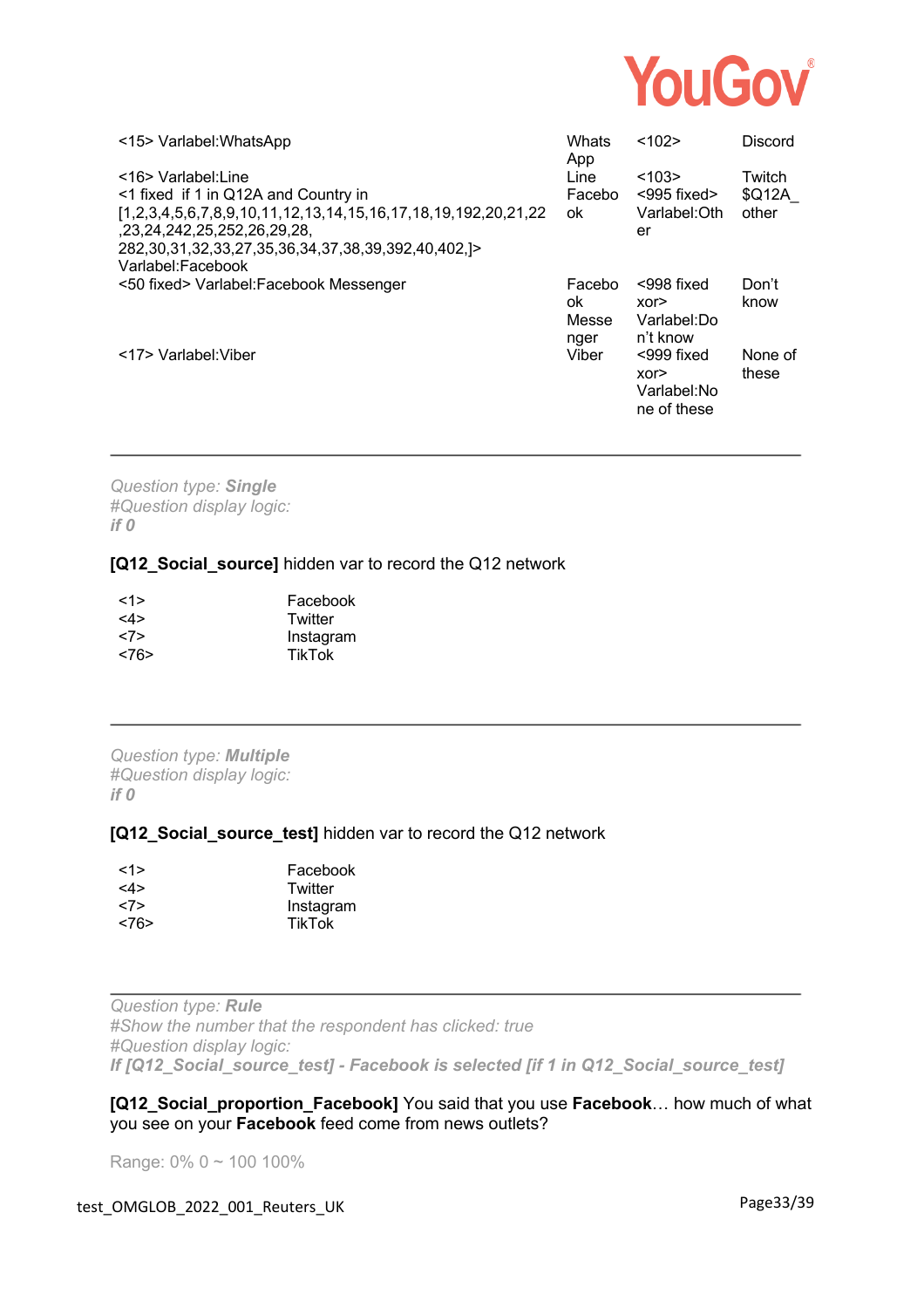

*Question type: Single #row order: reverse #Question display logic: If [Q12\_Social\_source\_test] - Facebook is selected [if 1 in Q12\_Social\_source\_test]* 

**[Q12 Social rightsize Facebook]** ...and do you think that the amount of content you see from news outlets on **Facebook** is too much, about right, or not enough?

Response Option List: rightsize\_list

*Question type: Rule #Show the number that the respondent has clicked: true #Question display logic: If [Q12\_Social\_source\_test] - Twitter is selected [if 4 in Q12\_Social\_source\_test]* 

### **[Q12\_Social\_proportion\_Twitter]** You said that you use **Twitter**… how much of what you see on your **Twitter** feed come from news outlets?

Range: 0% 0 ~ 100 100%

*Question type: Single #row order: reverse #Question display logic: If [Q12\_Social\_source\_test] - Twitter is selected [if 4 in Q12\_Social\_source\_test]* 

**[Q12\_Social\_rightsize\_Twitter]** ...and do you think that the amount of content you see from news outlets on **Twitter** is too much, about right, or not enough?

Response Option List: rightsize\_list

*Question type: Rule #Show the number that the respondent has clicked: true #Question display logic: If [Q12\_Social\_source\_test] - Instagram is selected [if 7 in Q12\_Social\_source\_test]* 

**[Q12\_Social\_proportion\_Instagram]** You said that you use **Instagram**… how much of what you see on your **Instagram** feed come from news outlets?

Range: 0% 0 ~ 100 100%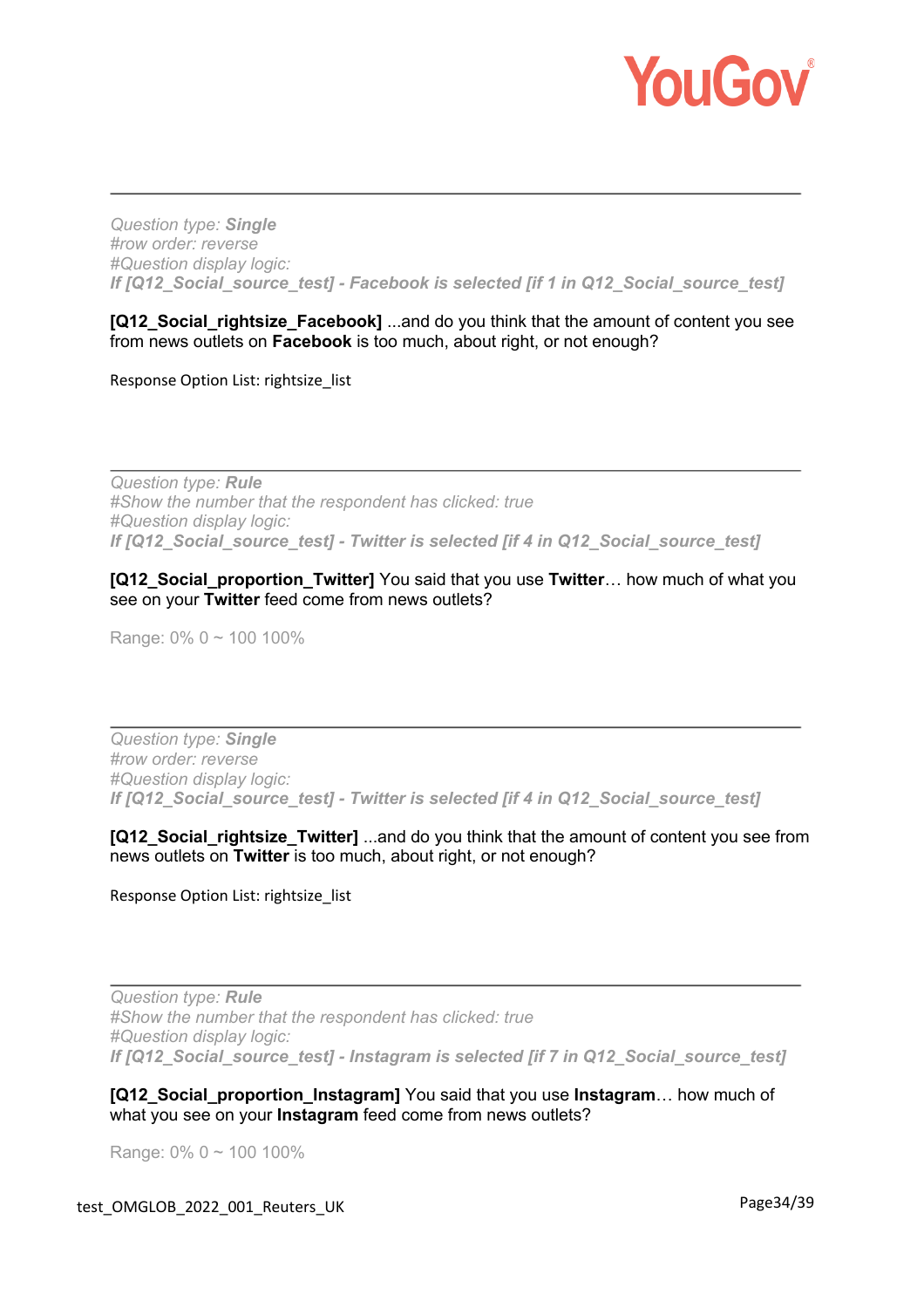

*Question type: Single #row order: reverse #Question display logic: If [Q12\_Social\_source\_test] - Instagram is selected [if 7 in Q12\_Social\_source\_test]* 

# **[Q12\_Social\_rightsize\_Instagram]** ...and do you think that the amount of content you see from news outlets on **Instagram** is too much, about right, or not enough?

Response Option List: rightsize list

*Question type: Rule #Show the number that the respondent has clicked: true #Question display logic: If [Q12\_Social\_source\_test] - TikTok is selected [if 76 in Q12\_Social\_source\_test]* 

### **[Q12\_Social\_proportion\_TikTok]** You said that you use **TikTok**… how much of what you see on your **TikTok** feed come from news outlets?

Range: 0% 0 ~ 100 100%

*Question type: Single #row order: reverse #Question display logic: If [Q12\_Social\_source\_test] - TikTok is selected [if 76 in Q12\_Social\_source\_test]* 

**[Q12 Social rightsize TikTok]** ...and do you think that the amount of content you see from news outlets on **TikTok** is too much, about right, or not enough?

Response Option List: rightsize list

#### *Base: All*

*Question type: Multiple #row order: randomize [Varlabel - During an \_average week\_ in which, if any, of the following ways do you share or participate in news coverage? Please select all that apply.]* 

**[Q13]** During an average week in which, if any, of the following ways do you share or participate in news coverage? Please select all that apply.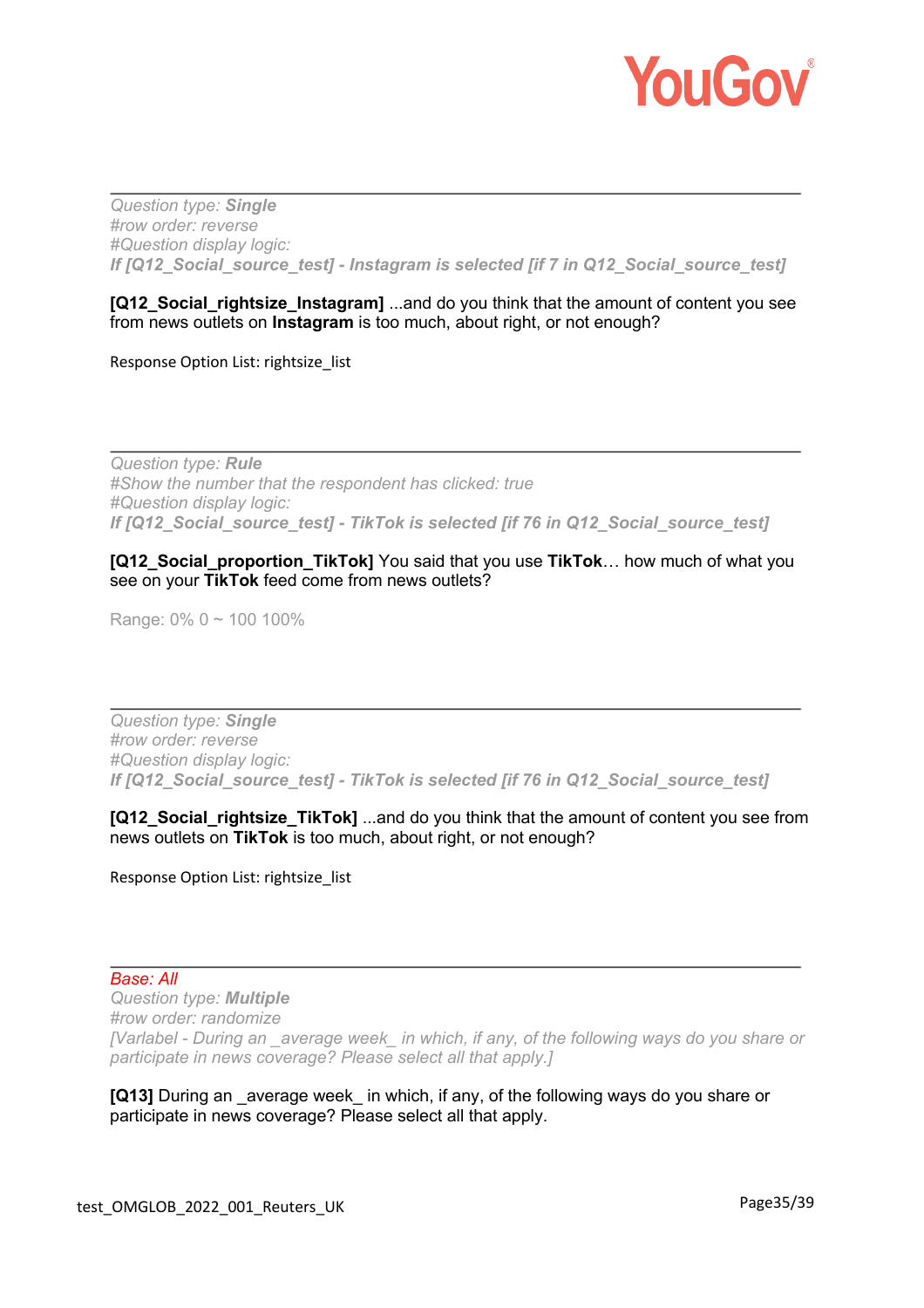

| <3> Varlabel:Rate,<br>like or favourite a<br>news story                                                                              | Rate, like or favourite a news story                                                                       |
|--------------------------------------------------------------------------------------------------------------------------------------|------------------------------------------------------------------------------------------------------------|
| <4><br>Varlabel:Comment on<br>a news story in a<br>social network (e.g.<br>Facebook or Twitter)                                      | Comment on a news story in a social network (e.g. Facebook or Twitter)                                     |
| 5 ><br>Varlabel:Comment on<br>a news story on a<br>news website                                                                      | Comment on a news story on a news website                                                                  |
| <2 fixed><br>Varlabel: Share a<br>news story via email                                                                               | Share a news story via email                                                                               |
| <1 fixed><br>Varlabel: Share a<br>news story via social<br>network (e.g.<br>Facebook, Twitter,<br>LinkedIn)                          | Share a news story via social network (e.g. Facebook, Twitter, LinkedIn)                                   |
| <13 fixed><br>Varlabel: Share a<br>news story via an<br>instant messenger<br>(e.g. WhatsApp,<br>Facebook<br>Messenger)               | Share a news story via an instant messenger (e.g. WhatsApp, Facebook<br>Messenger)                         |
| <9> Varlabel: Vote in<br>an online poll via a<br>news site or social<br>network                                                      | Vote in an online poll via a news site or social network                                                   |
| <10> Varlabel:Take<br>part in a campaign or<br>group based around a<br>news subject                                                  | Take part in a campaign or group based around a news subject                                               |
| <11> Varlabel:Talk<br>online with friends<br>and colleagues about<br>a news story (e.g. by<br>email, social media,<br>messaging app) | Talk online with friends and colleagues about a news story (e.g. by email,<br>social media, messaging app) |
| <12> Varlabel:Talk<br>with friends and<br>colleagues about a<br>news story (face to<br>face)                                         | Talk with friends and colleagues about a news story (face to face)                                         |
| <999 fixed xor><br>Varlabel: None of<br>these                                                                                        | None of these                                                                                              |

*Question type: Multiple #row order: randomize #max number of choices: 3*

**[QMotivations\_2022a]** Which, if any, are the most important reasons for you, personally, to keep up with the news? Please choose up to three options.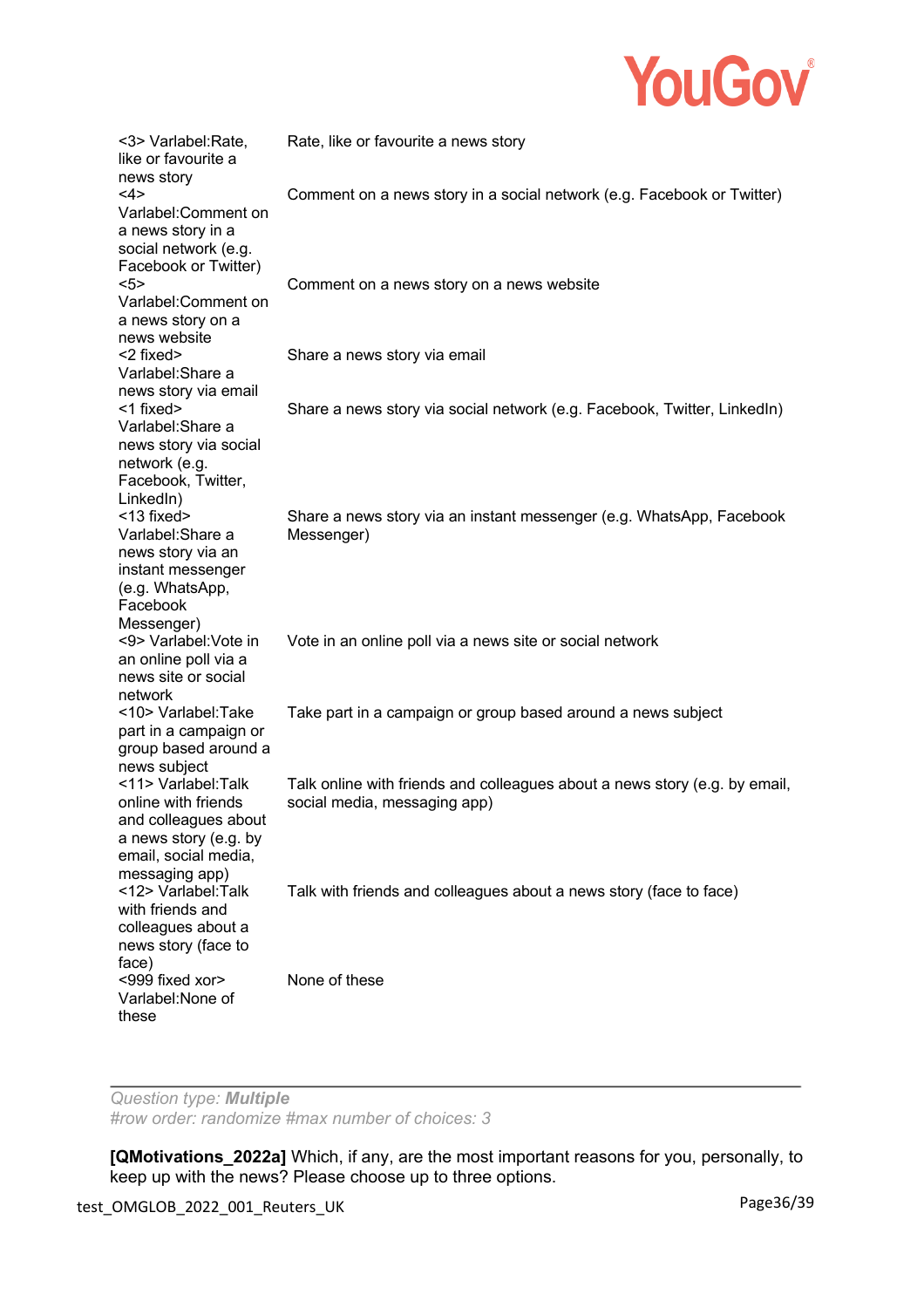

| <1>               | It is important and useful for me personally                  |
|-------------------|---------------------------------------------------------------|
| <2>               | I have a duty to keep myself informed about the news          |
| <3>               | It is a good way for me to learn about new things             |
| <4>               | I find it is often entertaining and fun                       |
| 55                | It gives me something to talk about and share with others     |
| <6 fixed>         | Other (open [QMotivations 2022a other]) [open] please specify |
| <7 fixed xor>     | Don't know                                                    |
| <999 fixed xor>   | None of these                                                 |
| Varlabel: None of |                                                               |
| these             |                                                               |

### *Question type: Single*

**[Q1di\_2017]** Do you find yourself actively trying to avoid news these days?

| Often        |
|--------------|
| Sometimes    |
| Occasionally |
| Never        |
| Don't know   |
|              |

*Question type: Multiple #row order: randomize #Question display logic: If [Q1di\_2017] - Often or Sometimes or Occasionally, is selected [if Q1di\_2017 in [1,2,3]]* 

**[Q1di\_2017ii]** Why do you find yourself actively trying to avoid the news? Please select all that apply.

| <1>            | The news has a negative effect on my mood                         |
|----------------|-------------------------------------------------------------------|
| <2>            | I am worn out by the amount of news there is these days           |
| <3>            | There is too much coverage of subjects like politics/coronavirus  |
| <4>            | The news is untrustworthy or biased                               |
| 5              | It leads to arguments I'd rather avoid                            |
| <6>            | I don't have the time for it                                      |
| <7>            | I don't feel like there is anything I can do with the information |
| <8>            | The news is hard for me to follow or understand                   |
| <97 fixed>     | Other (please specify) (open [Q1di 2017ii other]) [open]          |
| <98 fixed xor> | Don't know                                                        |

*Question type: Text*

Now we're going to ask a few questions about climate change.

#### *Base: All*

*Question type: Single [Varlabel - How serious a problem, if at all, do you think climate change is? ]*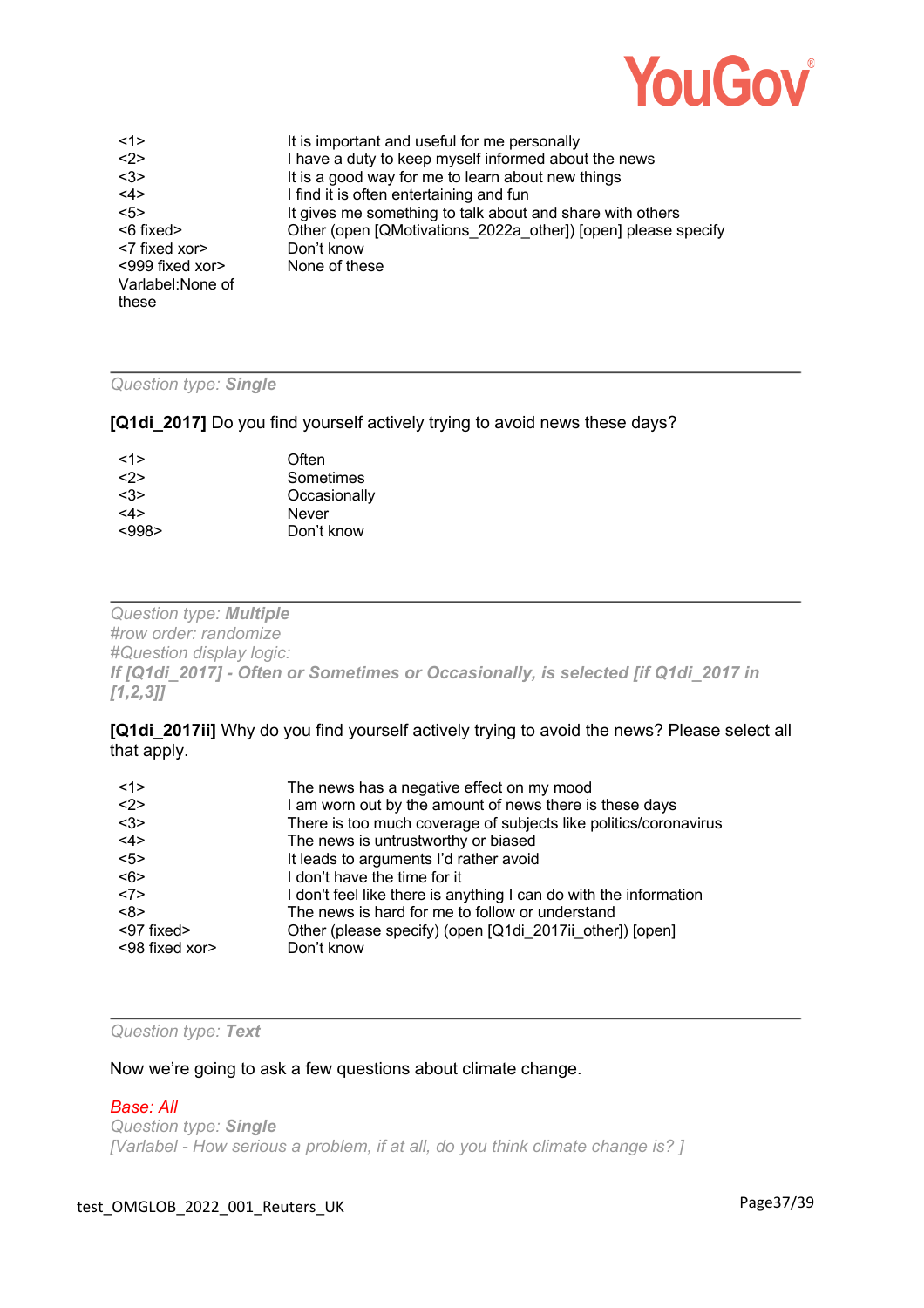

# **[C1\_2020]** How serious a problem, if at all, do you think climate change is?

| <1><br>Varlabel: Extremely<br>serious | <b>Extremely serious</b> |
|---------------------------------------|--------------------------|
| <2> Varlabel:Very                     | Very serious             |
| serious                               |                          |
| <3>                                   | Somewhat serious         |
| Varlabel:Somewhat                     |                          |
| serious                               |                          |
| <4> Varlabel: Not very                | Not very serious         |
| serious                               |                          |
| <5> Varlabel Not                      | Not serious at all       |
| serious at all                        |                          |
| $<$ 998 fixed xor>                    | Don't know               |
| Varlabel:Don't know                   |                          |

*Question type: Multiple #row order: randomize*

**[C1\_2022a]** When it comes to climate change news, which of the following sources, if any, do you pay most attention to? Please select all that apply

| $3$             | Politicians and political parties                    |
|-----------------|------------------------------------------------------|
| <1 fixed>       | Major news organisations                             |
| $<$ 2 fixed $>$ | Smaller or alternative news sources                  |
| <4>             | Scientists/experts/academics                         |
| $5$             | Celebrities/social media personalities/activists     |
| <6>             | Ordinary people                                      |
| <7>             | Television or film documentaries                     |
| <97 fixed>      | Other (please specify) (open [C1_2022_other]) [open] |
| <99 fixed>      | I don't pay attention to climate change              |
| <98 fixed>      | Don't know                                           |

| Question type: Single |  |  |  |
|-----------------------|--|--|--|
| #row order: reverse   |  |  |  |

**[QAdvocacy 2022]** Thinking about the way news outlets cover climate change, which of the following statements best describes your view?

| <1>                 | News outlets should reflect a range of views on climate change and leave it<br>up to people to decide |
|---------------------|-------------------------------------------------------------------------------------------------------|
| $\langle 2 \rangle$ | News outlets should take a clear position in favour of climate change action                          |
| <3>                 | News outlets should take a clear position against climate change action                               |
| $<$ 98 fixed $>$    | Don't know                                                                                            |

*Question type: Single #row order: reverse*